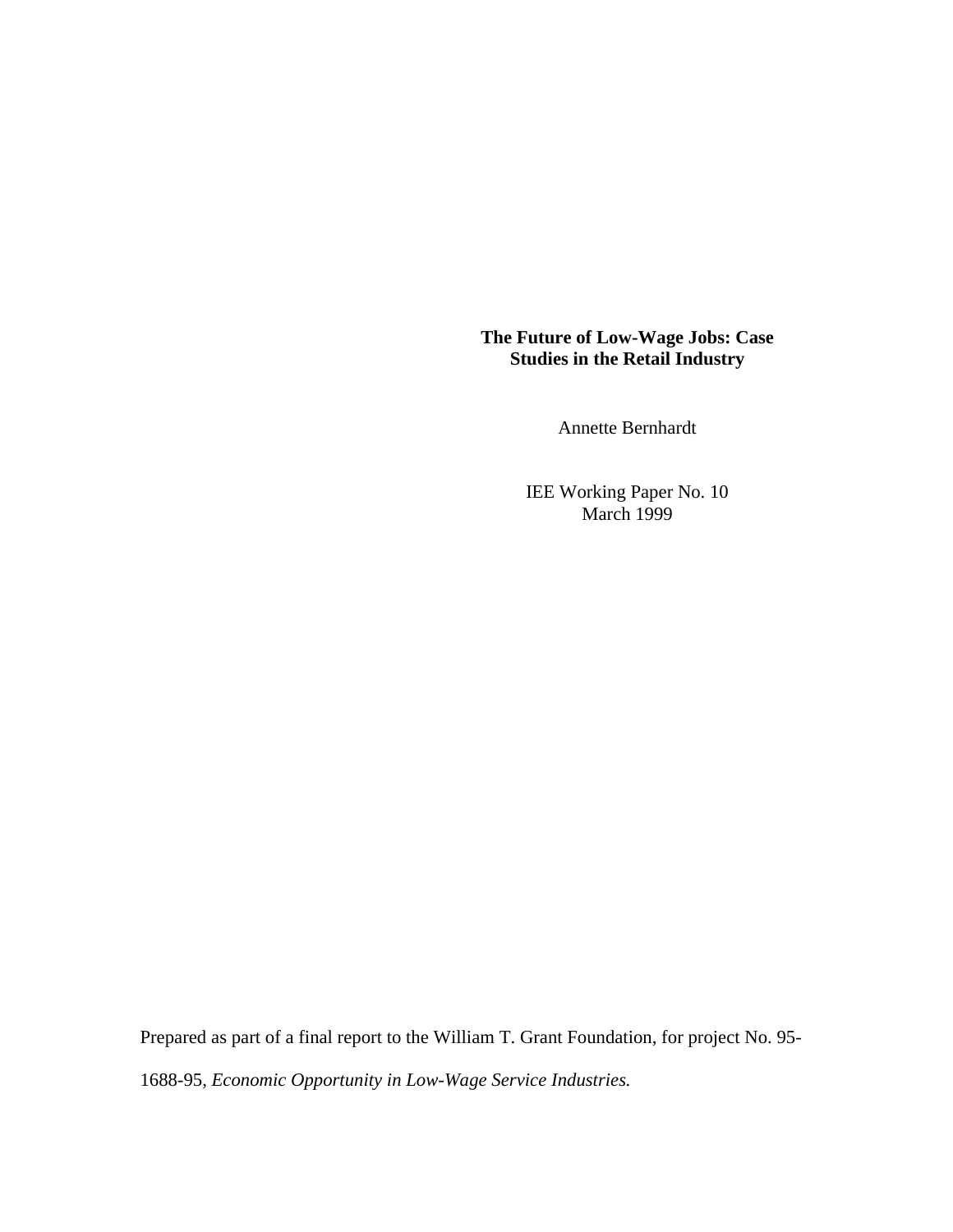## **EXECUTIVE SUMMARY**

America's shift to an economy based on knowledge and technology continues to color our perceptions of the future of work. Yet for all the talk of high-tech jobs, the average American worker has not seen significant gains in well being. While the business press abounds with examples of innovative companies that create good quality jobs, just as prevalent are lowwage strategies and the substitution of contingent for full-time workers. New generations are entering a transformed labor market, and the wage inequity they face is not going to disappear unless explicitly addressed. This will be accomplished by a better understanding of how firms have responded to heightened competition and the effect on job design, skill requirements, training, and wages.

This study looks at firm restructuring in a service sector that has been neglected by researchers − retail trade industries. More than one in six Americans (18.1%) currently holds a retail job and projections indicate that the sector will continue to serve as a mainstay of employment. Yet job quality ranks at the bottom of all major industries. Retail trade therefore affords us a window on low-wage firms and the future of workers without a college degree.

## **Upheaval in the Retail Industry**

Retailing has changed radically from the small mom-and-pop stores of the first half of the century, so that large firms and mass discounters now dominate. Cost containment is the absolute bottom-line, competition is unceasing, and margins are razor-thin. What has this new environment meant for firm strategies, and by extension, for worker outcomes?

It should come as no surprise that the high-performance workplace has not come to dominate the retail sector. A rough but telling indicator is job quality. Retail wages have fallen

i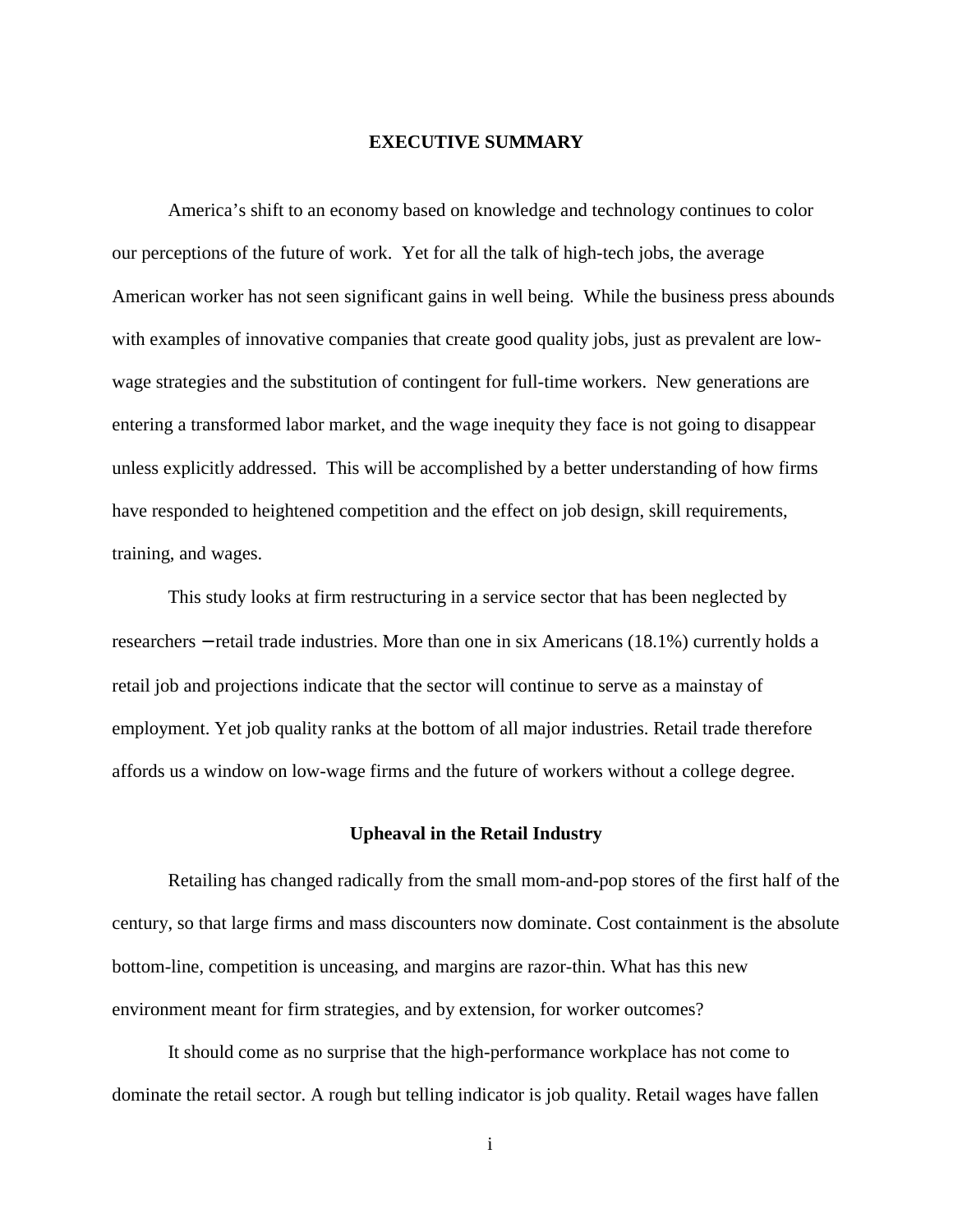significantly over the last thirty years, and part-time work has become the archetype of retail employment. Only a third of full-time workers had pension coverage in 1993, and less than twothirds of employers sponsored health plans. These are not indicators of a high performance strategy focused on rewarding skilled workers for their input.

#### **The Ascent of the Wal-Mart Model**

And yet, the firm strategies, which do dominate, can also not be considered low road. The leading retail strategy today is the Wal-Mart model. It is characterized by an extremely efficient production process, where the operations that make up the heart of retailing – buying products, distributing them to stores, and selling them to customers – are streamlined and linked in one continuous "just-in-time" chain. Wal-Mart pioneered the concept of using technology to manage inventory, and in recent years has invested some \$600 million in its information system.

In contrast to this taut efficiency, little attention is paid to the human resource side of the equation. Sales jobs are low-wage and dead-end, raises are small but not guaranteed, and work schedules change constantly. "Full-time" is defined as 28 hours or more a week, in order to avoid overtime pay if workers stay late. Employees must contribute 40 percent from their own paychecks toward health insurance. Finally, there is no pension plan, and the profit-sharing plan is primarily invested in company stock, which has lost value in recent years.

With sales of \$117.9 billion in 1998, Wal-Mart outperforms other retailers on almost all productivity measures, putting enormous pressure on the rest of the industry to follow suit. Thus what we see in retailing is a restructuring model based on technology and process, not on developing human resources. Nor is this likely to change. For example, what would convince McDonald's to shift its production-line system to one based on skilled workers, given the

ii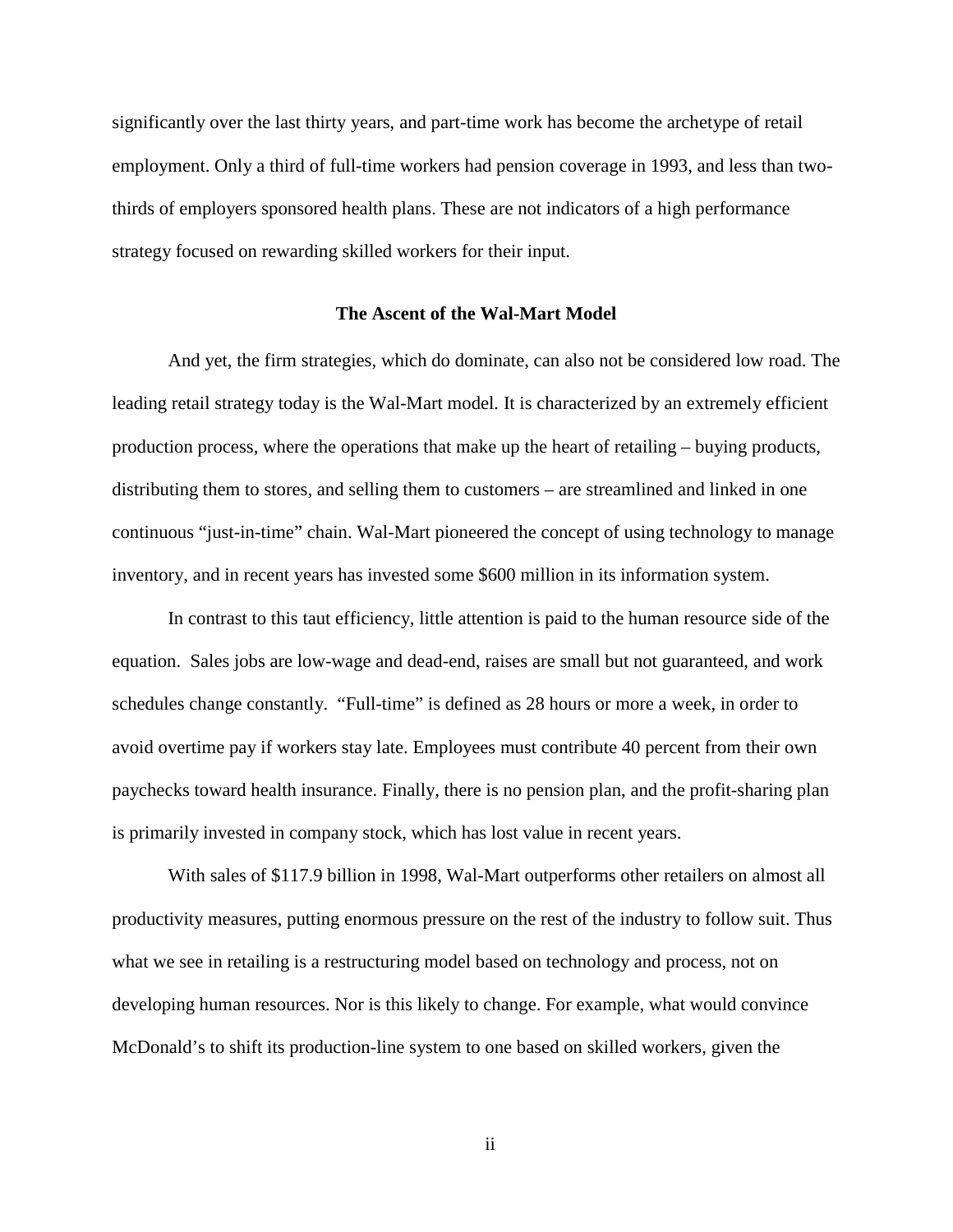enormous upstart costs and the amount of capital it has already sunk into designing its kitchen around low-skill labor?

#### **Customer Service and Segmentation**

Still, analysts argue that a human resource strategy based on improving the skills and input of workers could be viable in retail trade. This is because the industry has recently given much press to the idea that providing "quality customer service" is the new route to survival. However, two very different definitions of customer service have emerged. The first stresses personalized in-depth service. Nordstrom's sales workers, for example, build long-term relationships with their clientele, and Home Depot's sales staff gives customers detailed advice. By contrast, the second definition stresses fast service and cheap products that are always in stock. The market being tapped here, by Wal-Mart and others, is consumers who are pressed for time and know what they want.

These two routes to competing on the basis of "quality" service have markedly different effects on the workplace and on jobs. Because of their skills and training, workers at The Home Depot have autonomy, earn above-average wages, and almost all are full-time with benefits. None of these characteristics hold at the mass discounters or fast-food chains. Thus the two definitions of service, based on a segmentation of the customer market, are yielding a similar segmentation of job quality.

## **Technology and Its Selective Impact**

If the push for quality service has generally not resulted in an upgrading of retail jobs, perhaps technology can do the job. Technology has had a profound impact on the retail industry, enabling the "just-in-time" linking of all parts of the production chain. Yet the actual tasks that

iii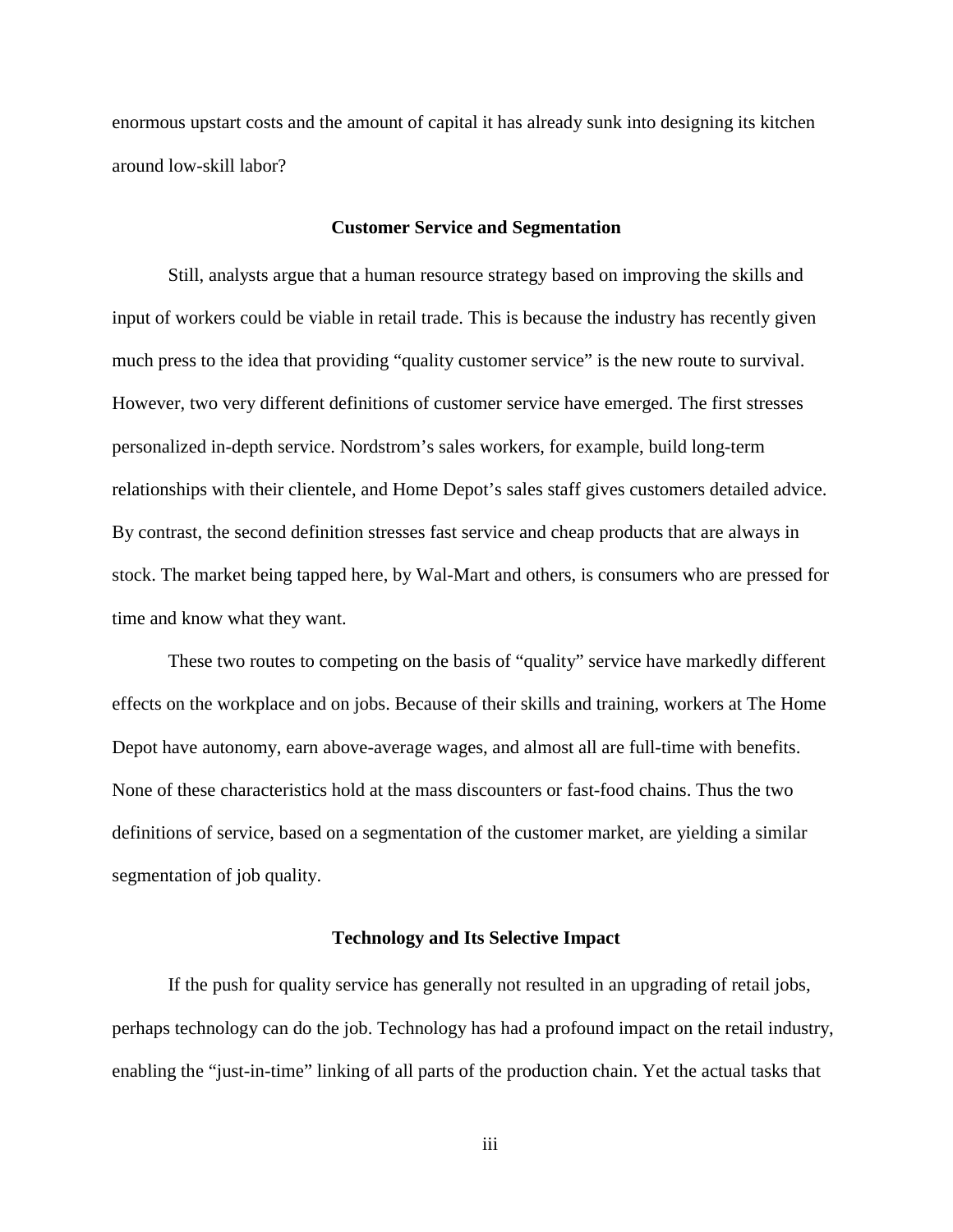most retail workers perform have gone largely untouched. To the extent that sales workers have been affected, the most direct result has been to eliminate jobs. For example, the counting of products in stock, once done manually, is now done either automatically or by fewer workers using hand-held scanners. More time is spent on the selling floor – but often with tougher sales goals and electronic monitoring. Combined with the overall reduction in staffing, these practices have greatly increased stress levels. Thus while technology has enabled the Wal-Mart model of efficiency, it has generally not brought an upskilling of front-line retail jobs.

## **The Prospects for Career Mobility**

Beyond the poor quality of most retail jobs, there is also the deeper question of opportunities for upward mobility. Workers who hold retail and other low-wage service jobs tend to be the least educated in the labor force and so depend on training for career mobility. Unfortunately, retailers train employees an average of only seven hours (last among 14 business sectors), and so workers acquire few valuable skills that they can take to the open market. Moreover, the industry has one of the flattest job hierarchies in the economy – sales and service occupations make up more than two-thirds of the jobs. Firms are also increasingly hiring young college graduates for managerial slots and bypassing workers with years of tenure. In this context, there is a severe constraint on upward mobility, no matter how talented or hard-working the individual.

These problems are not limited to the retail sector. A fundamental reorganization of the American workplace is underway, and the rules of mobility have changed. We might imagine that systems analysts and general managers could still find a career job or at least build real wage growth as they move between employers. For cashiers, salespersons, information clerks, nursing aides and orderlies, however, the prospects look less promising. The result may well be a cadre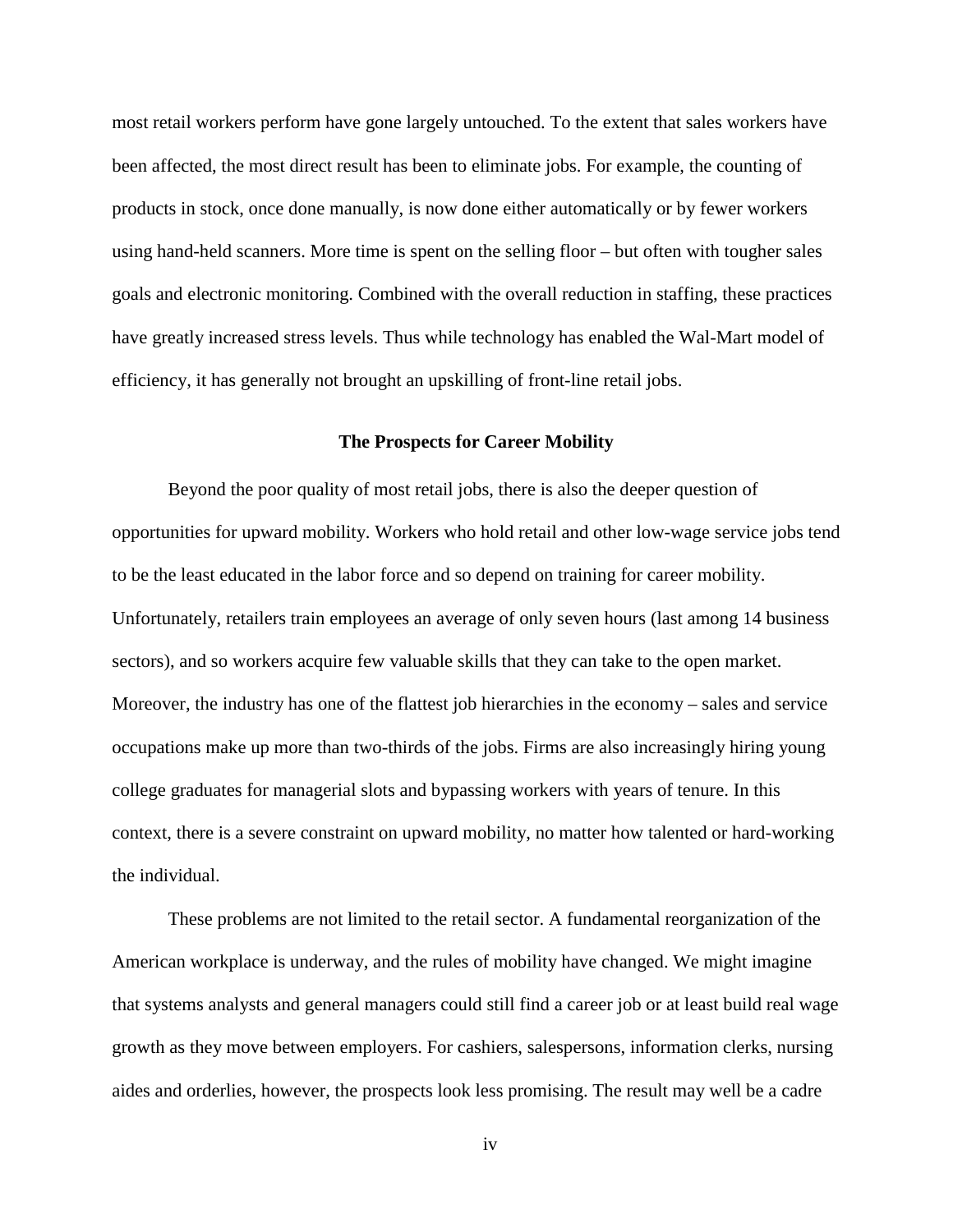of "migrant service workers" who move from one service job to the next, learning no new skills and achieving few wage gains with which to support their families.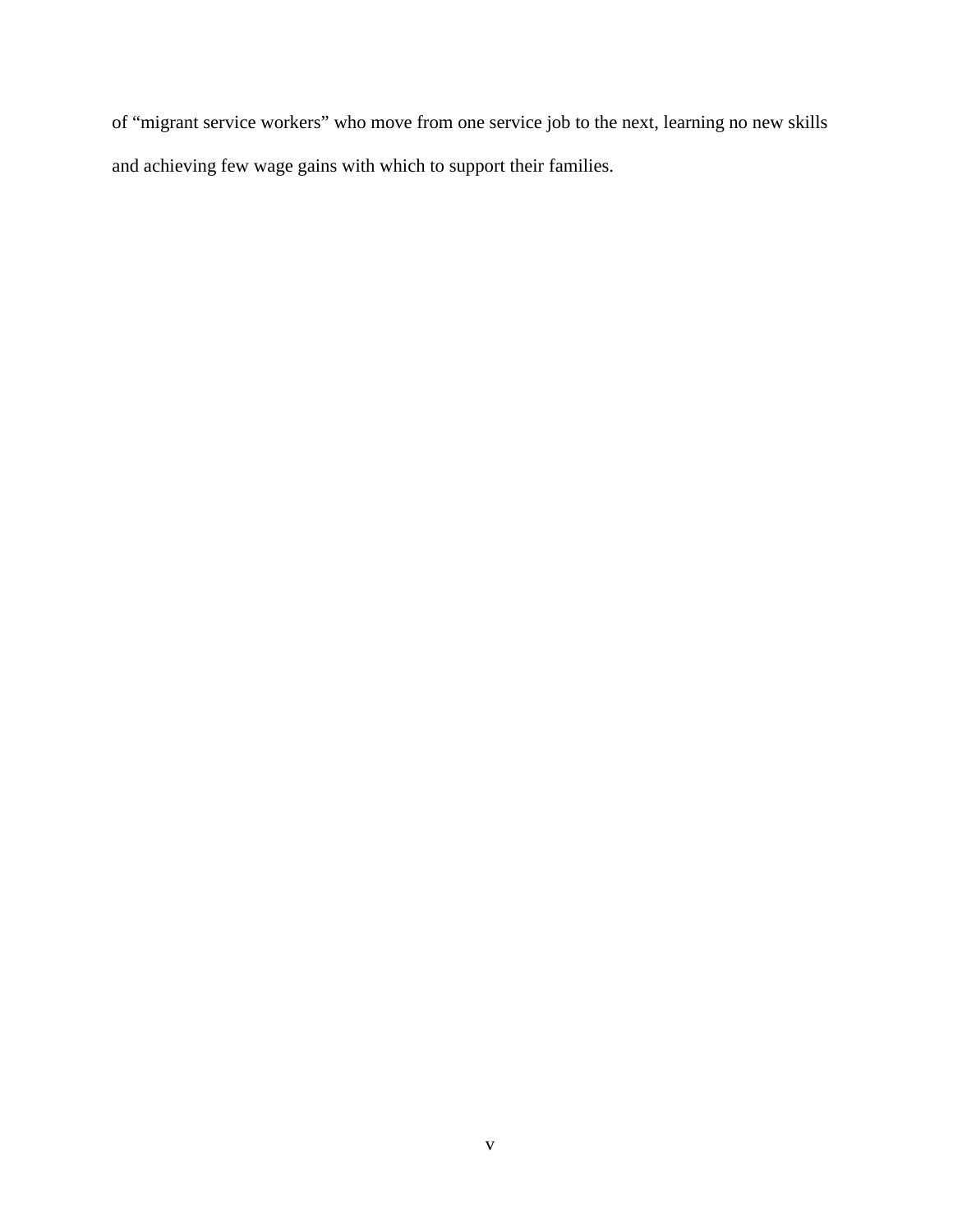# **TABLE OF CONTENTS**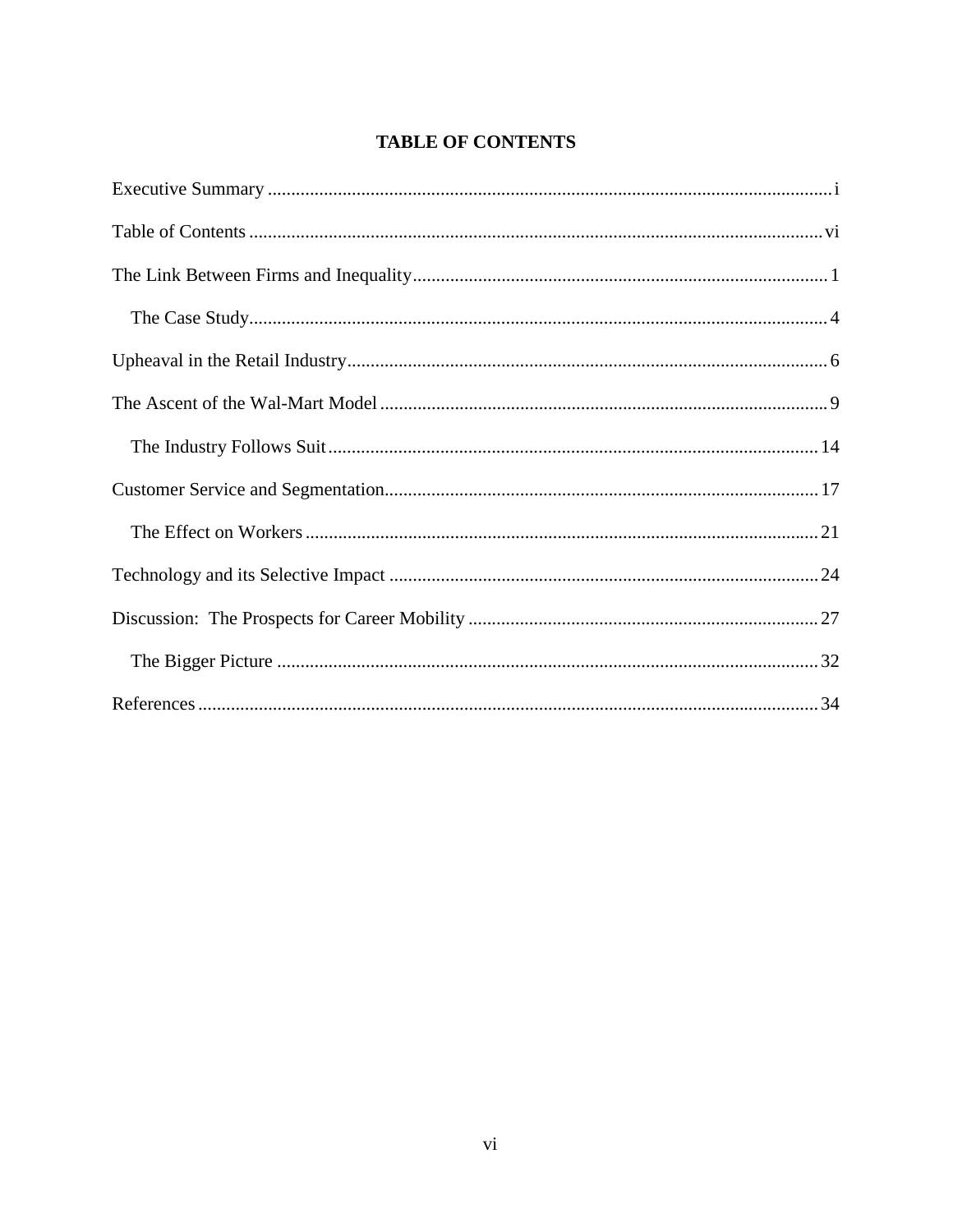#### **THE LINK BETWEEN FIRMS AND INEQUALITY**

Earlier this year Newsweek ran a special issue entitled "Your Next Job," a sort of worker's guide to the new millennium. The article focused on computer programmers, managerial consultants and independent contractors who hop from project to project, shape their own destinies, and in the process reap high-tech rewards. "It's a dynamic, ever-changing economy. Plenty of fast-growing, high-paying jobs didn't even exist just a few years ago. Who could have predicted the booming demand for Webmasters, desktop publishers and wireless engineers?" (McGinn & McCormick, 1999). Throughout the past three decades, this shift from an industrial economy to one based on knowledge and technology has been a recurring theme, one that continues to color our perceptions of the future of work.

Yet for all the talk of high-tech jobs, the average American worker has not seen significant gains in well being. The 1970s brought the onset of stagnant earnings and widespread displacement of manufacturing workers. By the 1980s, the evidence documented a declining middle class and an unprecedented, striking rise in wage inequality. The situation became especially alarming for parts of the African American and Hispanic population, with the emergence of the "underclass" and precipitous declines in labor force participation.<sup>1</sup> These trends continue to the present despite a strong economy and a tight labor market, prompting at least one observer to warn of an "apartheid" economy:

Left unattended, the new inequality threatens us with a two-tiered society … in which the successful upper and upper-middle classes live fundamentally different from the working classes and the poor. Such an economy will function well for substantial numbers, but will not meet our nation's democratic idea of advancing the well-being of the average citizen. For many it promises the loss of the "American dream." (Freeman, 1997)

<sup>&</sup>lt;sup>1</sup> For documentation of these trends, see Levy and Murnane (1992), Danziger and Gottschalk (1993), and Mishel, Bernstein, and Schmitt (1997).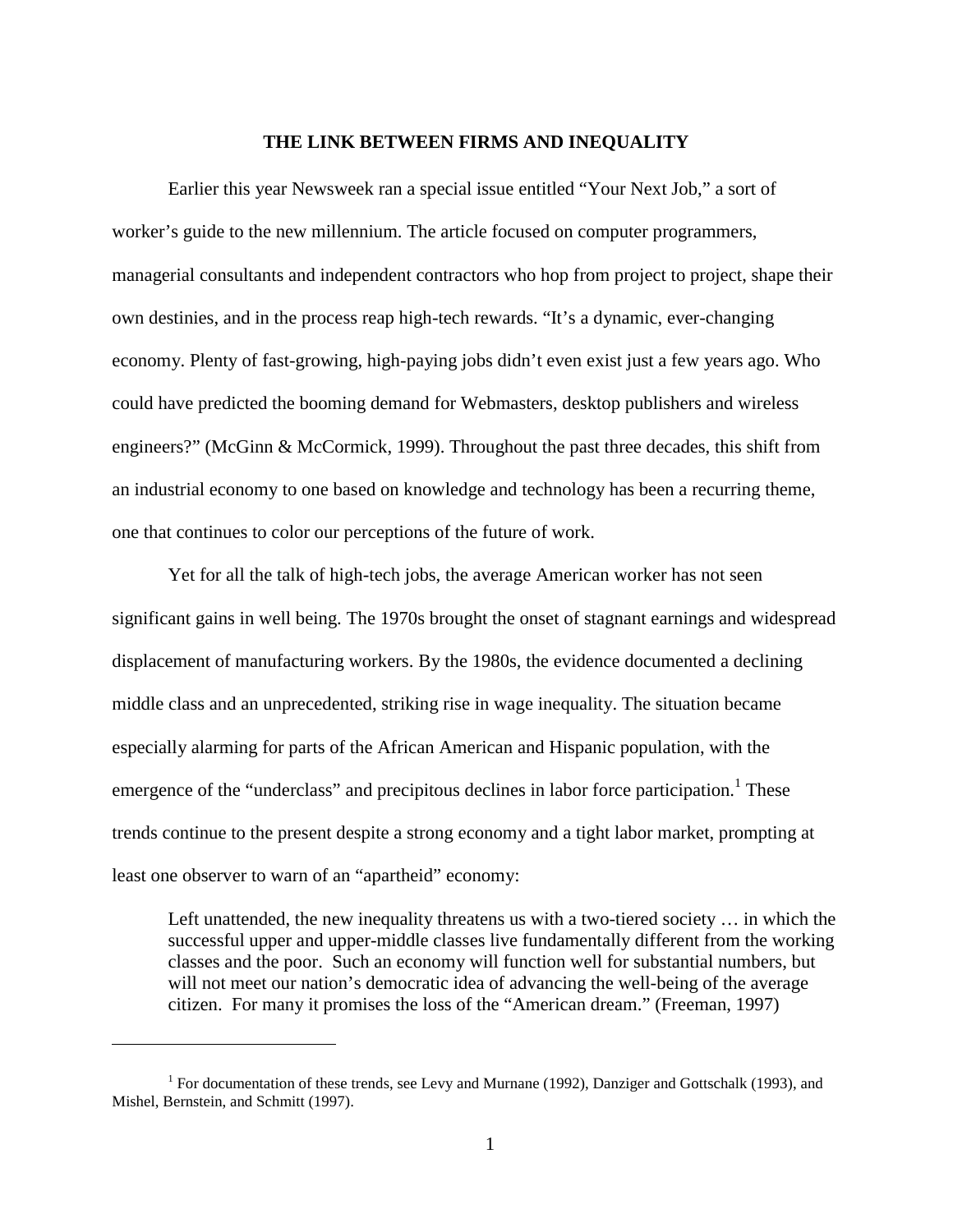Thus there is an acute disconnect between the ideal of post-industrialism and the actual trends in worker welfare, one that threatens to block a coherent policy discussion. While the business press abounds with examples of innovative companies that have created high quality and well-paid jobs, just as prevalent are low-wage strategies, deskilled jobs, the imposition of two-tiered wage systems, and the substitution of contingent for full-time workers. Such variability poses the critical question of how firm restructuring has affected the nature of work and opportunity in America. This question is no longer simply a matter of growing wage differentials, but increasingly about what it means to have a job and to build a career. The nature of competition, the structure of workplaces, wages and attachments to employers – all look very different now than they did at the height of industrial capitalism. There is a growing sense that the environment in which firms make choices and pursue competitive strategies has shifted, and that trends in the labor market are part of an unfolding system of industrial relations.

Compared to the post-war period, the American employment relationship appears to be changing – in how the workplace is organized, in how workers are matched with jobs, and in how wages and the terms of employment are set. We will continue to see strong effects on wages, working conditions, and upward mobility, effects that differ markedly depending on where in the labor market individual workers are located: "Perhaps the most important implications of the new employment relationship concern increased inequality in the workplace and, ultimately, in society as a whole" (Cappelli et al., 1997, p. 11).

Making the link between firm restructuring and wage inequality means going inside the proverbial "black box" of the firm. Against the backdrop of globalization and rapid technological change, it is ultimately changes in the workplace and in the nature of work that matter. This is where practical points of intervention will be found. But while there is an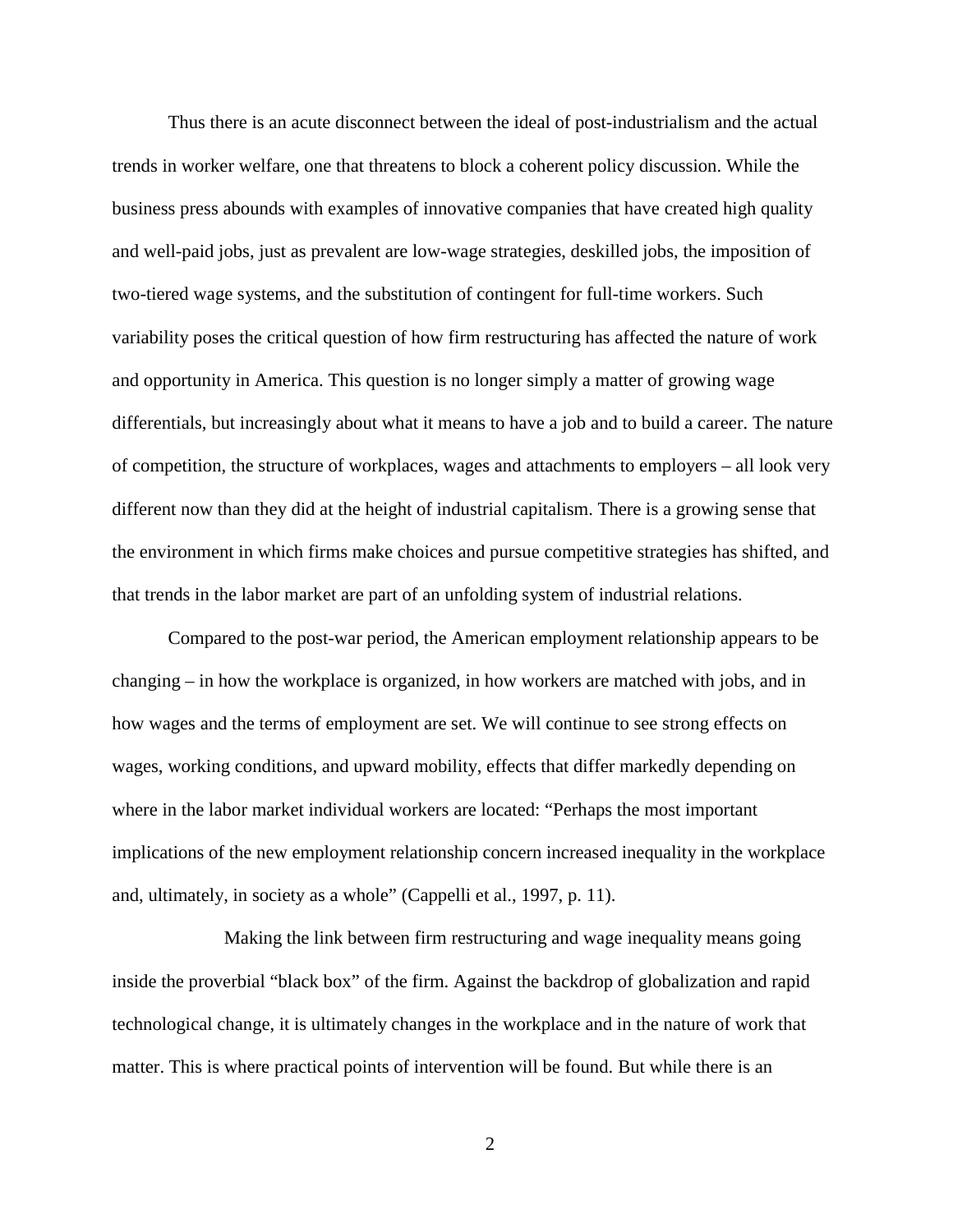established body of firm-level research, it has limited ability to speak to these issues. The field has traditionally focused on manufacturing industries and testing for the productivity effects of the "high performance" production model. This focus made sense in the 1980s, when America appeared to be losing its competitive edge in the world economy. Labor market outcomes for workers took a distinct second place, since it was often assumed that high wages would automatically follow from the new innovative work systems. Thus this literature tended to result in a simplistic division between firms that are high performance and those that are not, with considerable effort spent measuring the prevalence of the former and much less attention paid to what the latter are actually doing. $^{2}$ 

In response to these limitations, we have recently seen a much-needed shift to the service sector, where after all the large majority of Americans currently works. In industries such as telecommunications, banking, airlines and healthcare, researchers are explicitly asking how economic restructuring has affected job quality.<sup>3</sup> Along the way, it has become clear that the concepts and conclusions surrounding the manufacturing sector do not easily transfer to the services setting. For example, the globalization of trade is at best a weak explanation for the stark increase in competition that has occurred in many service industries. A different set of forces has yielded a unique logic in firm strategies, which are increasingly focused on segmenting the customer market and often the jobs that service them. As well, the nature of service work is inherently different from that in manufacturing, making unclear in which direction technology will impact jobs or whether reforms such as work teams and quality circles are viable. Finally, the service sector has always had and continues to have a preponderance of low-wage, high-

<sup>&</sup>lt;sup>2</sup> See Hays and Abernathy (1980), Dertouzos, Lester and Solow (1989), and Ichniowski et al. (1996).

<sup>&</sup>lt;sup>3</sup> See, for example, Moss, Salzman and Tilly (1998), Bailey and Bernhardt (1997), Hunter (1998), Keltner and Finegold (1998), Bernhardt and Slater (1998), and Batt and Keefe (1998).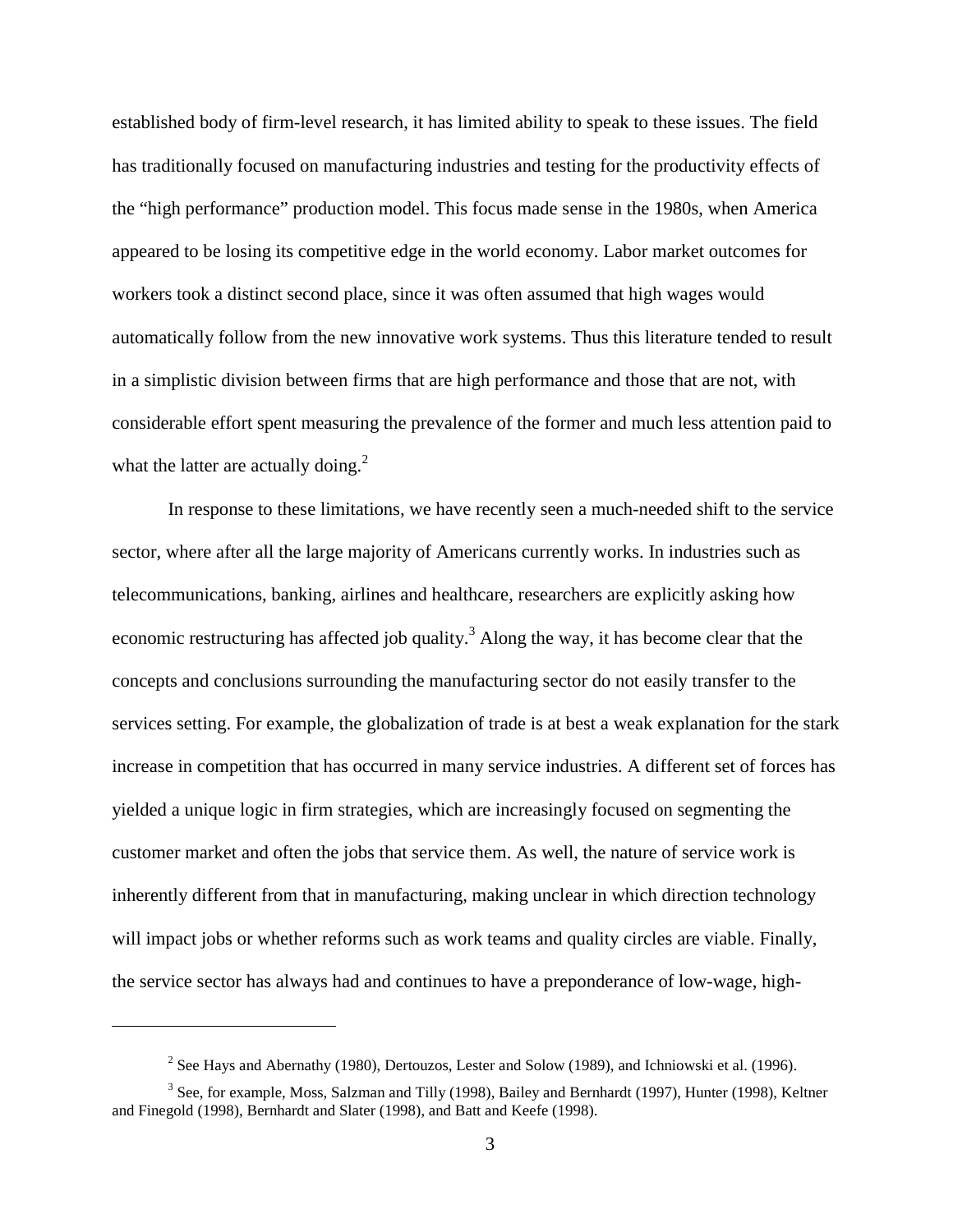turnover firms, the success of which cannot be understood within the high-performance framework.

In sum, new generations of workers are entering a transformed labor market, and the wage inequity they now face is not going to disappear unless explicitly addressed. This will be accomplished by a better understanding of how firms have responded to heightened competition (especially in the service sector) and the effect on job design, skill requirements, training, and wages. It is this type of grounded information that will enable the development of public, private, and community-based policies to reverse the growth in inequality.

# **The Study**<sup>4</sup>

This paper looks at a part of the service sector, which has so far been neglected by researchers: retail trade industries. More than one in six Americans currently holds a retail job. These 21.6 million Americans make up 18.1% of the total workforce and almost a quarter of the service sector. Combined with a projected growth rate of 10.4% to the year 2006, this means that retail jobs will continue to serve as a key source of employment for significant numbers of workers. Yet job quality in this sector exemplifies the root of policy concern. Employees in department stores, grocery stores, restaurants and fast-food chains do not rank high on the income ladder.<sup>5</sup> In 1997, for example, 31.7% of the working poor received their earnings from a retail job, as compared to 15.8% for the population as a whole (Bernstein & Hartmann, 1999). The stereotype of retail jobs – part-time, high turnover, low wages, no benefits – holds

<sup>&</sup>lt;sup>4</sup> The following material draws on U.S. Department of Labor (1997), U.S. Department of Commerce (1992), U.S. Department of Labor (1996a), and U.S. Department of Labor (1996b).

 $<sup>5</sup>$  Restaurants and fast-food chains alone employ one in three retail workers – fueled by the growing</sup> numbers of working women and the consequent demand for ready-made food. To wit, the share of total food expenditures purchased away from home nearly doubled between 1972 (22%) and 1986 (42%), remaining relatively stable since then (Jacobs & Shipp, 1990).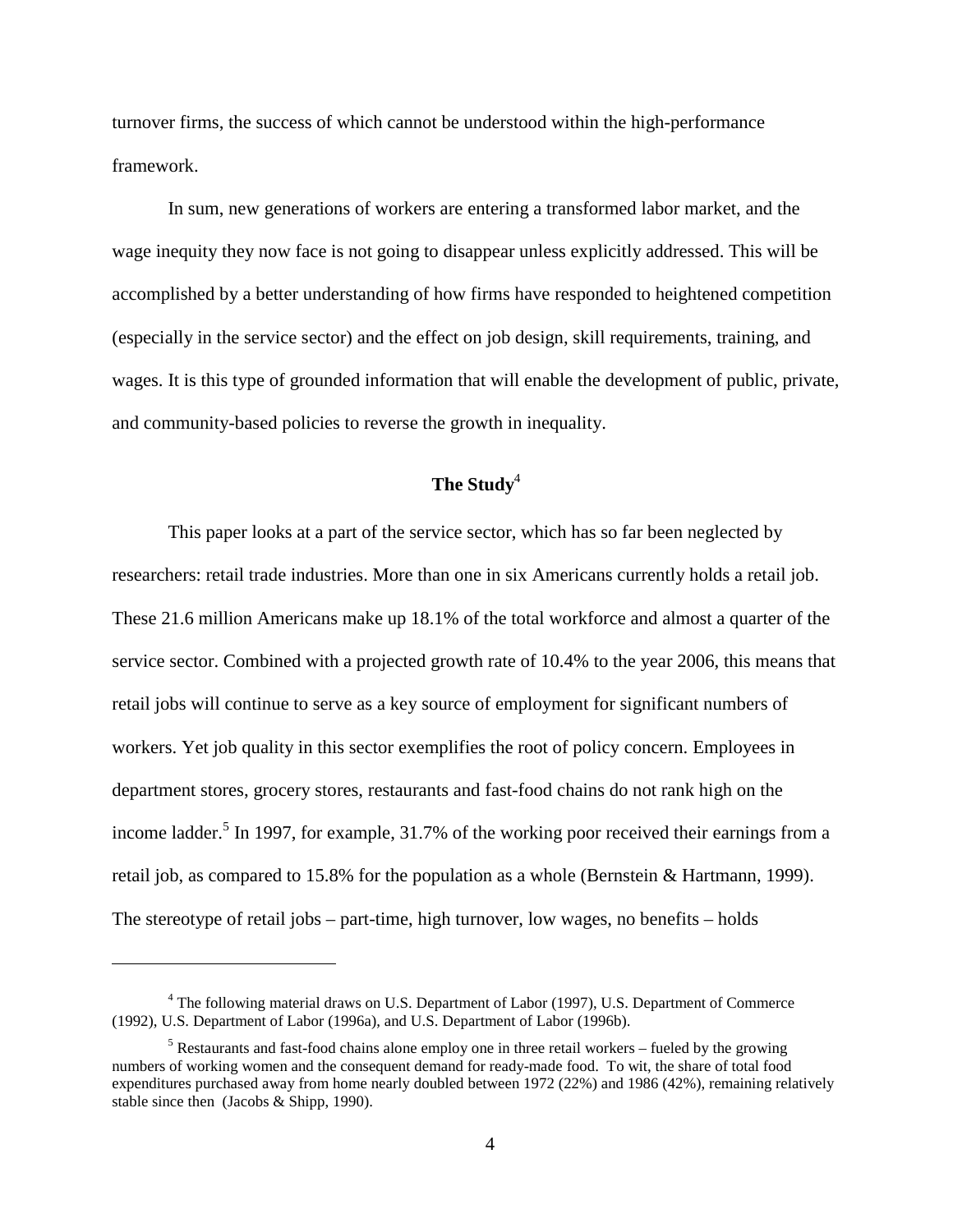considerable truth, although as we will see there is significant variation across specific industries. The sector is also heavily weighted toward front-line workers, more than any other in the economy is. In 1996, fully 93.6% of retail workers were non-managerial, making the opportunities for upward mobility a serious problem.

Moreover, women, youth, and minorities are over-represented in retail and have significantly changed the face of the sales workforce. In 1996, women constituted 51.2% of retail workers. While this is not much higher than the 46.2% average for all industries, women are in fact quite concentrated in industries such as apparel stores (rather than auto dealerships or furniture stores, continuing the historical segregation between "soft-lines" and "hard-lines"). Youth between the ages of 16 and 24 represent 32.2% of the retail workforce, double the national average, and the concentration of African American and Hispanic youth at the low end of retail establishments is even stronger.

Thus in the context of policy debates about how to address rising inequality, this sector affords us a window on low-wage employers and the future of workers without a college degree. Three broad questions guided our research: What changes have occurred in the competitive environment over the past several decades? How have firms responded? And how have worker outcomes been affected? The study consists of seven in-depth firm case studies in several retail industries (department stores, specialty stores, fast foods, and mass discounters), as well as detailed background research on the industries. The case studies were conducted over the past three years and entailed site visits and observation, interviews with managers at several levels, focus groups and one-on-one interviews with workers, and union representatives where applicable. The background research was equally intensive and entailed interviews with industry trade groups, searches through the voluminous industry trade literature and business press, and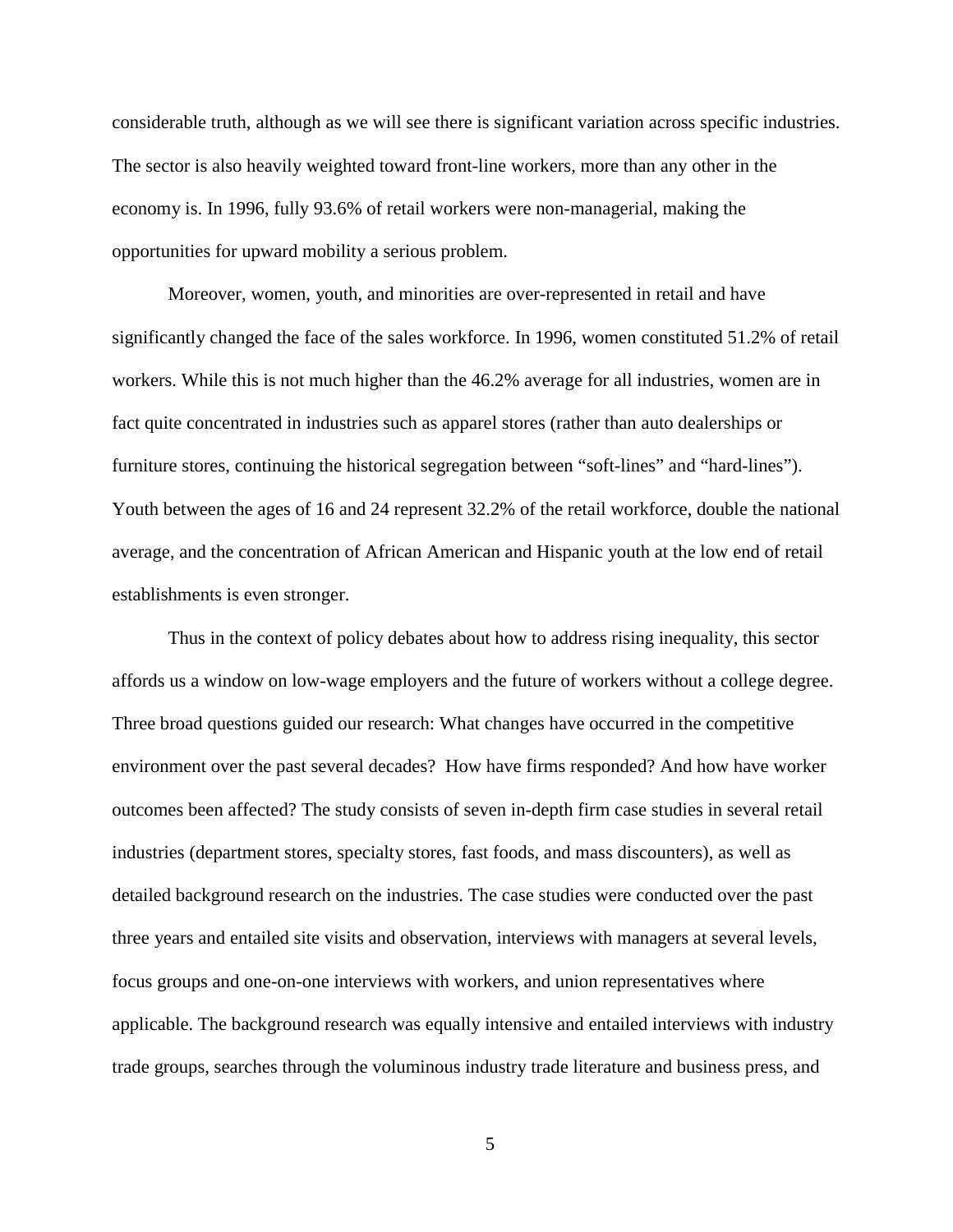analysis of national datasets on wage, compensation, and employment trends. A broad analysis of the results of this research is presented here – complementary articles on each of the case studies as well as related research on policy options and trends in upward mobility are cited throughout.

## **UPHEAVAL IN THE RETAIL INDUSTRY**

It has become something of a mantra that the globalization of trade is the signal economic event of the past three decades. Globalization is seen as the fundamental driver behind increased competition and leaner firm strategies. It is also seen as a key contributor to the deterioration of the wage structure. In a world where production has no borders, the wage losses of less-skilled workers are consistently tied to their inability to compete with less expensive workers overseas. It is peculiar how prevalent this view is in the media, when in fact the large majority of Americans works in the service sector and has been doing so for some time now. Here the impact of globalization is much less clear, because the very nature of service jobs means that they are not "footloose" (Herzenberg, Alic, & Wial, 1998). Hotel room cleaners, bank tellers, nurses and doctors, hamburger flippers, secretaries, childcare workers, managers and sales staff must work on site and cannot be shipped overseas. Similarly, a hotel chain or retailer in New Orleans does not compete with firms in Singapore, but rather with others in the same region. This is not to say that service industries have been immune to globalization, and at the margins, specific operations such as data processing are indeed being outsourced. But the core of service delivery remains face-to-face interaction. To a significant degree, then, the forces that govern competition, product markets, and workplace strategies remain firmly rooted in the domestic sector (Shulman, 1996).

That said, competition has grown just as strongly in services as it has in manufacturing. The reasons for rising competition vary considerably across the diverse set of industries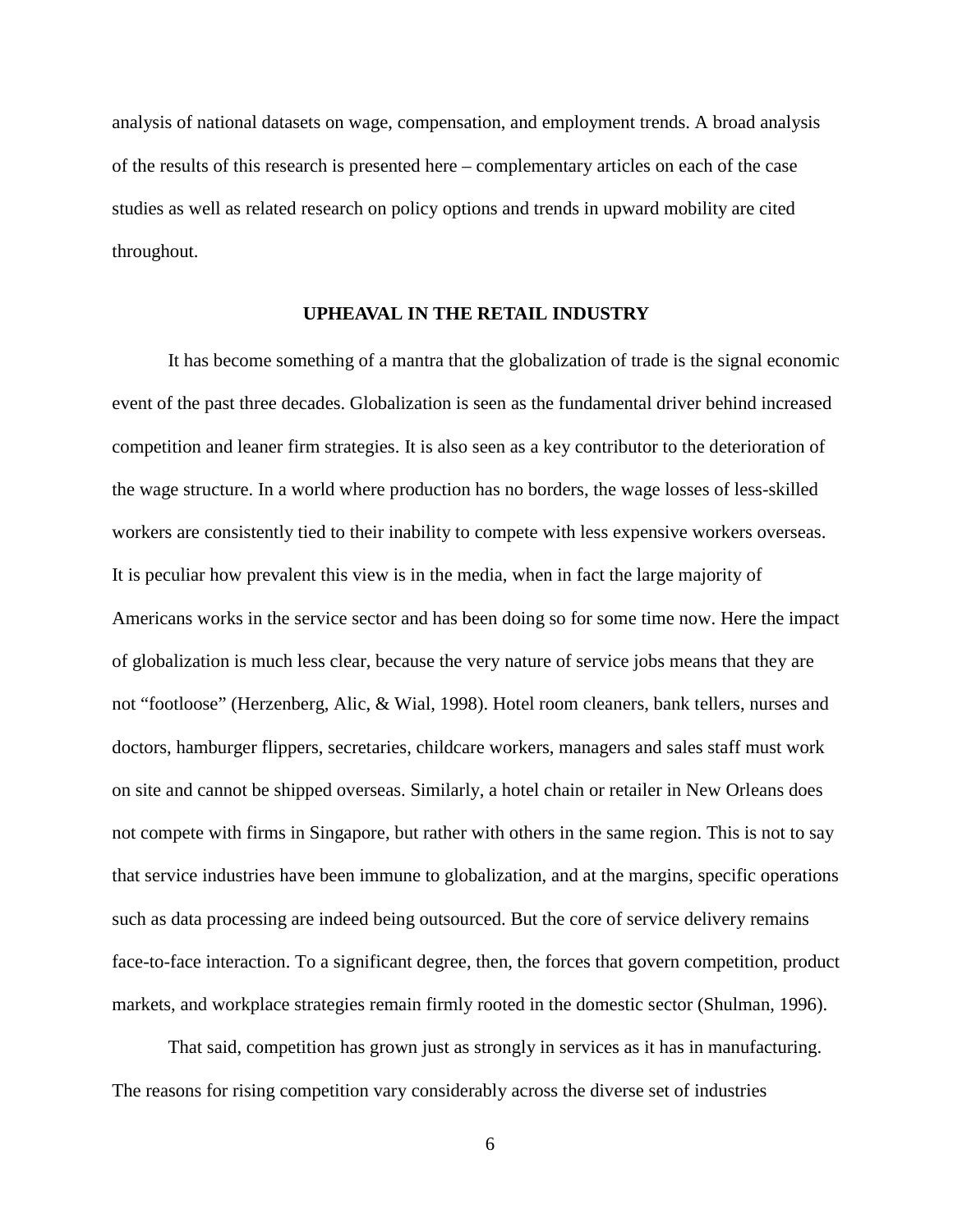encompassed by the service sector. For example, one common explanation is government deregulation. In industries such as telecommunications, banking, healthcare and airlines, the break-up of monopolies and changes in product market regulations have significantly altered the competitive landscape (Batt  $\&$  Keefe, 1998). A frequent corollary has been the entrance of nonunion competitors, the decline of union power, and as a result, lower and more unequal wages (Dinardo, Fortin, & Lemieux, 1996). This explanation does not hold, however, for rising competition in other service industries. Particularly in retail trade, government regulation has never been strong and unions have been virtually absent (except in grocery stores).

Rather, it is the logic of capitalist markets that has taken the retail industry from the small mom-and-pop stores of the early 1900s to the corporate-owned chains of today. The most important trend is the "overstoring of America." That is, the retail market has matured and become progressively more saturated over time, to the point where many analysts see the industry as highly congested and overbuilt. In such an environment, margins become smaller and smaller and competition in turn increasingly focuses on cost-reduction.

Several responses to this maturation have emerged, starting during the watershed years of the 1970s when recessions and inflation put additional pressure on retailers. Most important has been the increasing consolidation of the industry – the growth of large firms and holding companies that can capture economies of scale and expand their share of a stagnant market by diversifying across product lines. Thus while retail firms are still smaller than average (almost three-quarters had less than 10 employees in 1992), in fact the sector is bifurcated between a core of large firms surrounded by a mass of smaller firms (U.S. Department of Commerce, 1992). Among department stores and eating and drinking places, the number of employees per firm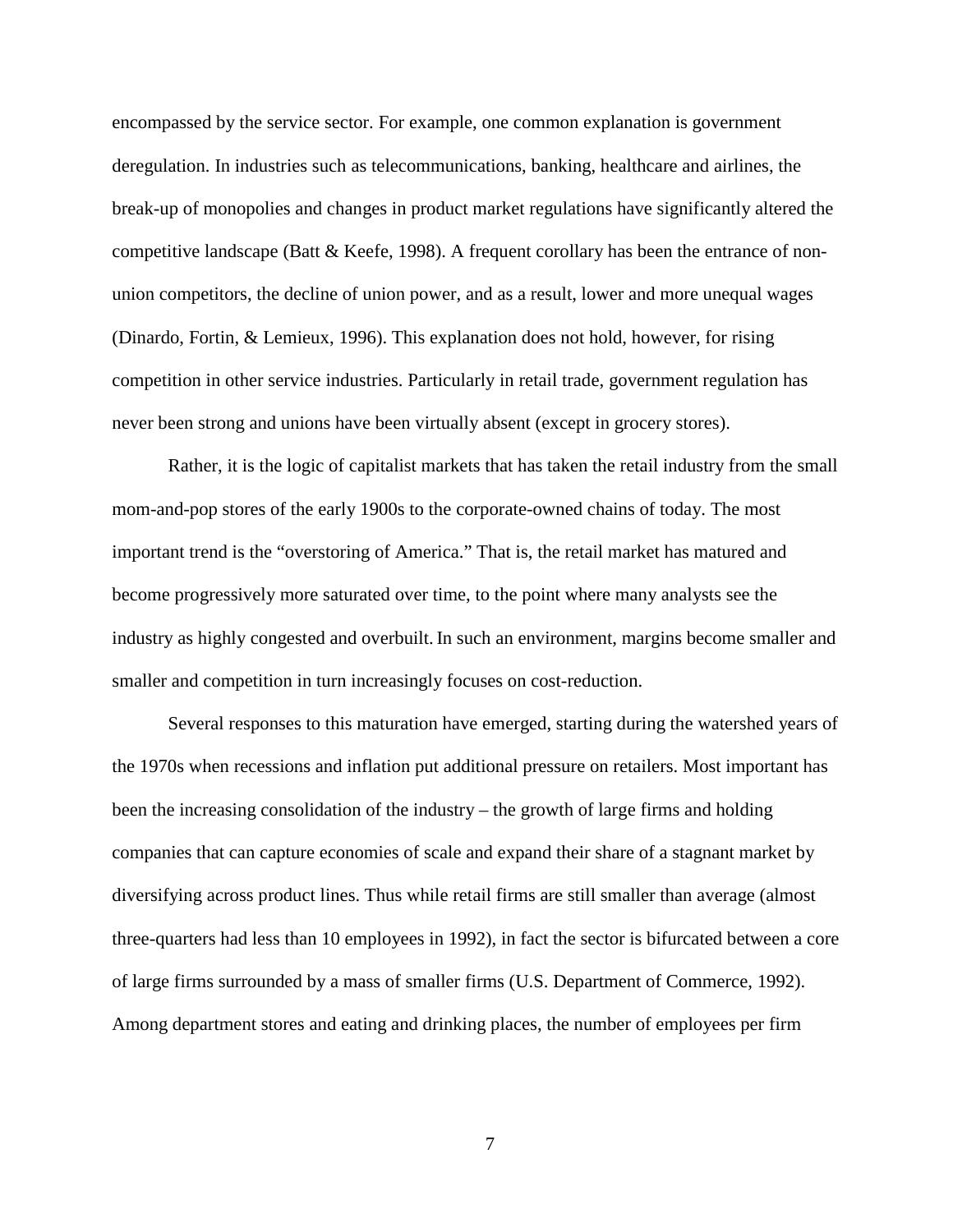more than doubled between 1972 and 1987 and rose more than 30% for the retail sector as a whole (Gallo, 1994).

This trend has been driven by the emergence of two new market entrants. First are the socalled "category killers." These are specialty stores that focus in-depth on a single product line and that have significantly upped the ante for the general retailers. Second are the mass discounters, who use their size and tight relationships with suppliers to offer every-day-lowprices that are almost impossible to undercut.<sup>6</sup> Since the retail market is no longer growing, these two new players have succeeded by encroaching on the territory traditionally held by department stores. The combined sales of Toys-R-Us, The GAP, Wal-Mart, and The Home Depot accounted for only 1.6% of GAF (General Merchandise, Apparel and Furniture) sales in 1985, but by 1991 their share was 12.4%. Similarly, the office supply business, which barely existed at the start of the 1990s, is now dominated by Office Depot, Staples, Officemax, and Bizmart, which account for nearly 90% of the business (Weiss & Lummis, 1995). Retail consultants predict that by the year 2004, the top ten specialty retailers will control 40% of their market and the top ten discount chains 90% of theirs (Petras & Petras, 1994).

Finally, as in other industries, the increased power of shareholders in the stock market has contributed to rising competition focused on cost reduction. During the 1980s, control over financial resources was shifted away from the corporation and toward the market (Appelbaum & Berg, 1996). Most important was the strong rise of institutional investors, who put much greater pressure on managers to place shareholder value ahead of other interests. Closely related is the

<sup>&</sup>lt;sup>6</sup> This is the one place where government deregulation has had some impact on the industry. The gradual relaxation of Resale Price Maintenance statutes has contributed to the ability of discounters to offer extremely low prices. Similarly, the Robinson-Patman Act of 1936, which was intended to protect small businesses, actually encouraged the large discounters via a loophole that allowed manufacturers to give quantity discounts when selling directly to retailer, without the middleman of broker.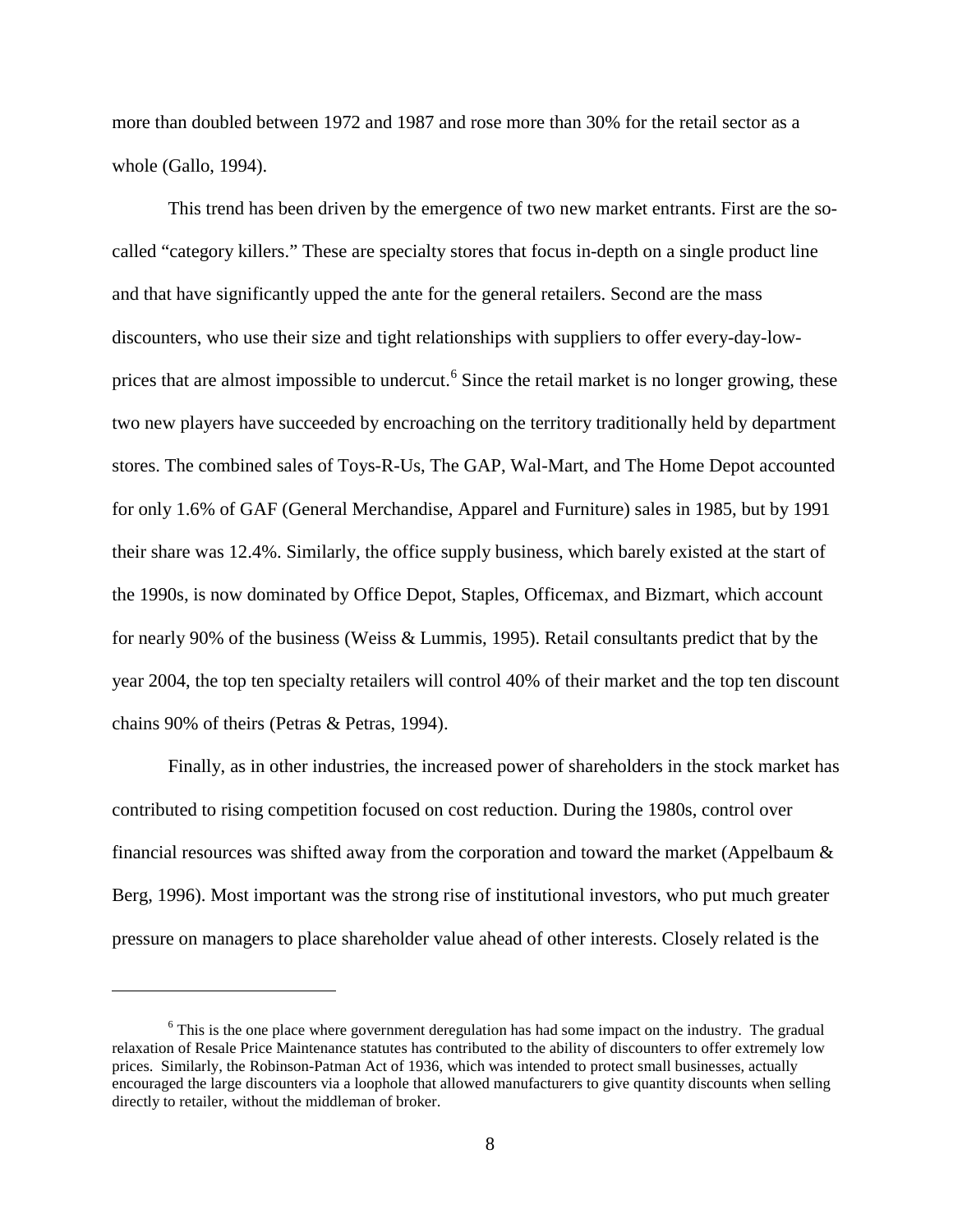growth of corporate takeovers, the threat of which imposes strict performance discipline on firms – maximize profits or be swallowed up. The result of these changes is that the continued boosting of share prices has become the key performance measure on which corporate executives are judged. The focus is on short-term performance and "results-driven" restructuring that pays off immediately (see also Christopherson, 1997). Retailers have been especially susceptible. Because the industry constitutes such a significant percentage of GDP, retail earnings are watched like a hawk on Wall Street – quarterly and even monthly performance by the large firms translate immediately into stock-price adjustments.

## **THE ASCENT OF THE WAL-MART MODEL**

The upshot of these changes is an industry where cost containment has become the absolute bottom-line, where competition is intense and unceasing and where margins are razorthin. What has this new environment meant for firm strategies, and by extension, for worker outcomes?

It should come as no surprise that the high-performance workplace has not come to dominate the retail sector.<sup>7</sup> A rough but telling indicator is job quality. Retail wages for nonmanagerial workers averaged \$7.58 an hour in 1996 and have actually fallen over the past thirty years as compared to the national average (see Figure 1). Some variation does exist, so that workers in auto dealerships averaged \$10.86 an hour whereas those in restaurants and fast-food chains averaged \$5.79. Still, jobs in retail trade are clearly not well-paid and benefits are hard to come by. Pension coverage for full-time workers was 34% in 1993. Only 62% of employers sponsored health plans, with less than two-thirds of workers participating. Part-time workers

<sup>&</sup>lt;sup>7</sup> The following data are drawn from U.S. Department of Labor (1997), U.S. Department of Labor (1995), and Gallo (1994).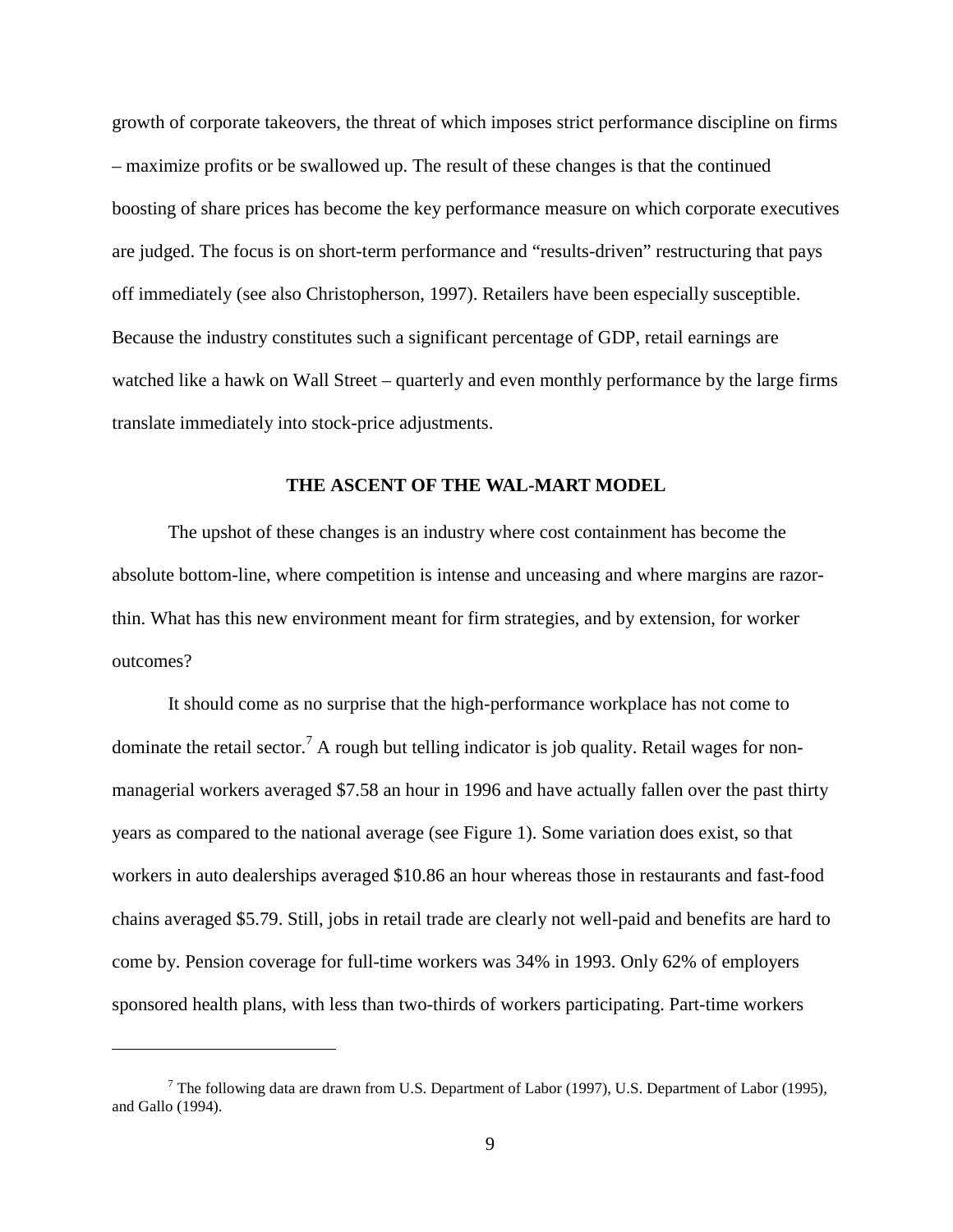have clearly become the archetype of employment in retail enterprises: between 1960 and 1993, average weekly hours for non-managers fell from 38 to 28.<sup>8</sup>



**Figure 1. Hourly wages of non-managerial retail workers (in 1996 dollars)**

These are not indicators of a high performance strategy focused on rewarding skilled workers for their input. And yet, the firm strategies that do dominate can also not be considered low-road, despite the overriding emphasis on cost cutting. The leading retail strategy to emerge since the 1970s is what one might call the "Wal-Mart model." First and foremost, it is characterized by an extremely efficient production process, where the operations that make up the heart of the retailing are increasingly streamlined and linked in a continuous "just-in-time" chain. These operations are (1) buying products from manufacturers or vendors, (2) distributing them to the retail stores, and (3) selling them to customers. Inefficiencies in any segment of this chain are costly. Under-stocking of products causes customer dissatisfaction, as do outdated

 $8 \text{ In } 1996, 28.3\%$  of men and 46.3% of women worked less than 35 hours, but since these numbers include managers, the actual percentages for front-line workers are likely higher (National Retail Institute, 1997).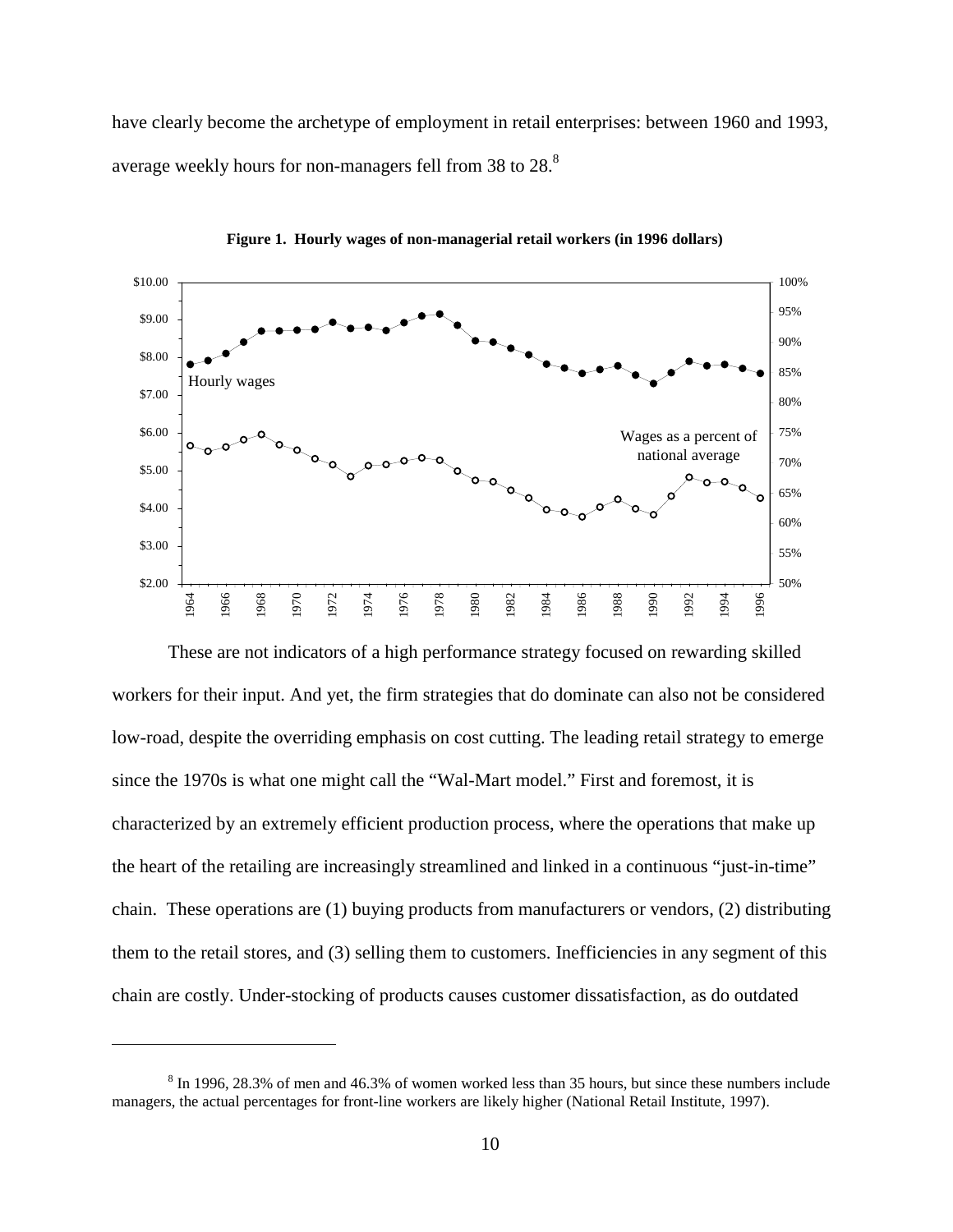items and lack of selection. Over-stocking of products and long delays until store delivery results in sunk costs for the firm, some of which may never be recovered. Failure to negotiate low prices with wholesalers on the back end of the operation means not being able to compete with low prices at the front end of the store. In combination, the likely result is loss of market share and in the extreme, bankruptcy.

Starting with the premise that its stores would compete with every-day-low-prices, Wal-Mart has attacked this coordination problem on several fronts.<sup>9</sup> At the core of its strategy lies an extremely efficient system of inventory management, called Retail Link. Wal-Mart pioneered the concept of using technology to manage inventory, and in recent years has invested some \$600 million in its information system. When scanning barcodes, cash registers record and track every sold item in real time and thus allow an up-to-the minute and computerized inventory. This inventory is then linked back to both the warehouse distribution centers and the vendors that supply the centers. Replenishment of stocks in the stores is automated, allowing immediate transmission of reorders (via hand-held computers) and ensuring a steady movement of just the right number of products from the manufacturers to the stores. Wal-Mart is continuing to add to this powerful infrastructure, implementing 30 new systems such as wireless and movable registers for lawn and garden centers, automated check and refund verification, and markdown update systems (Halverson, 1994).

Another component is how Wal-Mart tightened its relationship with suppliers. It has increasingly focused on a core, manageable set of suppliers and put pressure on them for bigger economy-of-scale discounts, help in delivery and stocking of products, product testing and

 $9$  The following material draws on an enormous literature in the industry's trade magazines, such as *Discount Merchandiser*, *Chain Store Age*, *Discount Store News*, and *Retail Control*. See also Stalk et al (1992) and Ortega (1998).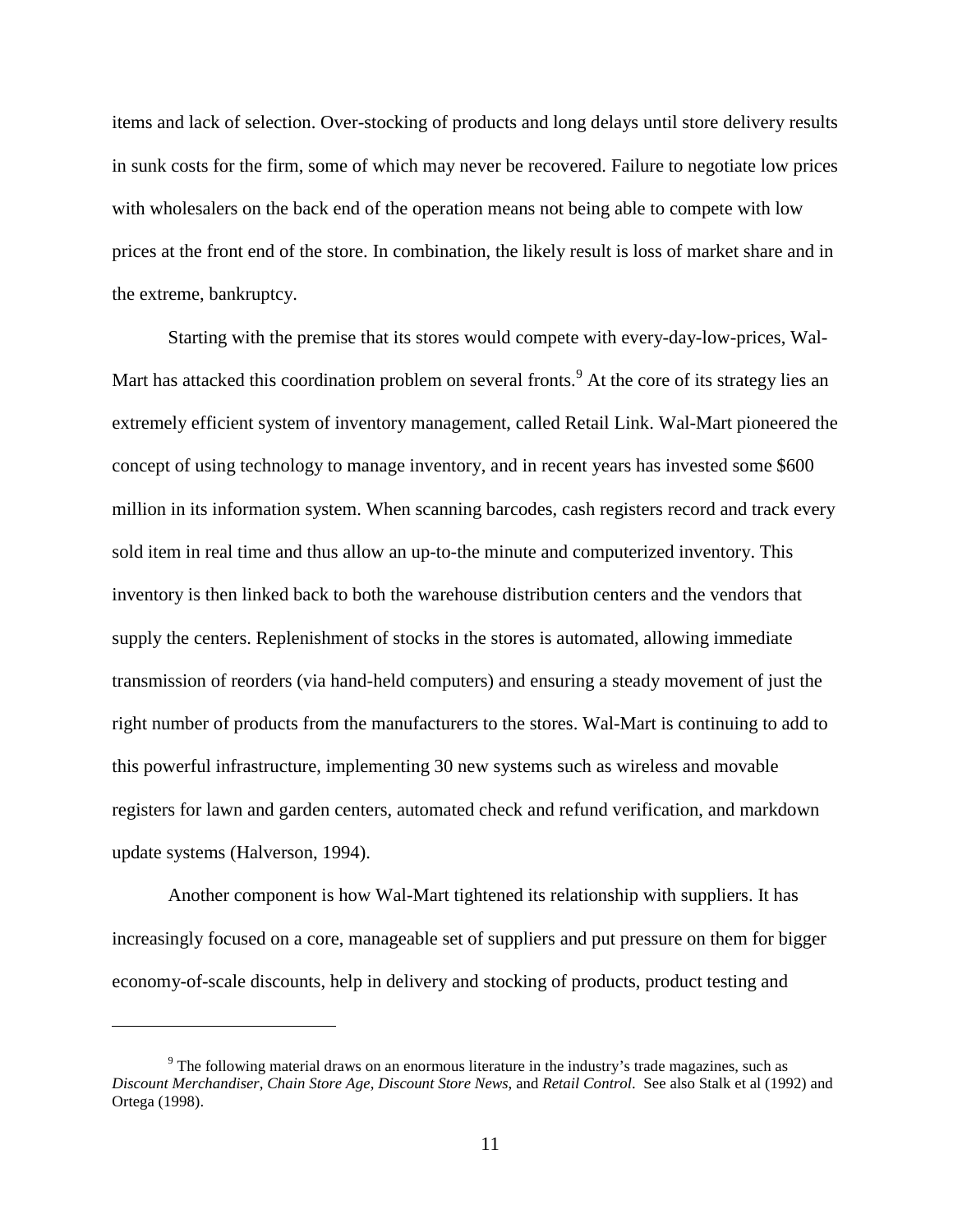development, and even total dedication to supplying only Wal-Mart. In 1991, the company further streamlined the process by cutting out the middleman of broker and instead dealing directly with the manufacturer. Thus one of Wal-Mart's biggest suppliers, Proctor & Gamble, can examine summary sales data and create orders and ship them on its own initiative – substantially reducing inventory on both ends. These close relationships were further cemented when Wal-Mart recently announced that it would open a more detailed sales database, previously held in tight secrecy, to its vendors (Nelson, 1998). The goal is to increase the ability of vendors to perform their own long-term analysis of sales patterns and customer buying habits, thus better tailoring their products to the company's market. The upshot is that many operations previously done in-house are being off-loaded onto vendors.

Wal-Mart's integration of the entire supplier-distribution chain may seem straightforward, but it is in fact extraordinarily difficult to achieve. As of August 1998, the company was selling thousands of products in 2,820 stores in the United States, manned by 720,000 workers. These stores were supplied by 41 distribution centers and served more than 90 million customers weekly.<sup>10</sup> The sheer scale of this coordination task is immense – and yet, Wal-Mart is apparently pulling it off, in what is widely considered the most efficient model in the industry.

In contrast to this taut efficiency, little attention is paid to the human resource side of the equation. Sales jobs in retailing are often low-wage and dead-end, and Wal-Mart is no exception. Heavy company publicity to the contrary, these are not good jobs. Front-line workers are called "sales associates" in line with the industry's attempt to raise the status of such jobs. Yet in truth the associates basically ring up sales, stock and neaten shelves, and handle lay-aways. Interviews

<sup>&</sup>lt;sup>10</sup> Wal-Mart fact sheet: http://www.wal-mart.com/newsroom/index.html.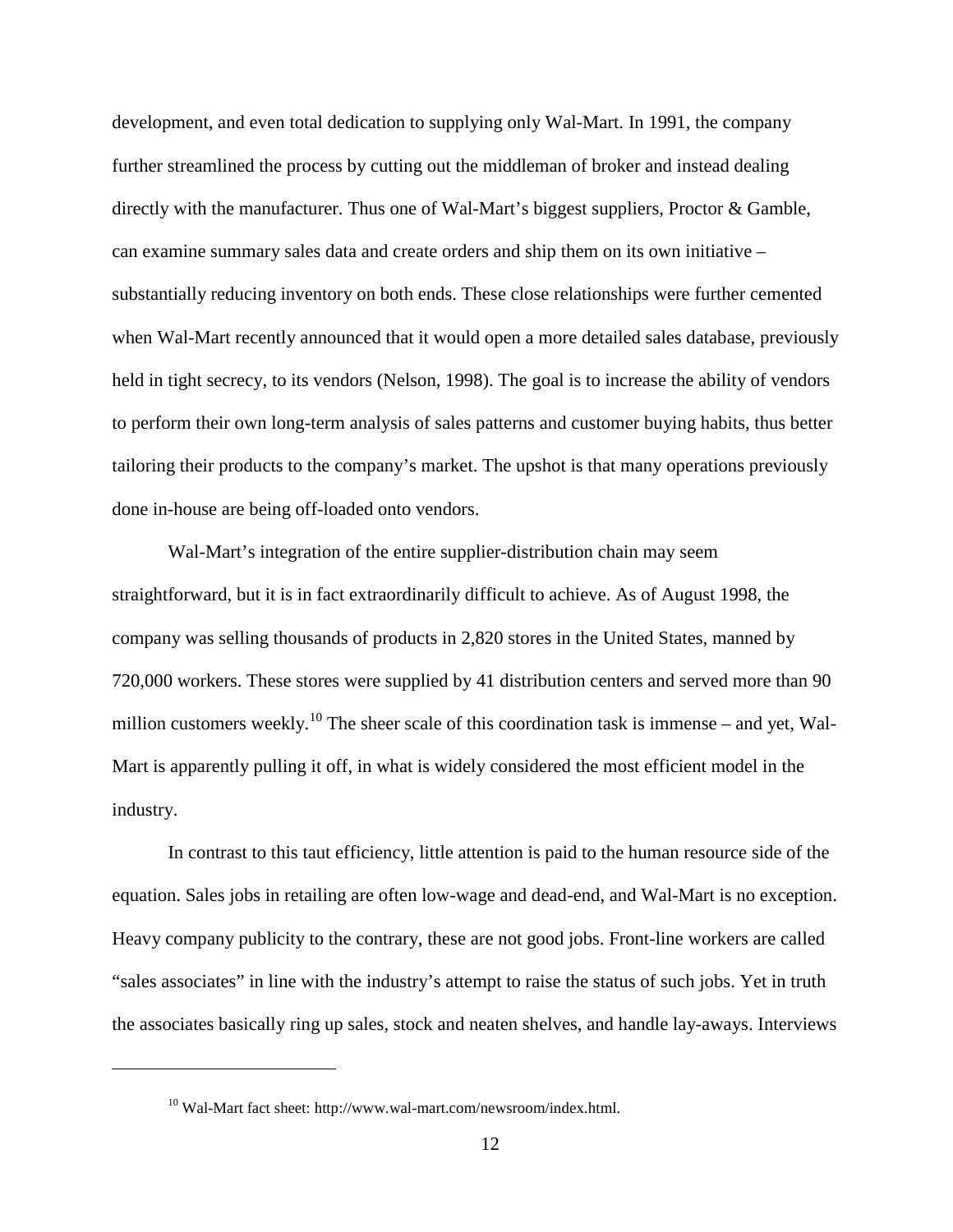with workers paint a consistent picture.<sup>11</sup> Pay is low, raises are small, work schedules change constantly, and the famous "open door" policy for complaints can quickly become a route to early exit. The company exerts tight control over its payroll expenses, so that if demand is slack, associates are asked and in some instances even required to leave their shift early. Working more than 35 hours is considered a major infraction, since this incurs federally mandated overtime pay (Styles, 1992). Part-timers often work full-time hours without getting the corresponding benefits. Stress as a result of understaffing is frequently mentioned. One particular practice is well known. When Wal-Mart opens a store, it hires more workers than it will eventually need in order to help with set-up. After several months, the excess is then let go. The company's employee handbook hints at this practice, and warns that even making it past the "new hire" period of 90 days doesn't mean "that you have a permanent job."<sup>12</sup>

The tenor of these accounts is reflected in several measures of job quality. Starting wages for new employees are either at or close to the minimum wage. Raises are given yearly and not guaranteed, with a ceiling of 25 to 30 cents an hour. Even department heads start at only \$7.00 an hour (Styles, 1992).<sup>13</sup> This low pay is exacerbated by the lack of opportunity to accumulate a sufficient number of hours per week to produce a livable pay-check. For at Wal-Mart, full-time is defined as 28 hours or more. This somewhat odd definition allows Wal-Mart to increase the hours of its workers when needed, without hitting up against the mandatory over-time limit. Thus while on average two-thirds of the company's workers are formally defined as full-time, most

 $11$  Wal-Mart does not give researchers access to its stores. We interviewed workers off-site, talked with an ex-manager, several union leaders, and analyzed company literature, business materials, as well as a website devoted to Wal-Mart horror stories: members.aol.com/walmopboy/abuse/strl.htm.

<sup>&</sup>lt;sup>12</sup> Welcome to Wal-Mart Associates Handbook, February 1989. Workers also complain about the strict company policy that relatives cannot work in the same store and that co-workers cannot date.

 $13$  One store manager complained that he was continually fighting headquarters (unsuccessfully) because he wanted to pay his workers more – but then the company would complain about high turnover.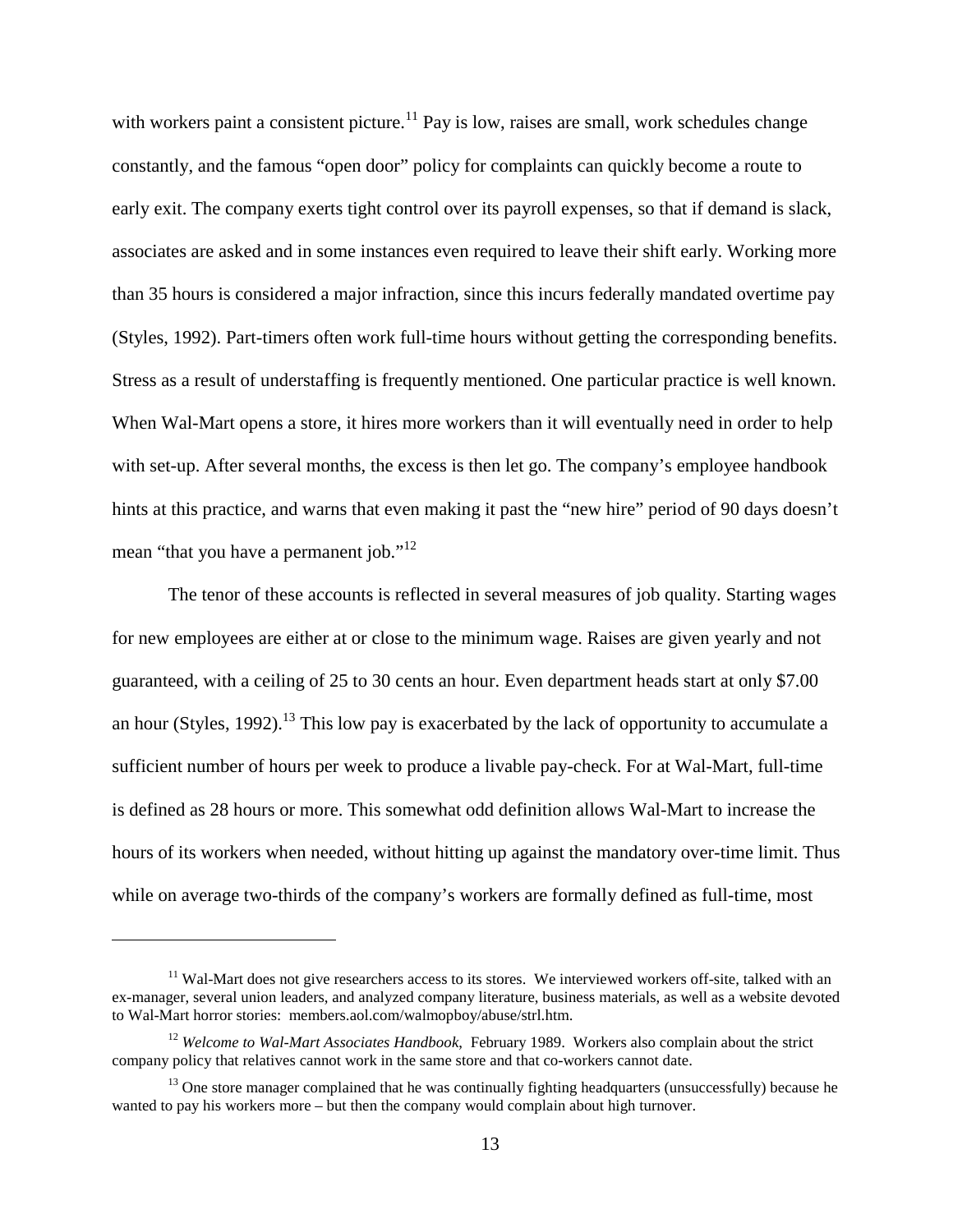are in reality only working part-time. Health benefits are available to full-timers, but they must contribute 40% from their own paychecks (a significant deduction at \$5 or \$6 an hour) and so only around 75% of the employees are enrolled (Uchitelle, 1993).

Finally, there is no pension plan, though the much-touted profit sharing plan is meant as a substitute. This ESOP is primarily invested in Wal-Mart stock, which is not federally insured and which has lost value in recent years. Workers can access their full balance only through retirement or after seven years with the company. Publicized "get-rich" stories aside, few workers benefit from this system. Between high turnover and low pay, fewer than 1 out of 50 past and present Wal-Mart workers has accumulated \$50,000 or more in stock (Ortega, 1995). In this context of low job quality, it should not be surprising that the company has a long history of union busting and trains its managers in union-avoidance.

#### **The Industry Follows Suit**

Alternatives to the Wal-Mart model do exist, in specialized niche markets where the nature of the product or the customer market requires skilled, flexible, and autonomous staff. But in the main, what we see in retailing is a restructuring model based on technology and process, not on human resources. The reason is that this model is highly profitable: in 1998 the Wal-Mart juggernaut registered sales of \$117.9 billion. The company outperforms other retailers on most measure of productivity and performance, and as a result, has put enormous pressure on laggards in the industry to follow suit.<sup>14</sup>

<sup>&</sup>lt;sup>14</sup> On average, the company has grown nearly 25% a year, with a 32% return on equity. It has the highest sales per square foot, inventory turns, and operating profit of any discount retailer (Stalk et al., 1992). Gross Margin Return On Inventory (GMROI) at Wal-Mart is 1.41, compared to the industry's 1.29. Because the company earns more on its inventory investment, its operating profit margin is higher as well, at 7% compared with the industry's 6.3%. Wal-Mart's net profit is 4% of sales, compared with the industry average of 2.9% (Saporito, 1989).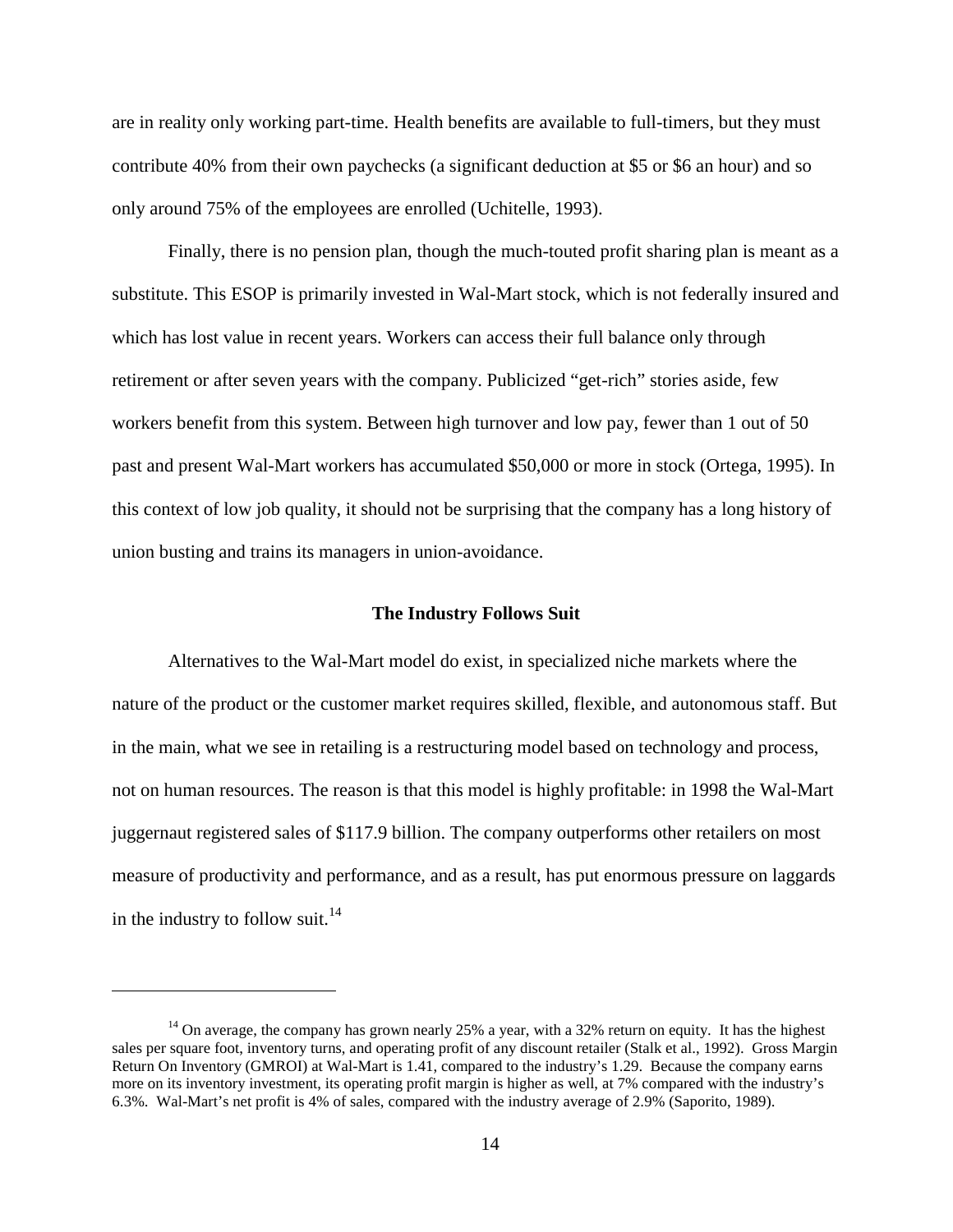For example, the new "just-in-time" technologies are all the rage in the industry and are fast nearing the point of becoming *sine qua non* (Hartnett, 1994). Department stores and other retailers are now making increasing demands on their vendors, in what has been dubbed the "power retailer" movement (Ross, 1996). Retailers cut front-line sales staff by an estimated 10 to 30% during the 1990s, so that stores located in malls and shopping centers may actually open and close with just one employee (Steinhauer, 1997). Organizational changes to heighten efficiency are everywhere evident, driven by two influential *Harvard Business Review* articles that call for retailers to focus on their "core competencies" and "capabilities" (Prahalad & Hamel, 1990; Stalk et al., 1992). At times this takes the form of centralizing and consolidating all parts of the operation, at other times it takes the form of subcontracting peripheral operations; often both are practiced within the same firm (Noyelle, 1990). In Coopers and Lybrand's 1997 survey of over 400 of the fastest growing U.S. businesses, 83% reported using outsourcing, a significant increase from the 64% of three years prior. Operations that were outsourced run the gamut from janitorial services and preparation of ingredients for fast-food chains, to payroll and hiring (Business Wire, 1997).

The common theme underpinning these changes is that the stakes in retail have been raised and that significant restructuring is required in order to remain competitive. But the emphasis here is on reengineering process, not the management of human resources. The lesson for researchers and policy makers is that the absence of high performance does not mean lack of performance. There is still a sense that high performance is the superior production strategy and that firms, which do not practice it, are not as productive. Yet the Wal-Mart model shows that alternative strategies have emerged in the post-industrial economy that do not emphasize human resources but which are nevertheless highly efficient and profitable, and in the case of retailing,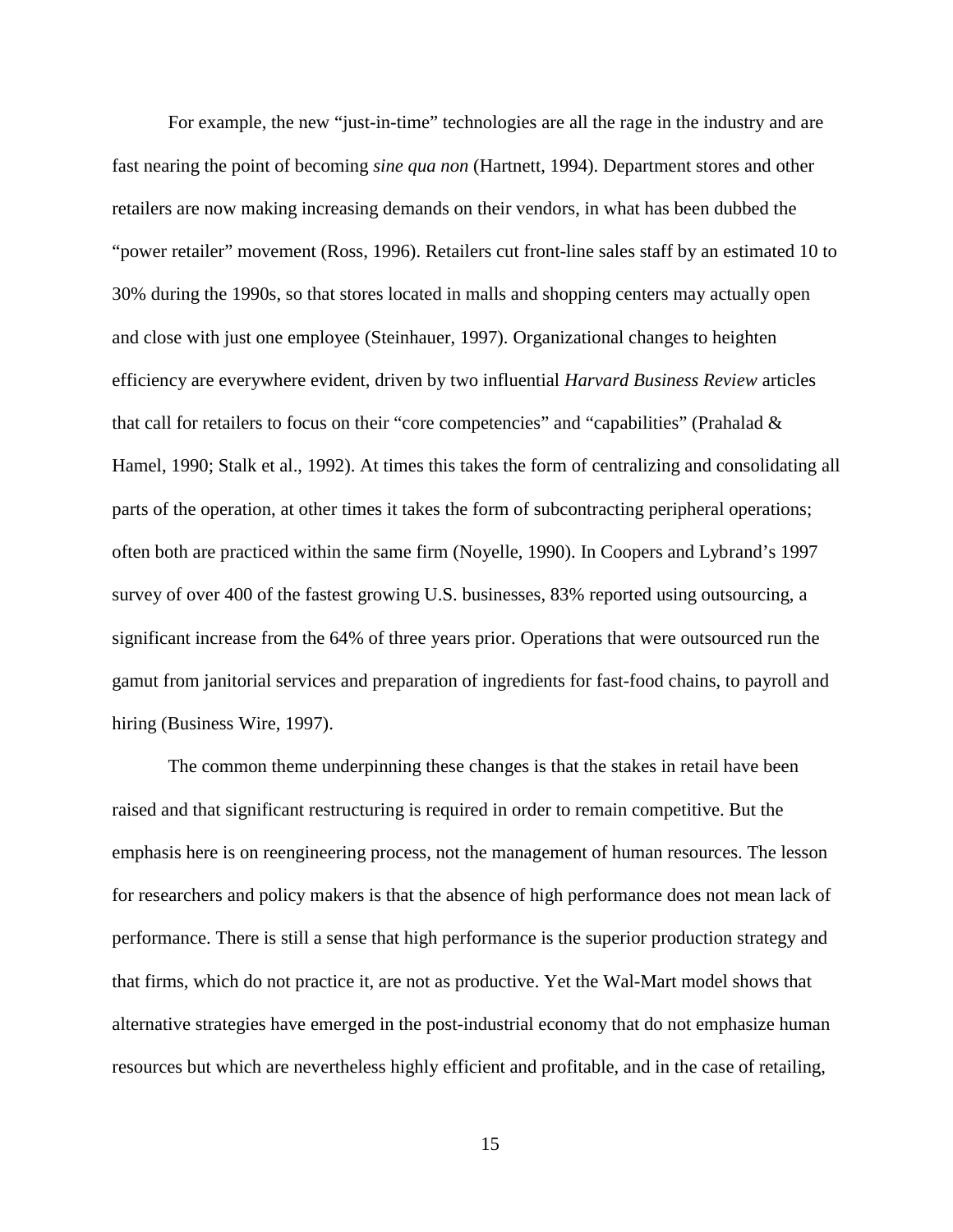perhaps more so. This may help to explain the continuing puzzle of why the high-road has not been adopted wholesale by American firms: at least in retailing, it is hard to see the advantages of high performance.

This is especially true given the constraints of what one might term "path dependency." That is, in much of the retail industry the task content of front-line jobs has historically been low, segmented, and Taylorized, requiring little skill or training.<sup>15</sup> There have already been large investments in the machinery and processes surrounding these low-skill jobs, often tied to other firms in a supplier network. In this context, the potential gains from focusing on improving the productivity of operations far outweigh those that might be reaped from instituting a wholesale change in how human resources are deployed – the risks and costs are lower. What would convince McDonald's to shift its production-line system to one based on skilled workers, given the enormous start-up costs and the amount of capital it has already sunk into designing its kitchen around low-skill labor? How would Macy's go about creating work teams that are productive enough to support higher wages, given that its sales staff makes money by interacting with the customer and the cash register, not with other workers?

A recent article illustrates just how barren and limited the approach to human resource management is in retail trade. Uchitelle (1993) quotes the vice chairman of Wal-Mart: "We hire no one at the minimum wage; we base our pay on the marketplace … If Kmart is paying \$5 an hour, we'll pay \$5.25 or \$5.50; and if the competitors are paying \$4.50, we'll pay \$5."

This is clearly a daunting context in which to attempt a reform of job quality and wages. Nevertheless, the hope is that a high-road strategy might still be viable in the service sector. This

<sup>&</sup>lt;sup>15</sup> Thus the Wal-Mart model is not so much an innovation as a reification of an already existing paradigm  $$ but implemented with levels of efficiency and coordination that are usually thought characteristic of high-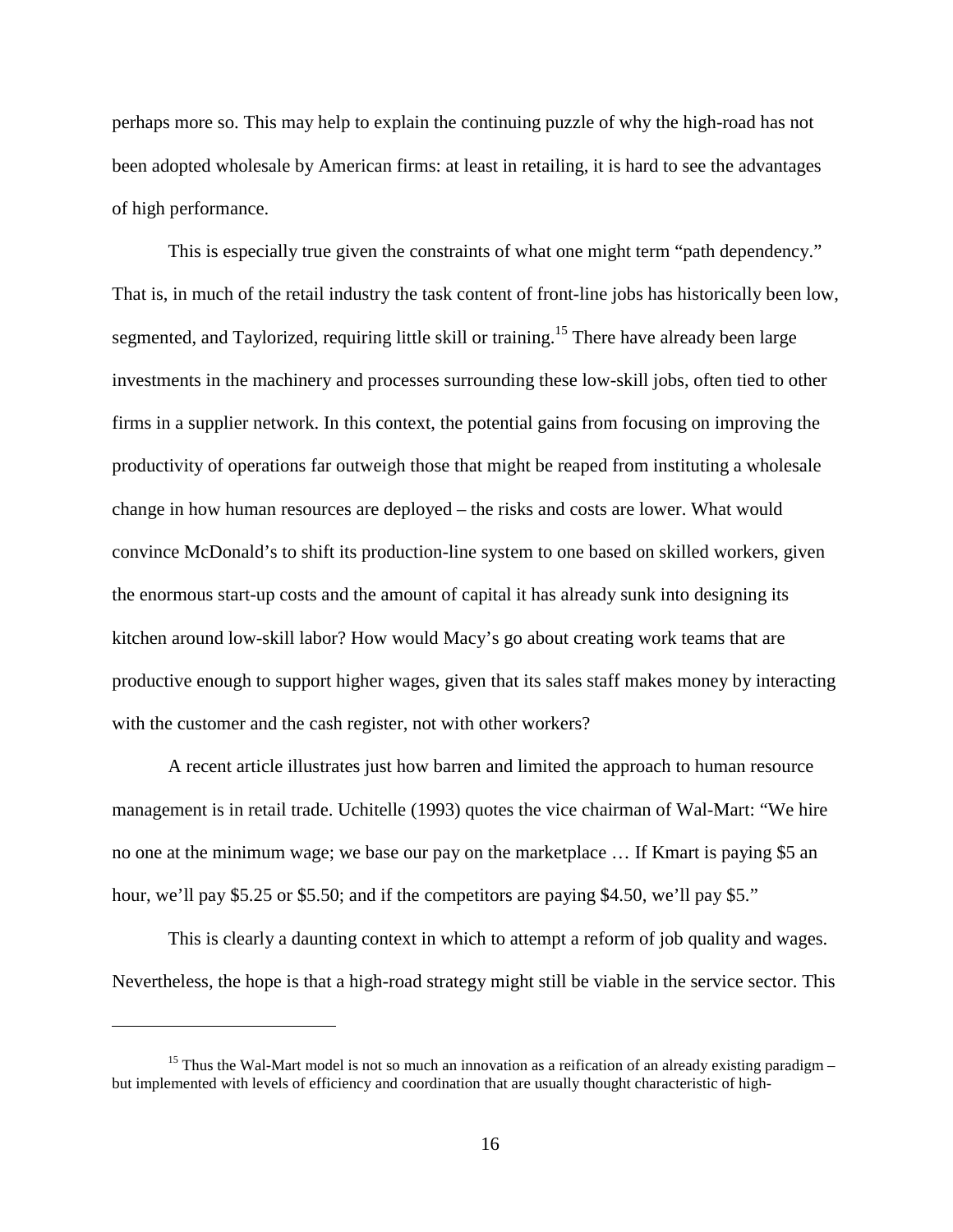argument stems from the idea that there is something inherently different about service jobs as compared to those in manufacturing. The core of service work requires interactions with and management of customers. It is a sphere where the delivery and quality of the product  $-$  in this case a service – is ultimately controlled by the worker (Batt, 1998). Thus theoretically at least, interactive service work is not as amenable to Taylorization or the engineering approach to work design typical of manufacturing (Herzenberg et al., 1998). In fact, it would seem to encourage a human resource strategy aimed at improving the skills and input of the worker, especially since quality customer service has become increasingly important as a basis for competition. The idea is that better service will require better skilled workers, more reliance on their autonomy, greater investment in training, and by extension, better wages. This is the argument of a much-cited article, in which Schlesinger and Heskett (1991) posit that the inattention to the front-line workforce in the service sector causes problems for the bottom-line. There is a cycle of low wages, little training, low morale, and high turnover, and this leads to customer dissatisfaction and therefore loss of sales. Their prescription includes a focus on "increased worker discretion in meeting customer needs", the "empowerment" of front-line workers to carry out their customer contact roles, "integration of employees into a winning team", and "concentration on quality at the service core." While a plausible argument, the question is how the quest for quality service has actually translated on the ground.

#### **CUSTOMER SERVICE AND SEGMENTATION**

In retail, as in other industries, firms can either compete on the basis of cost (low prices) or on the basis of quality (superior products). In an environment where everyone is being driven

performance firms. As such, it has made deviation from the high-profits/low-skills strategy increasingly difficult in the industry.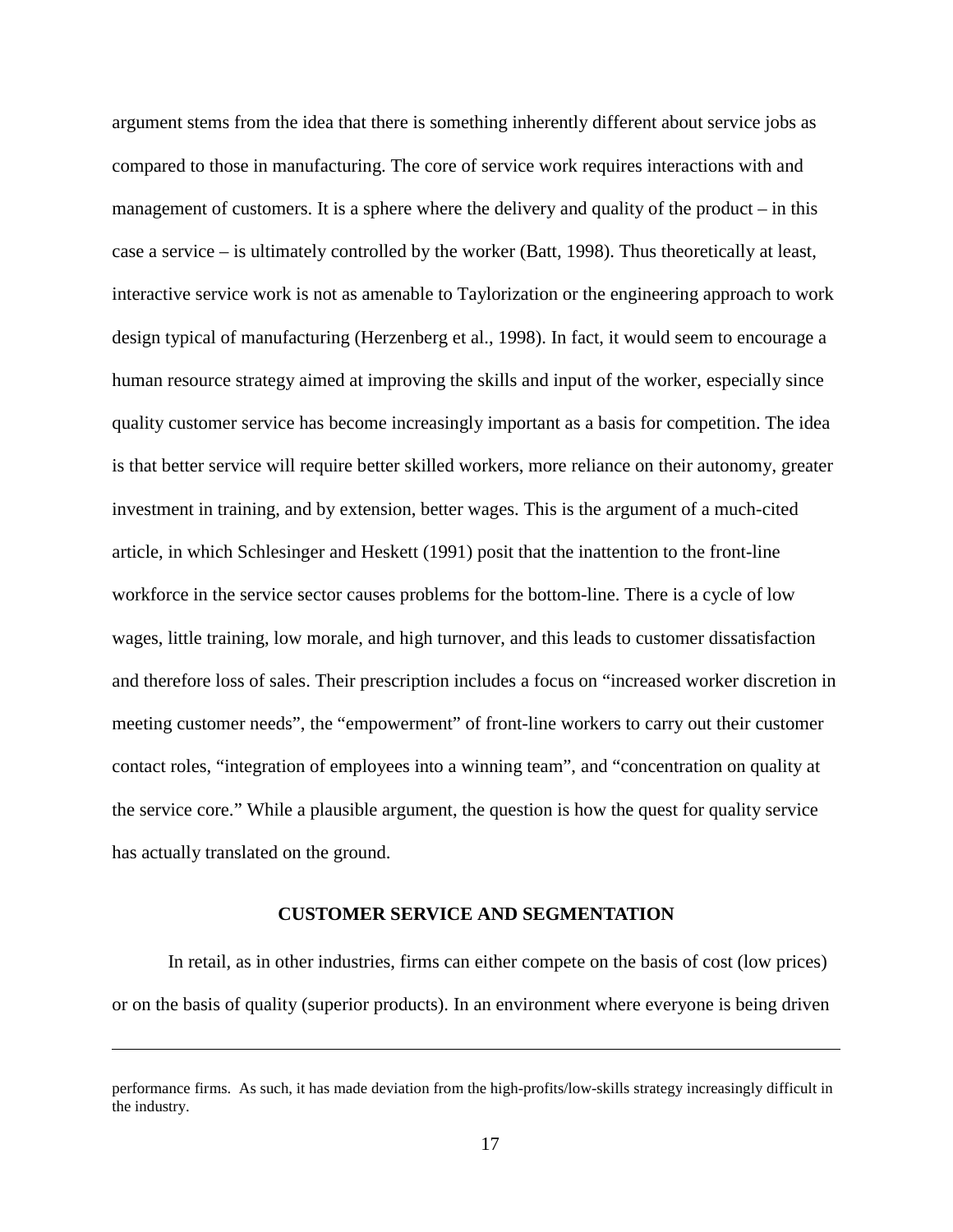to the same common denominator of low prices, and where giant discounters almost invariably win the price game, it is natural that firms will try to seek out other dimensions on which to differentiate themselves. Since the mid-80s, in a faint echo of the principles being adopted in manufacturing, the retail industry has given much press to the idea that providing quality customer service is the new route to survival in a highly competitive environment. Elite retailers in particular have taken this strategy, since many of their high-end products are now being sold at ordinary outlets. To wit, if Ralph Lauren clothes can now be had in most major department stores, establishments such as Bloomingdale's must offer something more to retain high-income customers, namely quality service by well-heeled sales staff. But industry analysts argue that the "quality edge" is a must across the board, and so from the glossy department stores and upscale grocers down to mall outlets and fast-food chains, managers are proclaiming that they have instituted new workplace practices and training designed to enhance the service experience, "to foster loyalty and develop an ongoing dialogue with a retailer's best customers" (Chain Store Age, 1996b).

In fact, however, two very different definitions of customer service have emerged. The first is the most intuitive, stressing personalized and in-depth service. A classic example is Nordstrom's famed sales workers, who are essentially personal grooming consultants who build long-term relationships with their upper class clientele, informing them of sales and new products, setting aside items and even making purchases for the customer over the phone. This practice is called "clientelling" and has spread in the industry. So for example, at Harry Rosen menswear stores, sales associates can access a client database and submit structured queries about a customer's buying habits, in order to tailor their service. A more common example is The Home Depot, which specializes in hardware and building supplies. Sales staff are typically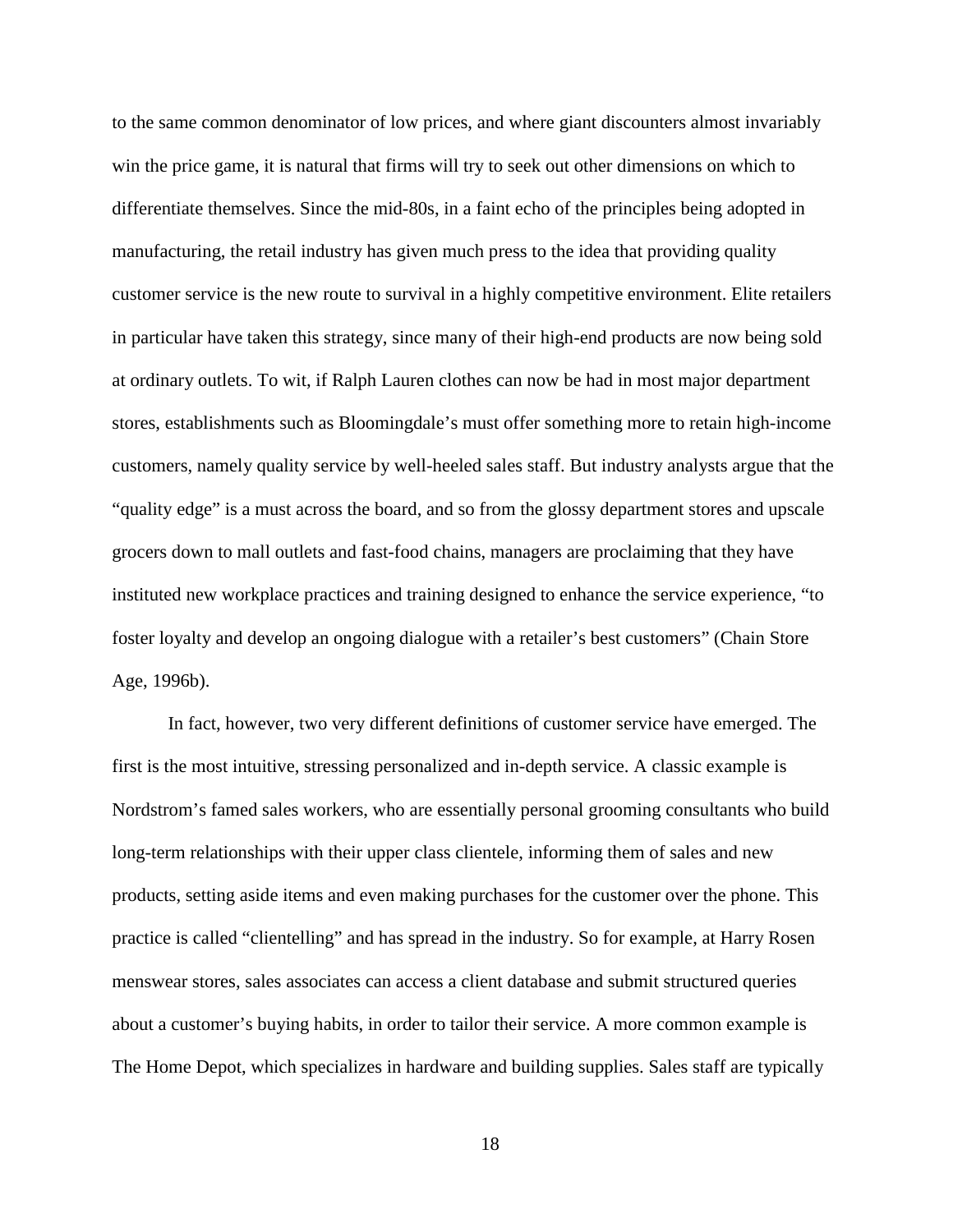older men who have career backgrounds as carpenters, plumbers, and electricians and who can give detailed instructions and advice to the do-it-yourself customer.<sup>16</sup> For those who don't have the time, the company has recently instituted Expo centers, showing model designs for the kitchen or bathroom and providing 2,300 independent contractors and installers who will come to the home and do the installation. In these and other examples, quality service in the traditional sense of the term is indeed being offered. The strategy is working, since Home Depot is seriously threatening other retailers who sell the same products but do not offer the same service, especially small family-owned hardware stores.<sup>17</sup>

The second definition of quality service is counter-intuitive. It eschews lengthy encounters with sales staff and instead stresses the ability to provide the customer with fast, nofrills service and cheap products. What matters is that (1) the newest products are (2) always available and (3) at the best possible prices. The market being tapped here is consumers who are pressed for time, who shop for value, who know what they want and get annoyed at invasive sales staff.<sup>18</sup> This "self-service" market has grown rapidly since the 1970s, driven by the growing labor force participation of women, the increase in working hours, and the stagnation of incomes (Weiss & Lummis, 1995). It is what Wal-Mart's efficiency-driven model targets and what enables the company to boast that it excels in providing customer service, even though its frontline workers simply work the cashier register or stock shelves.<sup>19</sup> So when the company recently

 $16$  A recent in-house study found that close to 50% of the interactions between sales staff and customers went beyond rudimentary information (pointing to item locations) and entailed in-depth consultation. This is very unusual for the industry as a whole.

 $17$  It should be emphasized, though, that Home Depot also works because it offers every-day-low-prices that smaller stores find extremely difficult to undercut.

 $^{18}$  According to a study by KSA, 71% of customers choose stores where they can check out quickly (CSA, August 1996, p. 90).

<sup>&</sup>lt;sup>19</sup> The exception is the "greeter" at the front door of every store, which Wal-Mart gives much press to.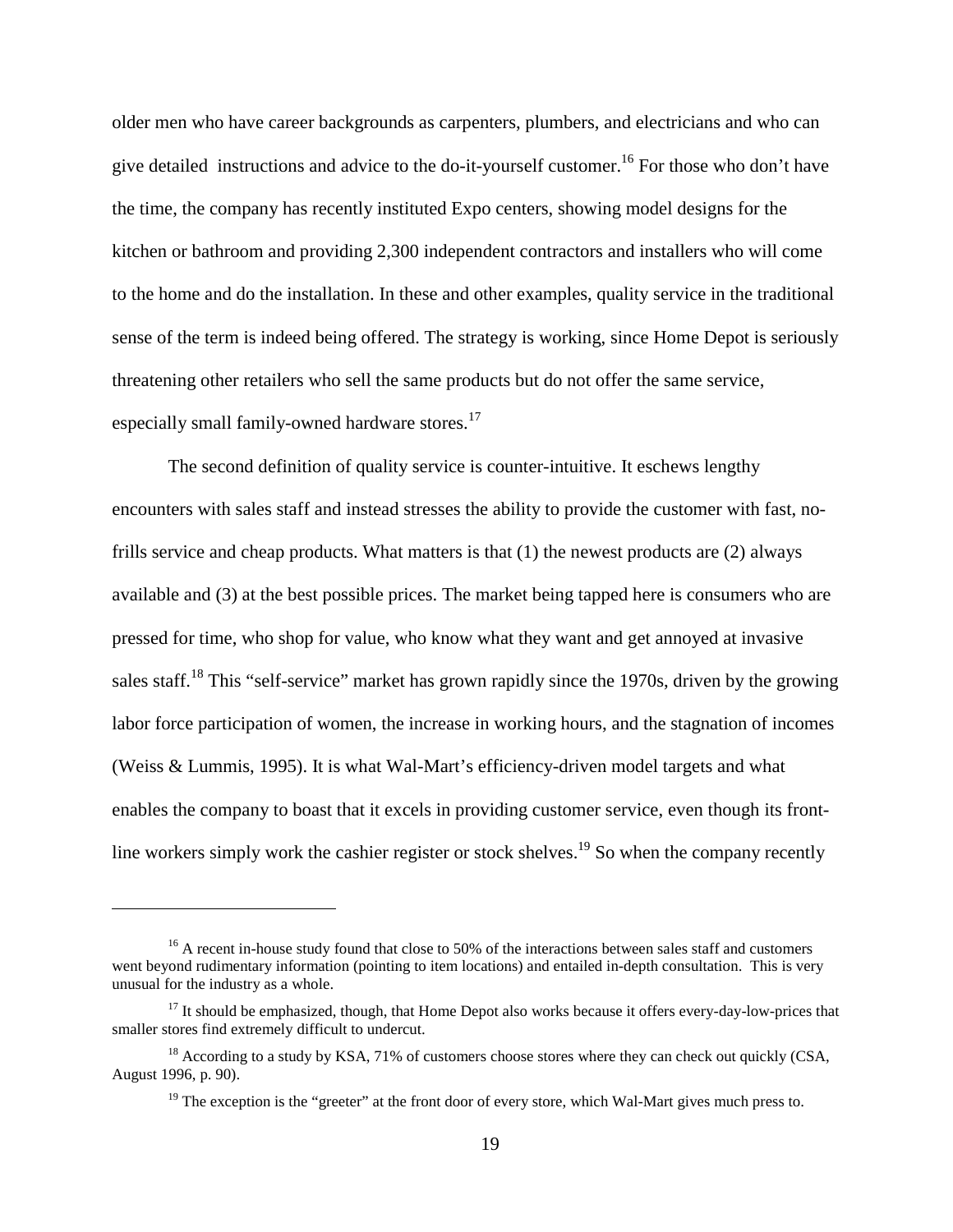announced a new "service" initiative, it meant that stores will offer mailing centers, hair salons, and perhaps even computer repair and travel agencies … not well-rounded sales staff who would give assistance in the choice of toothpaste or garden rakes (Hisey, 1996).

Even among retailers who argue that they are pushing for "deep" service, the underlying strategy is often the opposite. A good illustration is the way that one the nation's leading fastfood chains responded to encroachment by its competitors.<sup>20</sup> In the early 1990s the company launched a Total Quality Management program that was meant to empower workers and give them input into daily operations. The idea was workers would have more commitment to the firm, customer service would improve, and market share would increase. Yet several years after the program was instituted, almost no one remembers it and few of the fledgling initiatives, such as team meetings, are still in place. Wages have not increased, turnover remains high, and the program has basically boiled down to several superficial changes.<sup>21</sup> By contrast, during this period the company put considerable effort into continuing with what has always been its core strategy, producing cheap food quickly. It began a wave of price cuts and new product offerings. Most important, the company drew on its large in-house R&D laboratory, which conducts timeand-motion studies on such processes as how many seconds it takes to fry a patty or assemble a hamburger. The result was a new set of technologies and machines that speeded up an already streamlined kitchen and cut the number of workers needed to operate them – in one restaurant, the kitchen staff was reduced from 7 to 5. This refitting will cost close to \$200 million

 $20$  The company did not wish to be identified.

<sup>&</sup>lt;sup>21</sup> For example, workers at the cash register are now able to personalize the six-step greeting script that had previously been mandatory, give three packets of ketchup instead of two when requested, or refill spilled drinks without the supervisor's permission.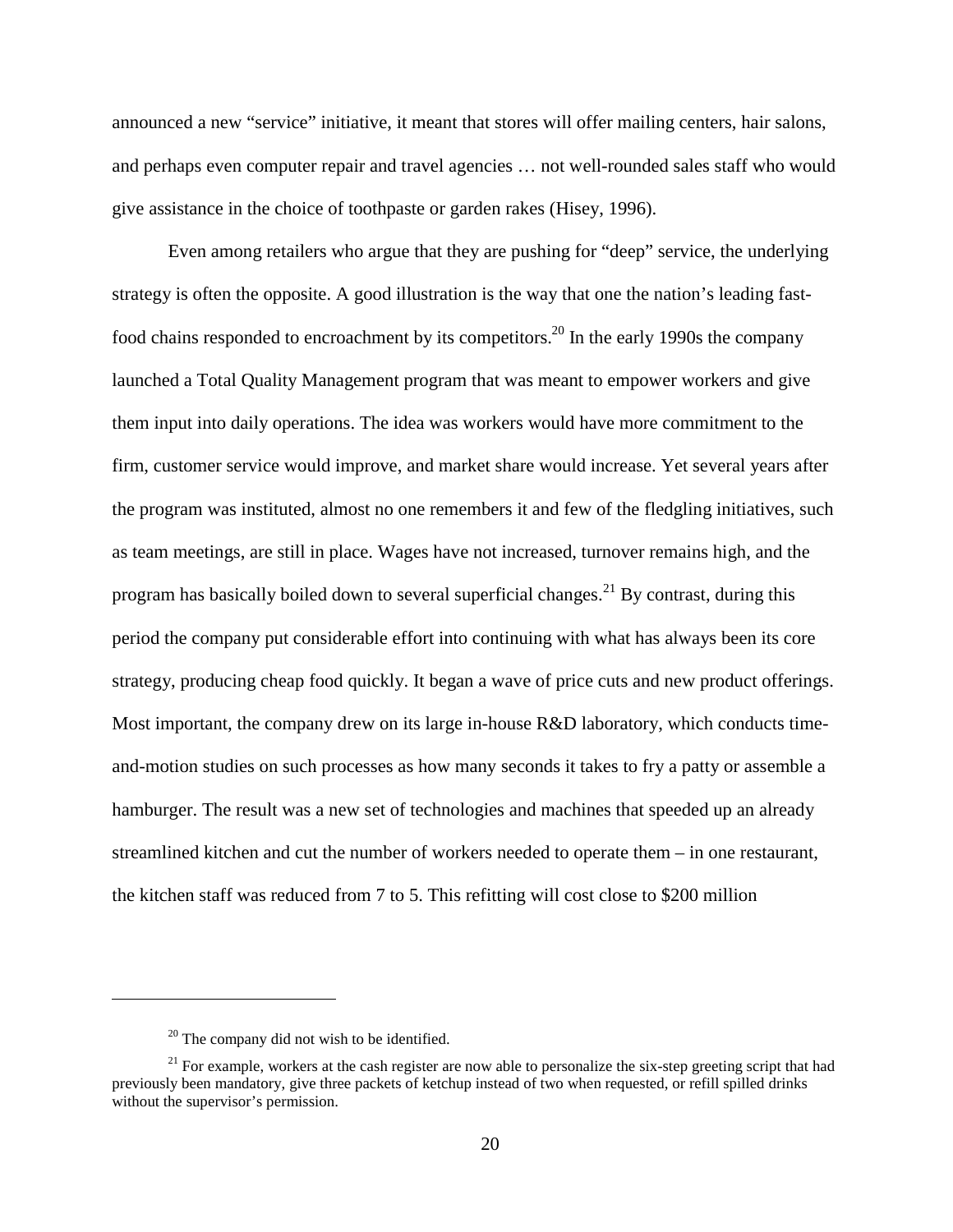altogether. In the final analysis, this is clearly an enterprise that subscribes to a process-driven business strategy, not one focused on human resources.

## **The Effect on Workers**

Thus there are two distinct routes to competing on the basis of quality service, both of which are productive and profitable. But it is important to understand that effects on the workplace and job quality differ markedly. In markets for high income customers or products requiring expert advice, multi-skilled and better trained workers are required – they need to have the technical background to give advice, the soft skills to build relationships with customers, and the ability and knowledge to make decisions on their own. In these niches, jobs are often above average for the industry. Workers at The Home Depot make significantly more than the average retail worker, $^{22}$  almost all are full-time with benefits, and turnover is quite low, 30% at entry level – all of these are extremely unusual characteristics in the retail industry. Since the company puts great pride on decentralized management, departments within the store are run autonomously, and hourly sales associates have considerable power; for example, they can place an order as high as \$17,000 from a manufacturer without contacting a supervisor. Clearly none of these characteristics hold at the mass discounters or fast-food restaurants, where part-time work at wages barely above the minimum wage is the norm.

A good illustration of the diverging trends in customer service is given by two major department stores, Bloomingdale's and Stern's, which are both owned by the national holding company Federated. Bloomingdale's serves high-income customers with in-depth service. Sales associates have more autonomy than is the norm in this industry, with responsibility for

 $22$  An average of \$9.80 in 1995.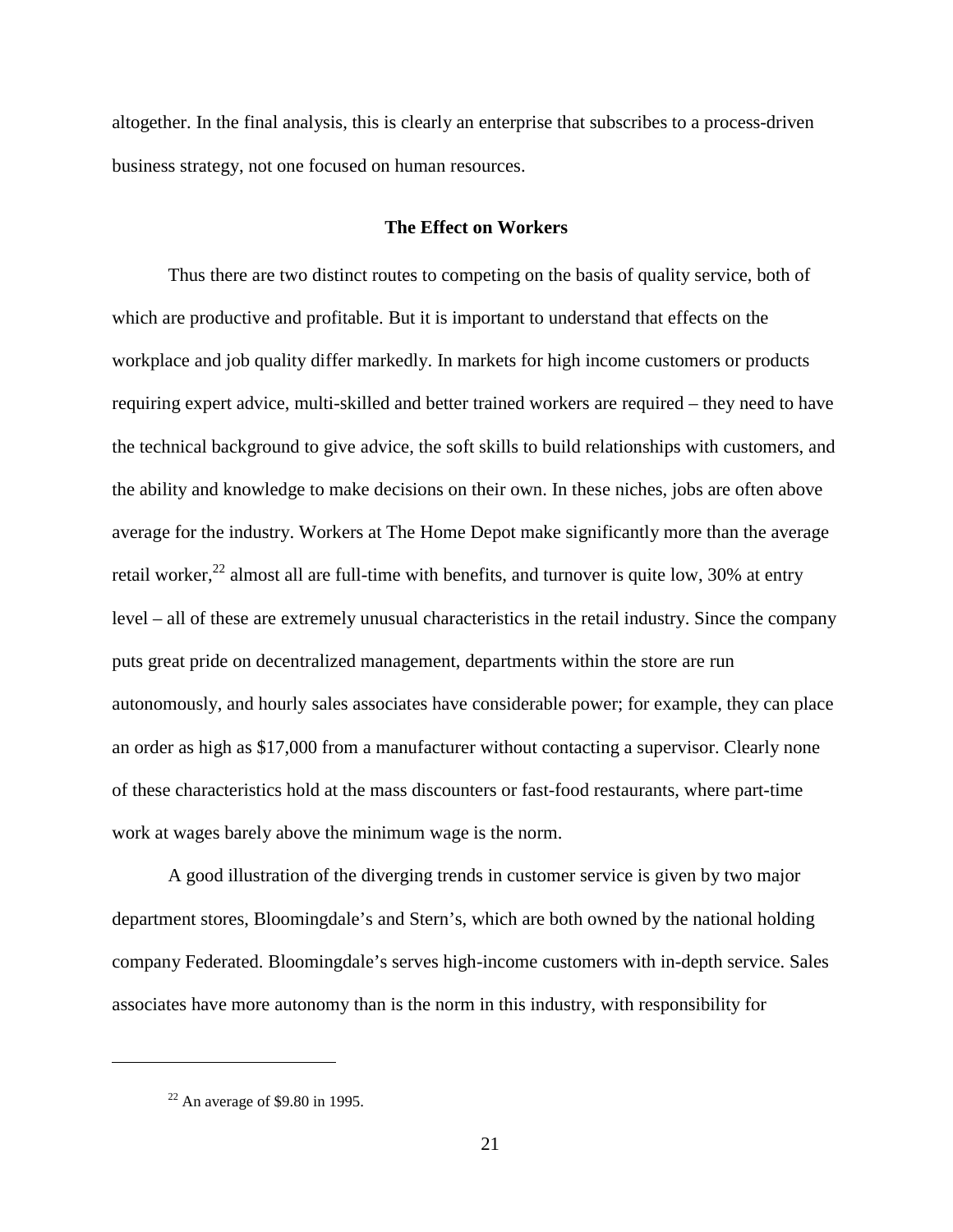transactions, returns, special ordering, and mark-downs.<sup>23</sup> Clientelling, the practice of establishing long-term relationships with individual customers, generates 30% of sales. The company has reduced the percent of part-time workers to 20%, and turnover is low, at 45%. A significant amount of money is spent on recruiting cream-of-the-crop, sophisticated, polished workers with good people skills. Wages are at the top of Federated's hierarchy, all workers get benefits, and elite departments run on commission.

By contrast, Stern's department stores target middle- and working-class customers. Much less emphasis is placed on individualized service; instead, marked changes have taken place in the store's buying structure and vendor relations. This is because Stern's was part of Federated's overall reorganization, and the result is a more centralized, streamlined process using the new technologies and cash registers. (Bloomingdale's has not benefited as much from the reorganization because it has historically been a "special case" and has had its own infrastructure). Predictably, sales workers at Stern's have less autonomy and are more constrained. For example, they must make eye contact within 30 seconds and greet customers within two minutes – the stores are routinely shopped to ensure adherence to this and other rules. Only 40% of staff are full-time, turnover is around 65%, and there has been an increase in temporary, on-call "flyers" workers. In 1997 wages in New York City started at \$7 an hour and topped out at \$12 an hour (though this requires a tenure that few ever reach). The typical annual raise is 30 cents.

The comparison should not be overdrawn. In both stores, workers and union representatives report a significant increase in stress levels and productivity demands.

 $^{23}$  A vice president of training and development, however, stressed that this "empowerment" has been driven by the need to better service customers, not because of any managerial philosophy.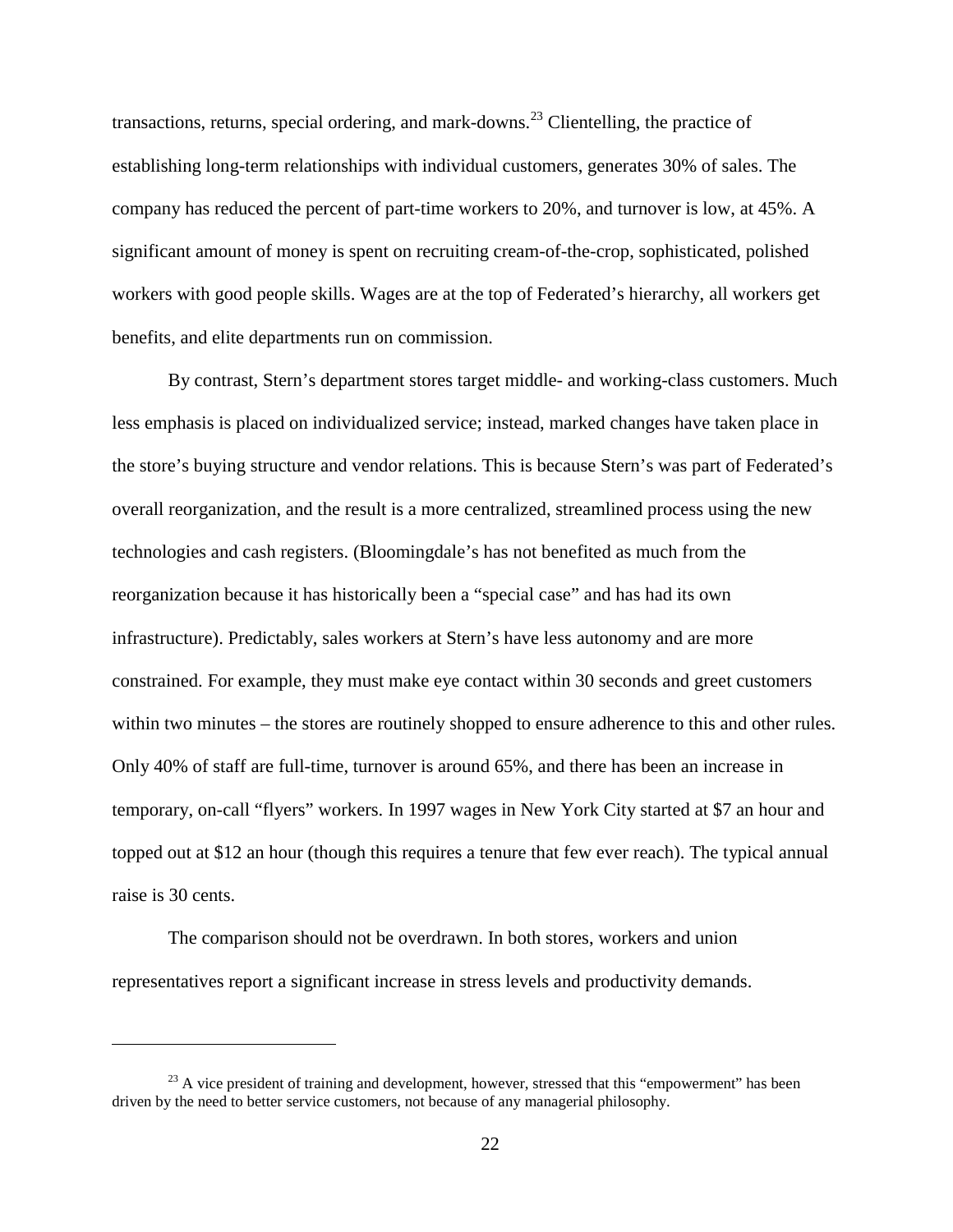Performance-based pay, a major move in the industry, has been instituted in both stores for those not already on commission. These "incentive systems" usually consist of some combination of base-line pay, with any additional earnings dependent on amount of products sold. There is usually also some threshold level of performance that must be reached, for example, bringing in enough sales to cover one's percent of payroll in one's department. By all accounts, these pay systems exert much more pressure on workers and (frequently mentioned) cause competition between them. For those Bloomingdale's workers who are part of the clientelling program, a common complaint is that customer names are given to more than one sales worker, pitting them against each other in winning that customer's loyalty. Still, on balance there is a distinct difference between these two stores in the quality of front-line jobs, driven to large degree by the customer market being targeted.

In sum, the two definitions of quality service – depth versus speed – are based on a segmentation of the customer market and are yielding a segmentation of job quality.

Some firms may choose to compete for larger shares of standardized products produced by low wage workers carrying out relatively simple tasks. Other firms may choose to tailor production to a high value-added, high quality product at the upper end of the same market. Both strategies may prove successful in generating profits, but with quite different consequences for workers' wages (Levy & Murnane, 1992, p. 1374).

This trend has likely contributed to rising wage inequality within the retail trade industry over the past several decades. Moreover, this segmentation of the consumer market has come to characterize many service industries. For example, Tedlow (1990) documents the transformation of national mass marketing to segmented marketing based on age, income, education, region and lifestyle, through practices such as "traiting" (Hisey, 1996). Market segmentation has emerged as a major strategy in such varied sectors as telecommunications, banking, and grocery stores (see the review in Batt, 1998). It is a conscious strategy frequently advocated in the private sector, as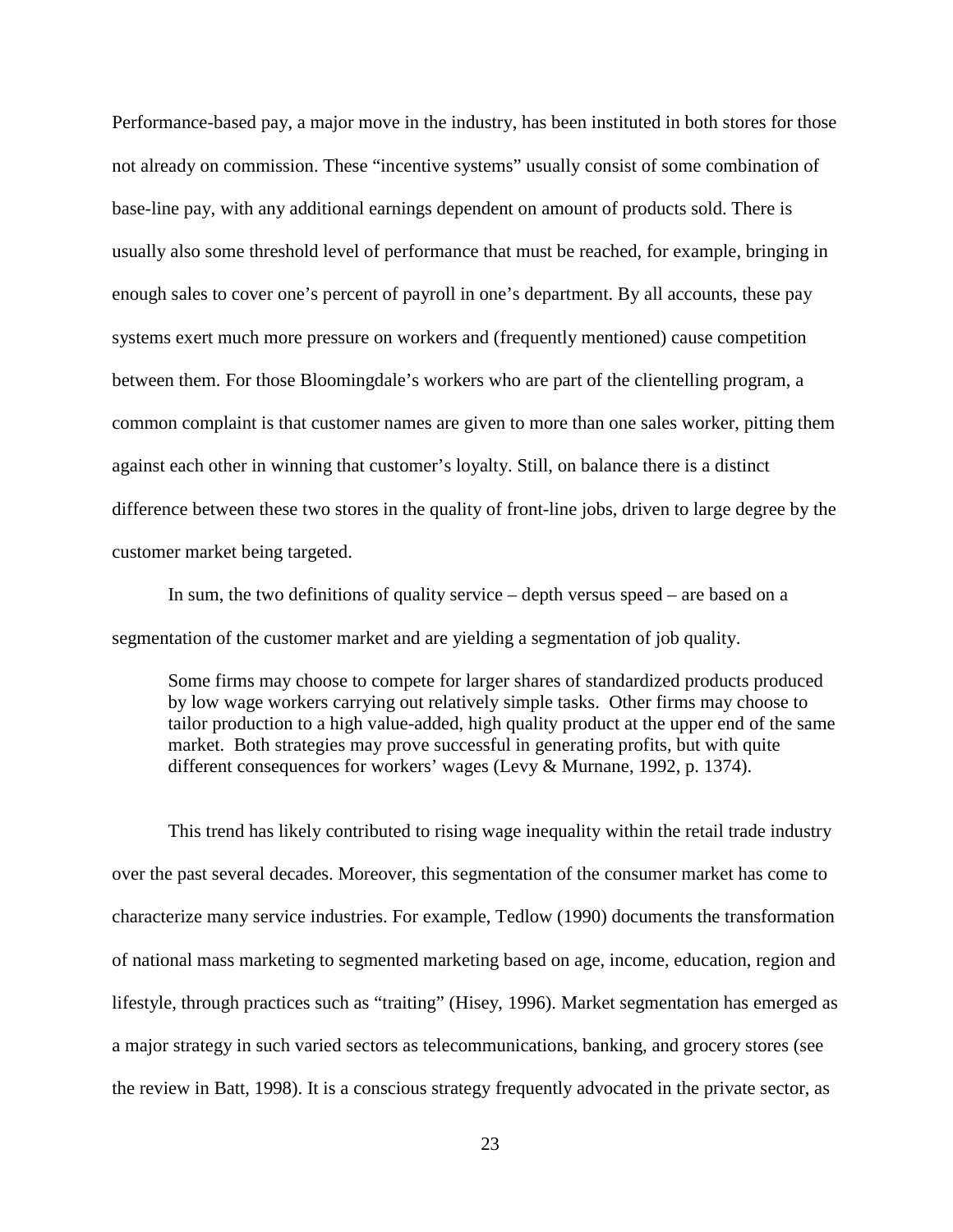evidenced by a Wall Street Journal editorial on the "collapse of the middle" in U.S. product markets (Morrison, 1996). But within the retail trade, it is important to understand that the market segmentation is not balanced. High-quality service and skilled sales jobs are evident only in specialized markets and do not represent what the majority of firms are practicing – on balance, the "no frills" Wal-Mart version dominates.

## **TECHNOLOGY AND ITS SELECTIVE IMPACT**

If the push for quality service has generally not resulted in an upgrading of retail jobs, perhaps technology can do the job. This is after all one of the dominant themes of recent scholarship on the post-industrial economy: that the rapid influx of new information technologies into the workplace is increasing skill requirements and the demand for educated workers and otherwise fundamentally changing the American workplace (cites). This theme is the motivation for much of recent training and education policy. It is also one of the leading candidates for explaining why less-skilled workers have seen their wages decline over the past thirty years (Bound & Johnson, 1992; Krueger, 1993).

As intimated above, technology has indeed had a profound impact on the retail industry. The just-in-time linking of all parts of the retail "production" chain would be impossible without new electronic technologies that allow for instant transmission of in-stock quantities, sales patterns, and price and product changes. The numbers and types of technologies used in this industry are truly astonishing.<sup>24</sup> The key element is the product barcode, which can be scanned by computers at the manufacturer, the distribution center, and the retail store. Information on product quantities is linked across the three sites by Electronic Data Interchange (EDI), thus

 $24$  This discussion draws on a mass of articles from the industry trade literature (see footnote #9 above), as well as Brandowski (1992) and Halverson (1994).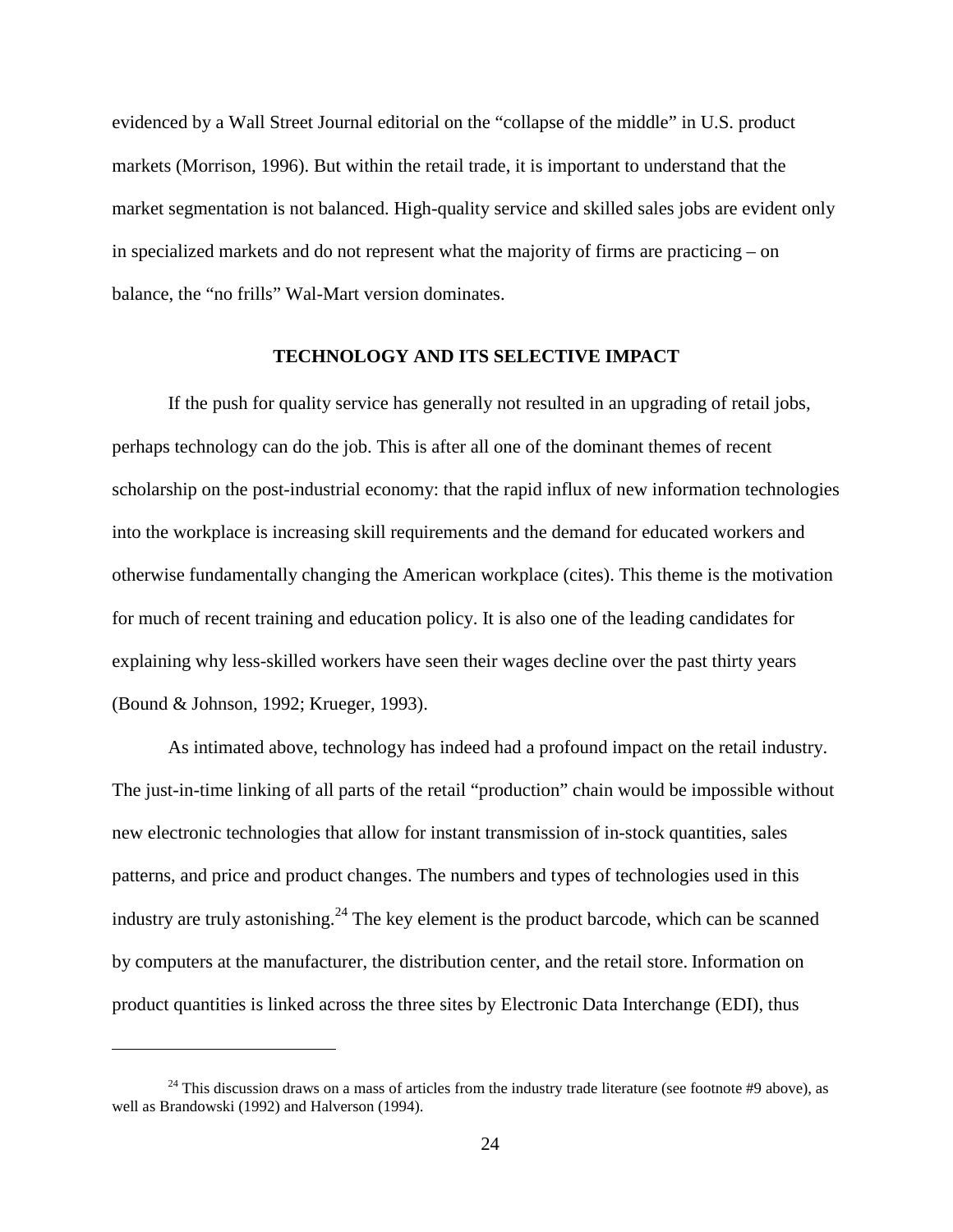enabling merchandise tracking and computerized reordering. A host of other technologies and practices, such as Quick Response, interact with this basic system. Computers have also had a major impact on staff scheduling, in the past a time-consuming and inefficient process. Scheduling software finds the most efficient and least costly allocation of labor, taking into account worker availability, payroll budget, individual skills, and productivities – its advent has reduced retailer's payroll costs an average of 2 to 10% (Barringer, 1995). One of the newest innovations is the "Data Warehouse," which contains fine-grained information on sales and enables managers to centralize buying, test the relationship between promotions and sales, and identify bundles of goods that are usually sold together (Aufreiter, Karch, & Shi, 1993). Wal-Mart's data warehouse is second in size only to the U.S. government's, containing 2500 plus variables to profile local markets and tailor assortments. The company receives about 100,000 queries a week from suppliers and buyers looking for purchase patterns (Nelson, 1998).

These and other technologies, while relatively new, have already made a deep penetration into the industry. As one review put it, baby boomers changed what retailers bought and sold, but technology changed operation and distribution, and in a short time span at that. The leading trade magazine, *Chain Store Age*, conducts an annual survey of technology use. While in 1992 the main focus of the survey was point-of-sale (POS) terminals, by 1996 the focus had shifted to client/server systems. In 1998, the survey focused on data warehousing and Internet use, and the lead article was entitled *Can Technology Be Any More Pervasive?* (Chain Store Age 1998).<sup>25</sup>

 $^{25}$  In 1986, only about 45% of retail respondents had converted to POS terminals from mechanical or electronic cash registers (Robins, 1992). But the 1996 *CS*A survey did not even ask about POS terminals, and instead reported that close to half (47%) of responding firms had a client/server system, and another 44% planned to have one within less than two years. The firms said they planned to increase capital spending on information technology to an average of \$6.1 million in 1996, an increase of 22% over the previous year (Chain Store Age, 1996a).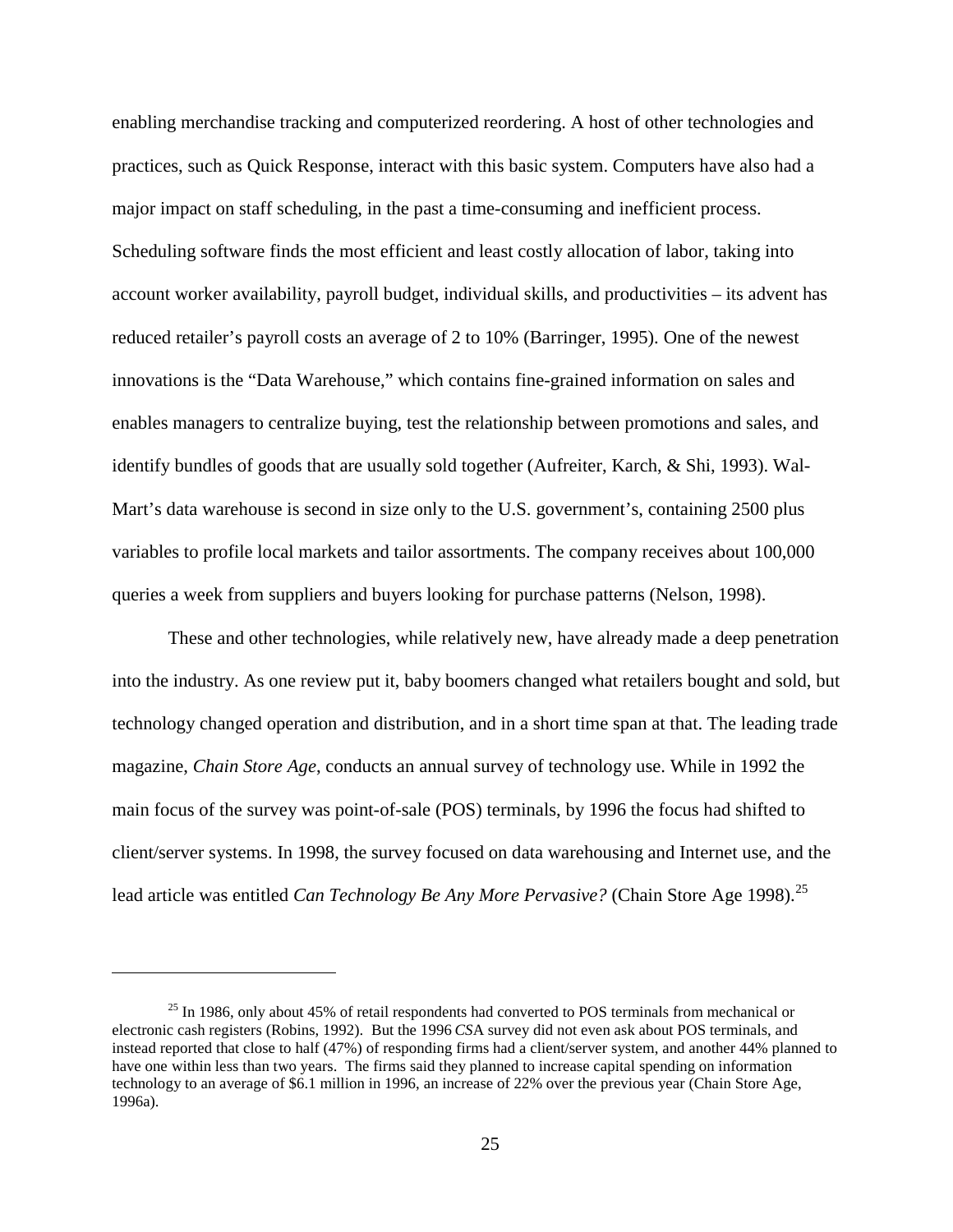Yet the effect of technology has been primarily on the back-end of the retail operation. There is a big disjuncture between the transformation of the production process and the lack of transformation of the actual tasks that most retail workers perform. To the extent that sales workers have been affected, the most direct result has been to eliminate jobs. The task of affixing price labels to every item in the story was once time-consuming, especially when prices changed or during sales, but is now becoming obsolete with the advent of barcodes. The counting of products in stock, once done manually by a slew of workers at night, is now increasingly done either automatically (i.e., when cash registers record that a product has been sold), or by fewer workers who use hand-held scanning computers. The growing practice of having outside vendors stock their own pre-packaged and pre-priced products (and sometimes even sell them) also reduces the amount of in-store labor needed. This type of effect is also seen at the back end of retailing, the warehouse, where increased computerization and scanning has actually reduced the need for skilled labor, or labor altogether.<sup>26</sup>

In addition, there are several indirect effects of the new technologies. The amount of "dead time" that retail workers spend on tasks such as stocking and pricing – tasks that do not increase sales – has been reduced. But this does not necessarily mean that technology has freed workers from mundane labor.<sup>27</sup> For example, while a greater percentage of time is spent on the selling floor in department stores, it is often with tougher sales goals and more electronic monitoring of productivity, an increasingly widespread practice in the industry. Even the highend sales workers at Nordstrom's, while well paid, work under commission and are under intense

<sup>&</sup>lt;sup>26</sup> At managerial levels, however, there have been strong effects. EDI has eliminated a considerable amount of paper work, not just for inventory but also for proofs of delivery, purchase orders, and money transfers. Managers thus spend much less time on paperwork, inventory, and scheduling, and more actually managing or even selling. This in part has allowed the trimming of managerial ranks in the industry.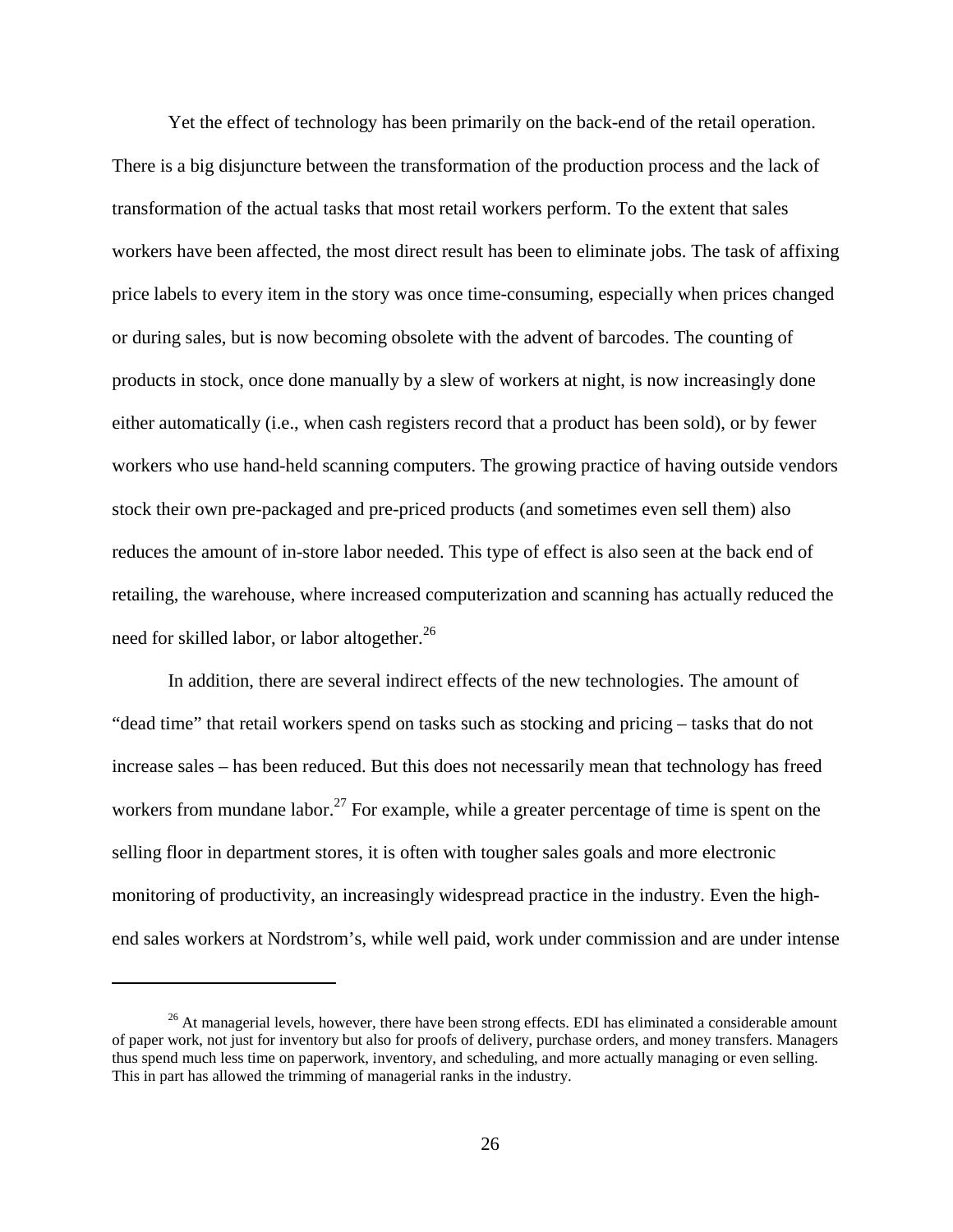pressure to meet their quotas, working off the clock and facing a real threat of dismissal if performance is not up to par (Faludi, 1991). From focus groups and interviews, we found that these practices have apparently increased the stress level of these jobs, especially when combined with the overall reduction in staffing discussed above. A similar increase in stress obtains in other types of retail outlets, such as mass discounters and grocery stores. Here, the main front-line manifestation of new technology is the scanning cash register, which ironically has made an already monotonous job even more so (no more price checks, no more need to memorize prices) while at the same time speeding it up considerably.

Thus technological change has had a strong effect on efficiency and productivity and is in large part responsible for the dominance of the Wal-Mart model of retailing. But it has generally not brought an upskilling of core front-line jobs. Retail trade currently has one of the lowest rates of computer use on the job of all the major service sectors (Gallo, 1994). In 1993, 29.1% of sales workers used a computer at work, 4.5% used word processing, and 2.7% used e-mail (U.S. Department of Labor, 1993). There is certainly little evidence of the type of pronounced impact on task content and complexity, coupled with increased training and screening in hiring, that is usually associated with high technology. Thus the hope that the rapid rise in technology might provide the impetus for a high performance strategy in this industry is unlikely to be fulfilled in the near future.

## **DISCUSSION: THE PROSPECTS FOR CAREER MOBILITY**

For the more than one in six Americans who work in the retail trade industry, the average job offers wages of \$7 an hour, short and uncertain work schedules, few benefits, and

 $27$  One union leader in fact lamented the severe reduction in stock clerks in the industry, since in the past this position, often held by African American men, could lead to a well-paid, unionized warehouse distribution job.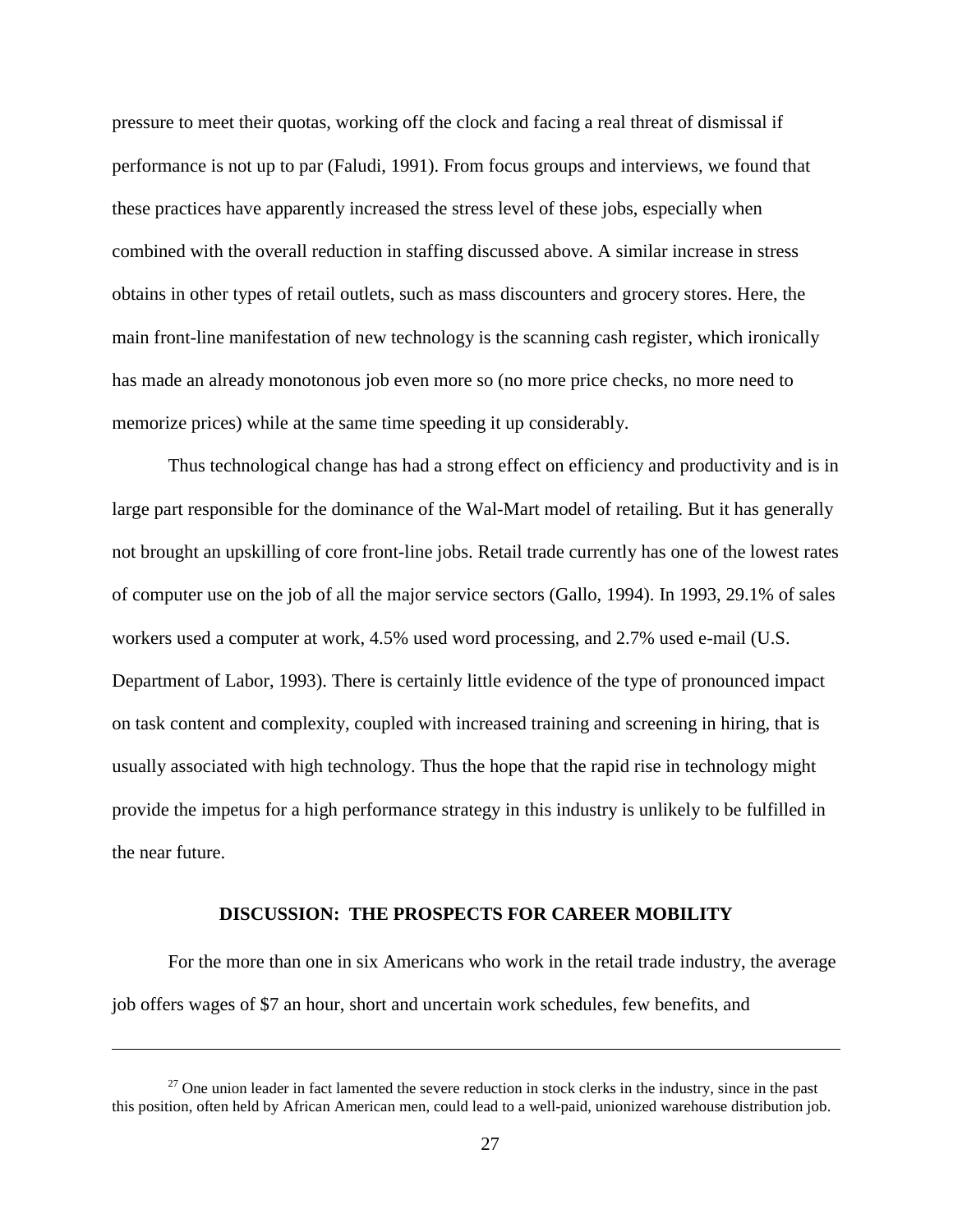monotonous tasks that are increasingly being speeded up. Nor is this situation likely to change. The dominant business strategy to emerge out of the past three decades – what we have termed the Wal-Mart model – has done much to revolutionize the industry but little to boost job quality. New technologies lie at the center of this model, but they have generally not been directed at improving the actual work that sales staff does. As a result, front-line jobs have mainly gone untouched, or else been automated out of existence, deskilled, or redistributed. Alternatives to this strategy do exist, and there are niche markets where skilled workers are necessary and therefore paid above average. On balance, however, the Wal-Mart model dominates. It is highly efficient and profitable and will continue to prevail in the foreseeable future. It will also continue to affect a substantial number of American workers. Of the top ten occupations with the largest project job growth between 1996 and 2006, cashiers and salespersons rank first and fifth, respectively (U.S. Department of Labor, 1998). $^{28}$ 

This does not augur well for job quality and worker welfare. One common argument given in response is that the retail sector (and other low-wage service industries like it) simply serves as a temporary way station for most workers. The image is of teenagers earning extra spending money, mothers wanting to get out of the house for a few hours a week, retirees looking for something to occupy their time. But this is a misleading or at the very least outdated picture. For example, in 1996 only 16% of workers in this industry were between the ages of 16 and 19. Another 16% were aged 20 to 24, still young but already hitting the stage of early career development, especially for those who stop their education at high school. Fully 44% were age

 $^{28}$  In the 30 months that followed the 1991 recession, Wal-Mart alone generated 153,000 jobs, a significant share of the 1.9 million net increase created during that time span (Uchitelle, 1993).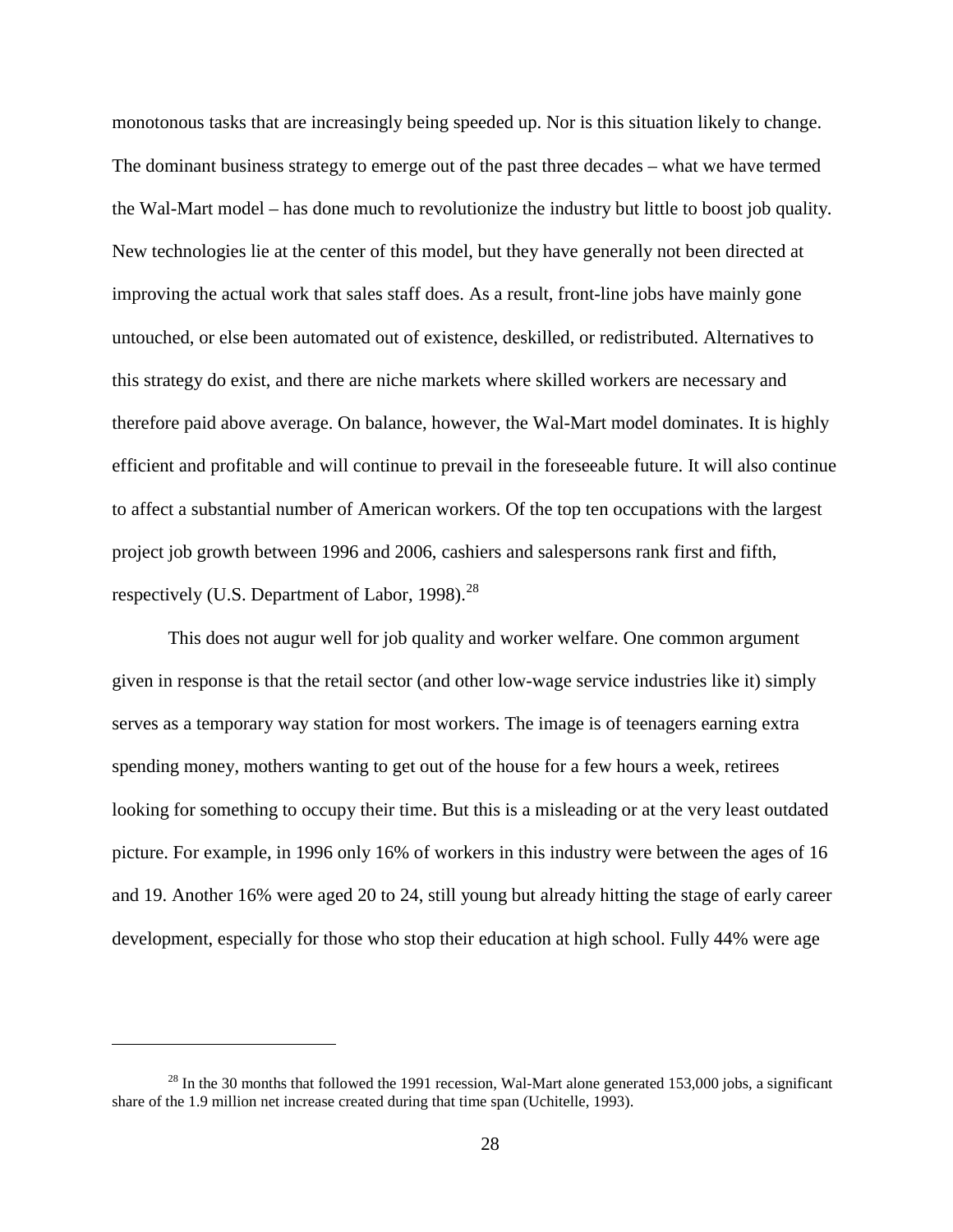35 and older (National Retail Institute, 1997).<sup>29</sup> These numbers support a recurrent theme from our interviews and industry materials, that retail workers are increasingly dependent on their jobs for their long-term livelihood: part-timers who are patching together several jobs and want fulltime hours, and women who are either supporting their family or supplementing its income with badly needed cash. The industry's workforce has become more mixed in other ways as well. During the recessions of the early 90s, more than a few laid-off managers and technicians were lining up for discount store jobs, a phenomenon well covered by the press (Seskin, 1992; Uchitelle, 1993).

But regardless of whether one is talking about teenagers, middle-aged fathers or workingclass women, in all cases there is also the deeper question of opportunities for upward mobility. Currently, these are not good. The retail industry has one of the flattest job hierarchies in the economy – sales and service occupations make up more than two-thirds of the jobs, and the average ratio of managerial to front-line workers is 1:15 (see Table 1). In many sectors, the ratio is even lower. A typical Wal-Mart store has one store manager, four assistant managers, and then 235 non-salaried workers (Styles, 1992). This lean structure reflects the growing trend in the industry towards a reduction of managerial layers. Moreover, firms are now more likely to hire from the outside when filling managerial positions, bringing in young college graduates and bypassing workers with 10 years of tenure. A similar result obtains from the growing popularity of outsourcing, which creates "islands of unrationalized labor-intensive and tightly constrained

 $^{29}$  Moreover, the demographic trend toward an aging population means that more prime-aged Americans will be filling the retail jobs of the future and will be depending on them for career earnings. In fact, this shrinking of the youth labor force is much discussed in the industry. A recent issue of *Chain Store Age* offered the solutions of better incentives (e.g., Starbuck's stock options) and alternative labor pools (e.g., welfare-to-work). The latter possibility prompted one analyst to offer the prescription: "Deskilling jobs is an option that allows a company to use a broader pool of workers" (Friedman, 1998, p. 43).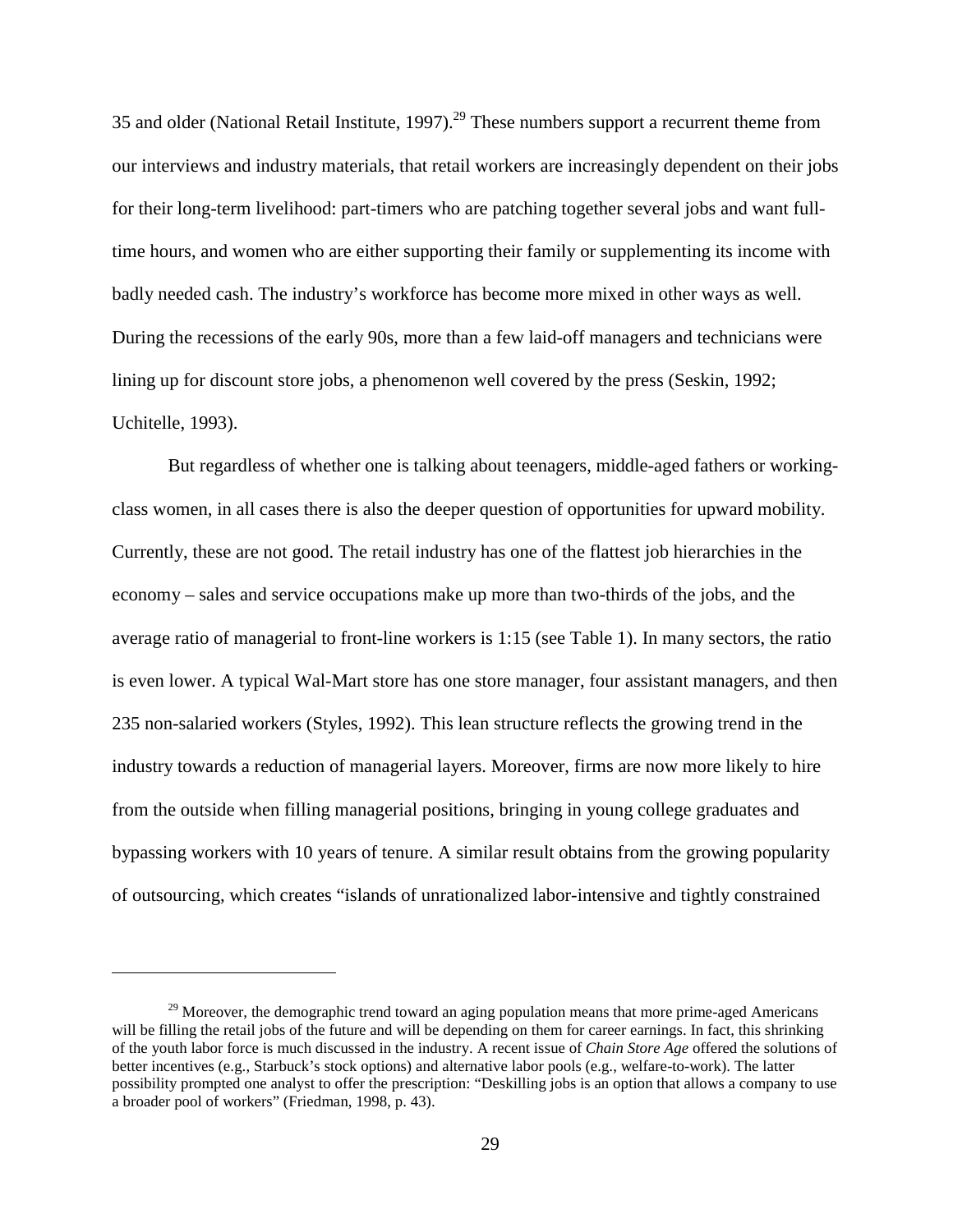work" that are effectively separated from any internal career ladders (Herzenberg et al., 1998, p. 110).

| Occupation                                          | Percent of |
|-----------------------------------------------------|------------|
| Sales and marketing                                 | 35.9       |
| Service (includes food preparation, waiters and     | 31.9       |
| Clerical and administrative support (includes stock | 12.7       |
| Executive, administrative & managerial              | 6.4        |
| Operators, fabricators & laborers                   | 5.9        |
| Precision production, craft & repair occupations    | 5.1        |
| Professional specialty                              | 1.4        |
| Technicians & related support                       | 0.6        |
| Other                                               | 0.2        |

## **Table 1: Retail trade occupations, 1996**

Source: U.S. Department of Labor (1996a)

Thus there is currently a severe structural constraint on upward mobility, no matter how talented or hard-working the individual. It is unclear the degree to which this represents a change from the past, since we have little data on retail mobility over time. But the reduction in managerial layers (especially the lower-level supervisory jobs that in the past may have allowed for a career ladder of sorts) certainly suggests that there are now fewer routes to internal mobility, especially for those without postsecondary education. The growing use of external hiring for positions higher up the ladder can only serve to exacerbate the problem. From a longer-term perspective, it seems clear that mobility chances have deteriorated.<sup>30</sup> For example, in the 1950s department stores had career paths that enabled one to reach high-status sales positions or move on to become a merchandise buyer (Bluestone et al., 1981).

<sup>&</sup>lt;sup>30</sup> Interviews in both our case studies and others consistently yield this point (Noyelle 1990).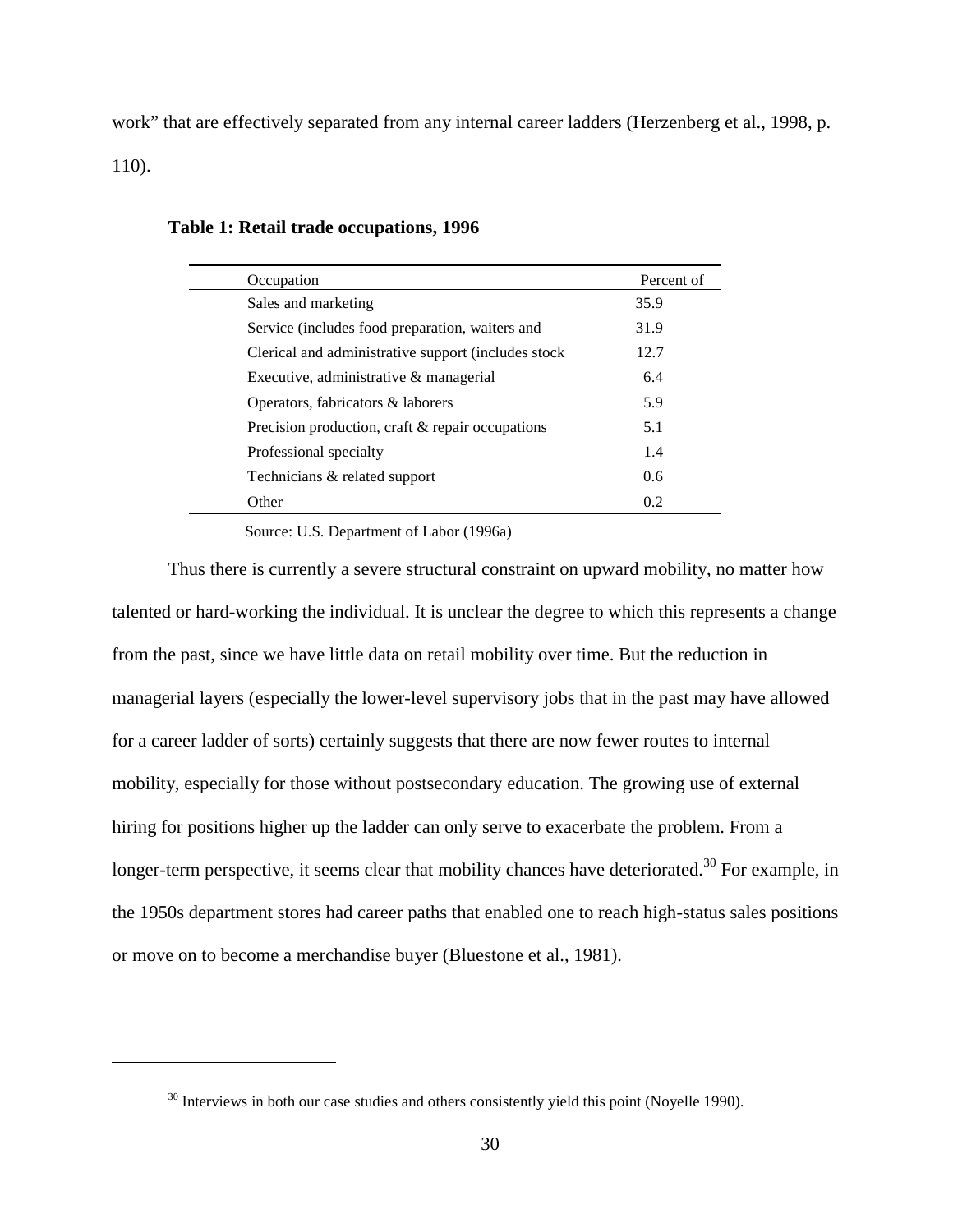If upward mobility within the retail industry is so dismal, then perhaps it is possible to build a career by moving up and out to other industries. This was the counsel of an old-timer to one of our young respondents: "Keep going to college, never get trapped in long-term retail work." But for the three-quarters of Americans who never attain a four-year college degree, this is meager advice. And that indeed is the core of the problem with retail jobs and other low-wage service jobs: the incumbents who hold them are generally the least educated in the labor force. Absent a truly dramatic shift in college completion rates, the only viable route to career mobility for this population is training. This is especially true since the external career ladders that may have been accessible to ex-retail workers in the past are increasingly disappearing. For example, entry-level bank teller jobs that were once filled with high school graduates now often require at least some college experience (Hughes & Bernhardt, 1999).

Unfortunately, training is in very short supply in the retail industry. When filling slots higher in the job hierarchy, firms can choose to either "make" or "buy" their skilled workers. As indicated, the choice is increasingly to import educated workers rather than train incumbent workers. This obtains because of the logic of retail strategy. If a firm designs its production process around unskilled jobs with low-wage jobs, then it will have high turnover, which will in turn discourage any investment in training on the part of the employer. According to the American Society of Training and Development, the retail industry spends less on training than any other business sector. Retailers train employees an average of seven hours, ranking the industry last among 14 business sectors (Steinhauer, 1997). In a 1991 survey, only 9% of retail workers reported receiving formal company training and only 12% had received informal on-thejob training (Gallo, 1994). The training that does exist is increasingly computer-driven (using videos or CD-ROMs) and most often for firm-specific cash registers, unlikely to yield much by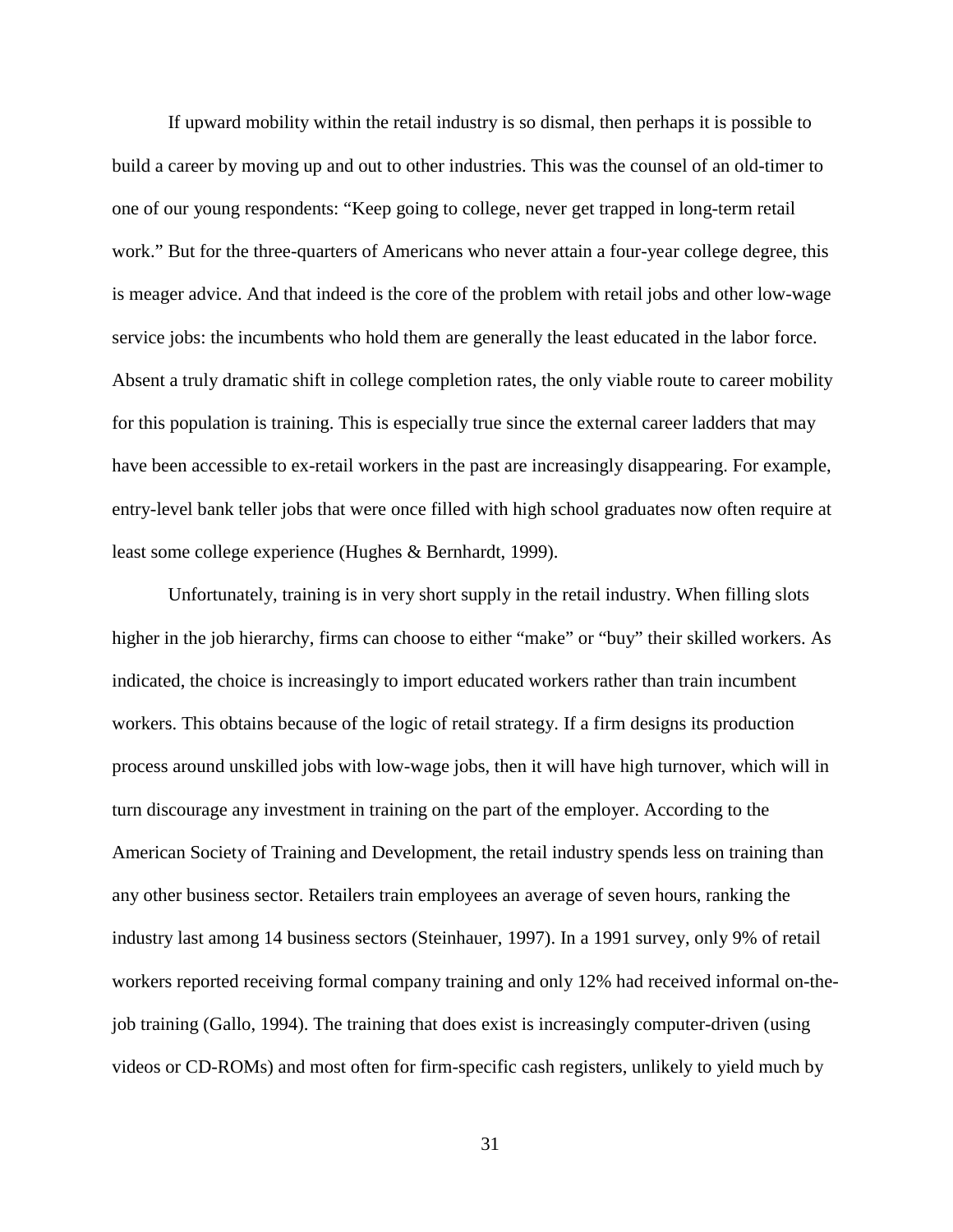way of transferable skills (Benton, Bailey, Noyelle, & Stanback, 1991). Thus workers in this industry can expect to gain little by way of skills that can be leveraged to move to a better job in another industry.

### **The Bigger Picture**

The problem of mobility is not limited to the retail sector. There is a growing sense among the public that individuals' life chances are becoming more uncertain and more unequal (Frank & Cook, 1995). A new body of research is documenting that there has been an economywide deterioration in the extent of upward mobility. For example, Bernhardt et al. (1998) document that young adults in the 1980s and 1990s experienced significantly lower wage growth during the critical years of career development, as compared to young adults in the 1960s and 1970s. What is more, that wage growth has also become progressively more unequal and polarized. While there remain workers who enjoy significant wage increases over their career, there are now substantially more workers who see minimal and even negative wage growth (in real dollars). $31$ 

These findings underscore that the rules of work and career mobility have changed that a fundamental reorganization of work and production is underway in the American workplace. The challenge to policy makers is enormously difficult.<sup>32</sup> While education and training are clearly key to any solution, ultimately they will not suffice:

Low-wage jobs exist because some work systems are not organized to raise performance in ways that might lead to higher wages. Unless those work systems are reorganized, jobs

 $31$  See Duncan, Boisjoly, and Smeeding (1996) and McMurrer and Sawhill (1998) for similar evidence along these lines.

 $32$  See Bernhardt and Bailey (1998) for an extended discussion of potential solutions to the problems engendered by the new employment relationship.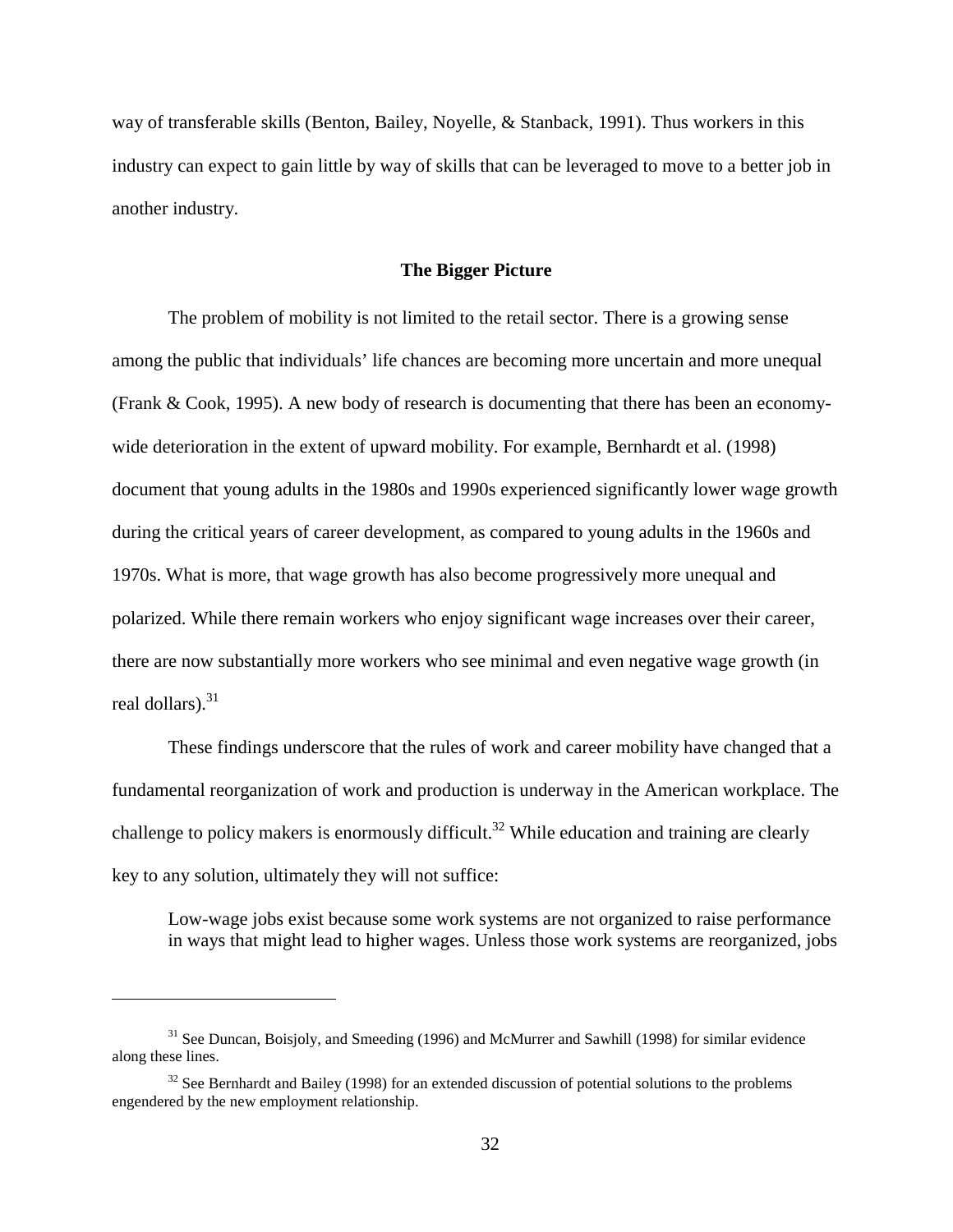for those in the lower part of the wage distribution will not pay better or offer greater career opportunities (Herzenberg et al., 1998, pp. 16-17).

At some point, we will have to ask hard questions about the business strategies that are being developed in the name of American global competitiveness – What happens to promotions, raises, and "climbing up the ladder" when employers hire externally for skilled jobs and invest less in entry-level training, especially for new technology? How does flexible staffing and reliance on temporary, part-time, and leased workers affect ports of entry and the ability to accumulate a broad set of skills? What happens when low-skill jobs are removed from the organization altogether via subcontracting and outsourcing, to firms that frequently pay less for the same work?

The traditional routes to upward mobility break down. It is likely that skilled workers in professional occupations can create new career paths that preserve their opportunities. But for occupations further down the ladder – more numerous in absolute terms – the consequences are declining opportunities for upward mobility. We might imagine that systems analysts and general managers, while not wholly protected from the vicissitudes of a volatile labor market, can still eventually find a protected "core" job, or at the very least build real wage growth as they move between employers. For cashiers, salespersons, information clerks, nursing aides and orderlies, however, the prospects look less promising. The result may well be a cadre of "migrant service workers" who move from one front-line service job to another, learning no new skills and achieving few wage gains with which to support their families (Schlesinger & Heskett, 1991).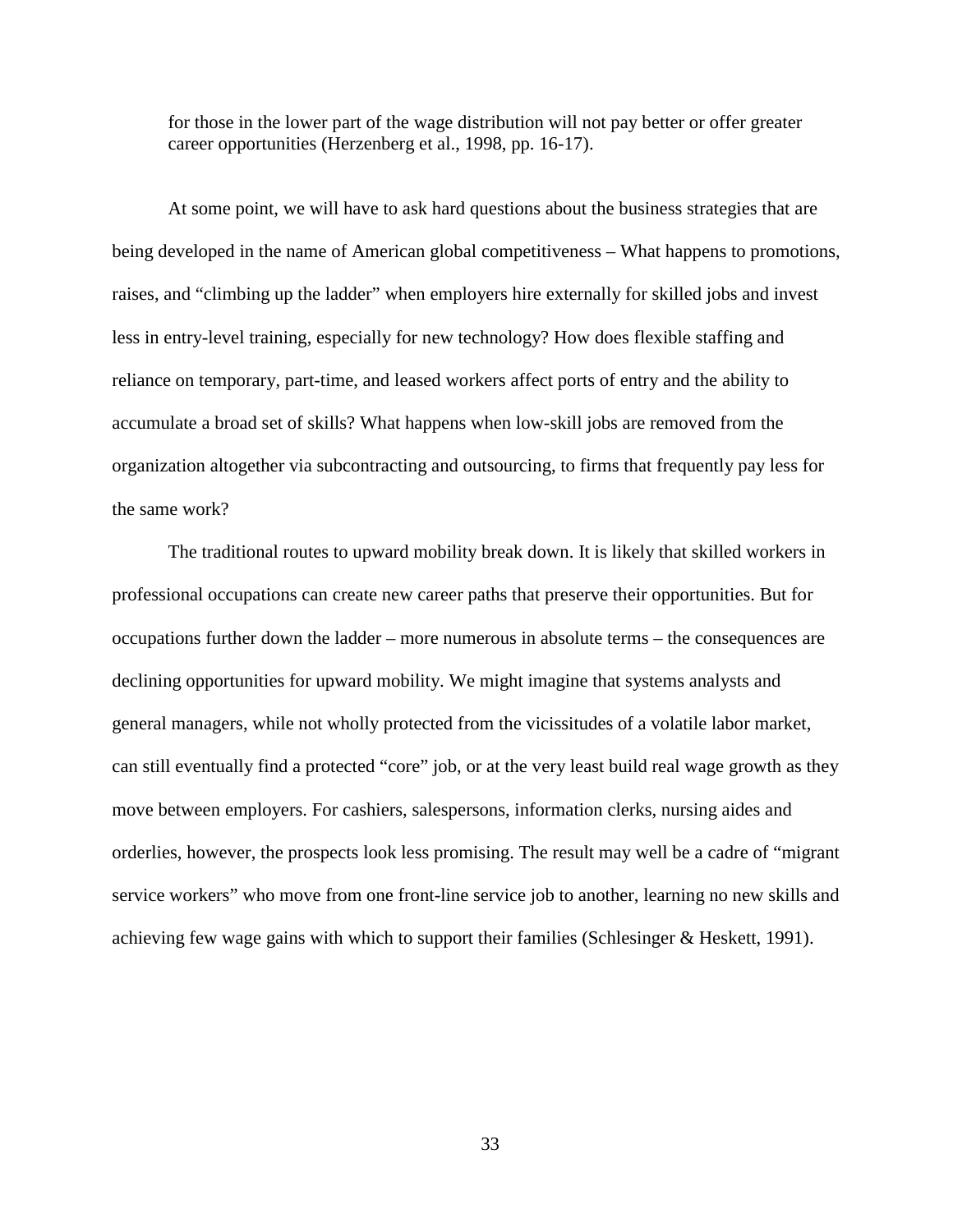## **REFERENCES**

- Appelbaum, E., & Berg, P. (1996). Financial market constraints and business strategy in the USA. In J. Michie & J. G. Smith (Eds.), *Creating industrial capacity: Towards full employment* (pp. 192-221). Cambridge: Oxford University Press.
- Aufreiter, N., Karch, N., & Shi, C. S. (1993). Marketing in transition: The engine of success in retailing. *McKinsey Quarterly,* (3), 101-16.
- Bailey, T., & Bernhardt, A. (1997). In search of the high road in a low-wage industry. *Politics & Society, 25*(2), 179-201.
- Batt, R. (1998). *The changing nature of work in services* (Manuscript prepared for the National Planning Association ). Ithaca, NY: New York State School of Industrial Relations, Cornell University.
- Batt, R., & Keefe, J. (1998). *Human resource and employment practices in telecommunications services, 1980-1998.* Report to the New American Realities Committee, National Planning Association.
- Benton, L., Bailey, T., Noyelle, T., & Stanback, T. M., Jr. (1991). *Employee training and U.S. competitiveness*. Boulder, CO: Westview.
- Bernhardt, A., Morris, M., Handcock, M., & Scott, M. (1998). *Summary of findings: Work and opportunity in the post-industrial labor market* (Working Paper No. W-6 ). New York, NY: Institute on Education and the Economy, Teachers College, Columbia University.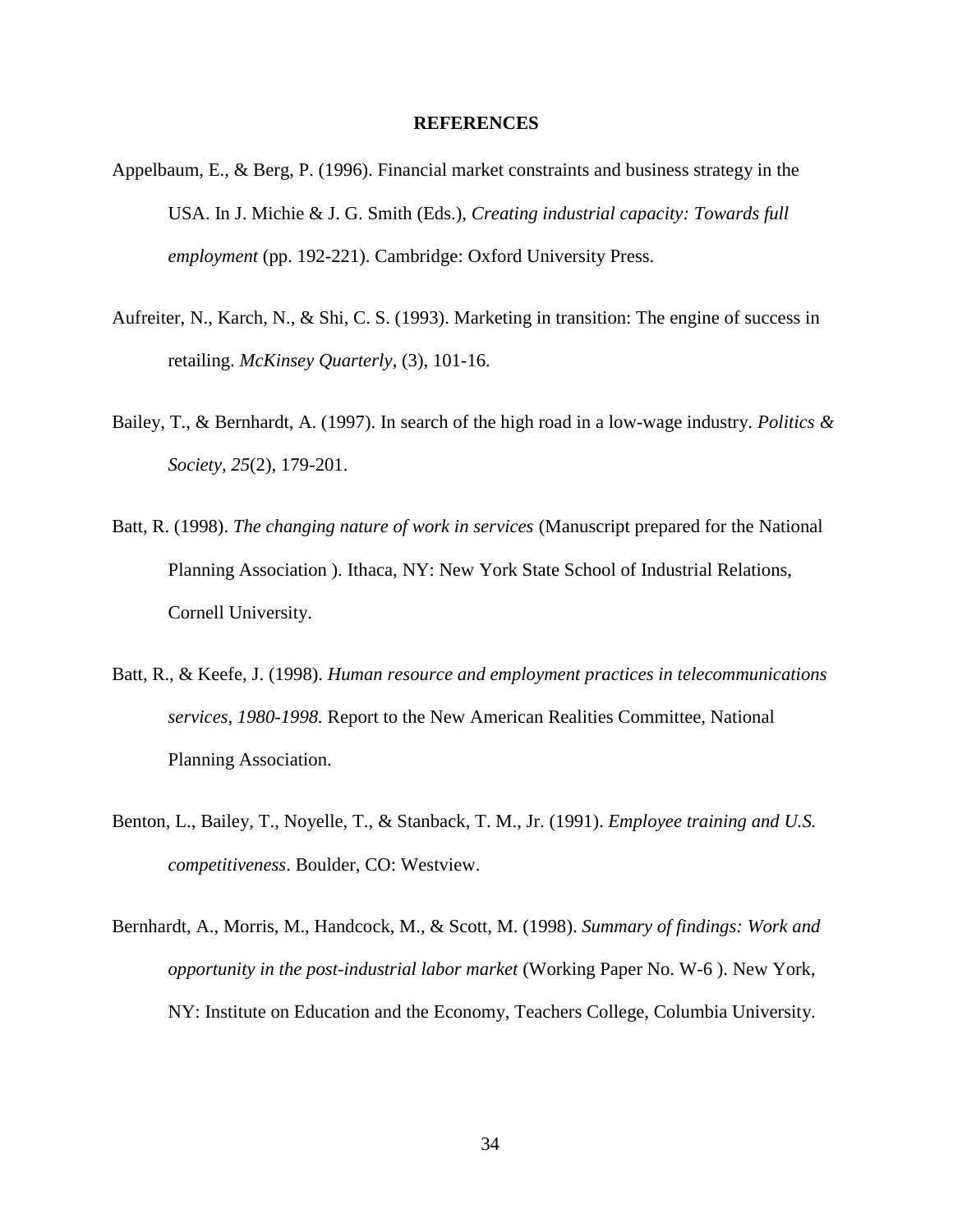- Bernhardt, A., & Slater, D. (1998). What technology can and cannot do: A case study in banking. *Industrial Relations Research Association Series: Proceedings of the Fiftieth Annual Meeting, 1*, 118-125.
- Bernhardt, A. D., & Bailey, T. R. (1998). *Making careers out of jobs: Policies to address the new employment relationship*. New York, NY: Institute on Education and the Economy, Teachers College, Columbia University.
- Bernstein, J., & Hartmann, H. (1999). *Defining and characterizing the low-wage labor market*. Washington, DC: Urban Institute.
- Bound, J., & Johnson, G. (1992). Changes in the structure of wages in the 1980s: An evaluation of alternative explanations. *The American Economic Review, 82*(3), 371-92.
- Brandowski, P. (1992). Smarter quick response − Exploiting the data you have. *Corporate Computing, 1*(3), 214.
- Business Wire. (1997, February 26). Outsourcing Now Used by Vast Majority of Growth Companies*. The PointCast Network*.
- Cappelli, P., Bassi, L., Katz, H., Knoke, D., Osterman, P., & Useem, M. (1997). *Change at work*. New York, NY: Oxford University Press.
- Chain Store Age. (1996a). Overall findings: Retailers expand IT's role. *IT Supplement* (September), 4-5.
- Chain Store Age. (1996b). Seven pillars to future success. *State of the Industry Supplement* (August), 9A-15A.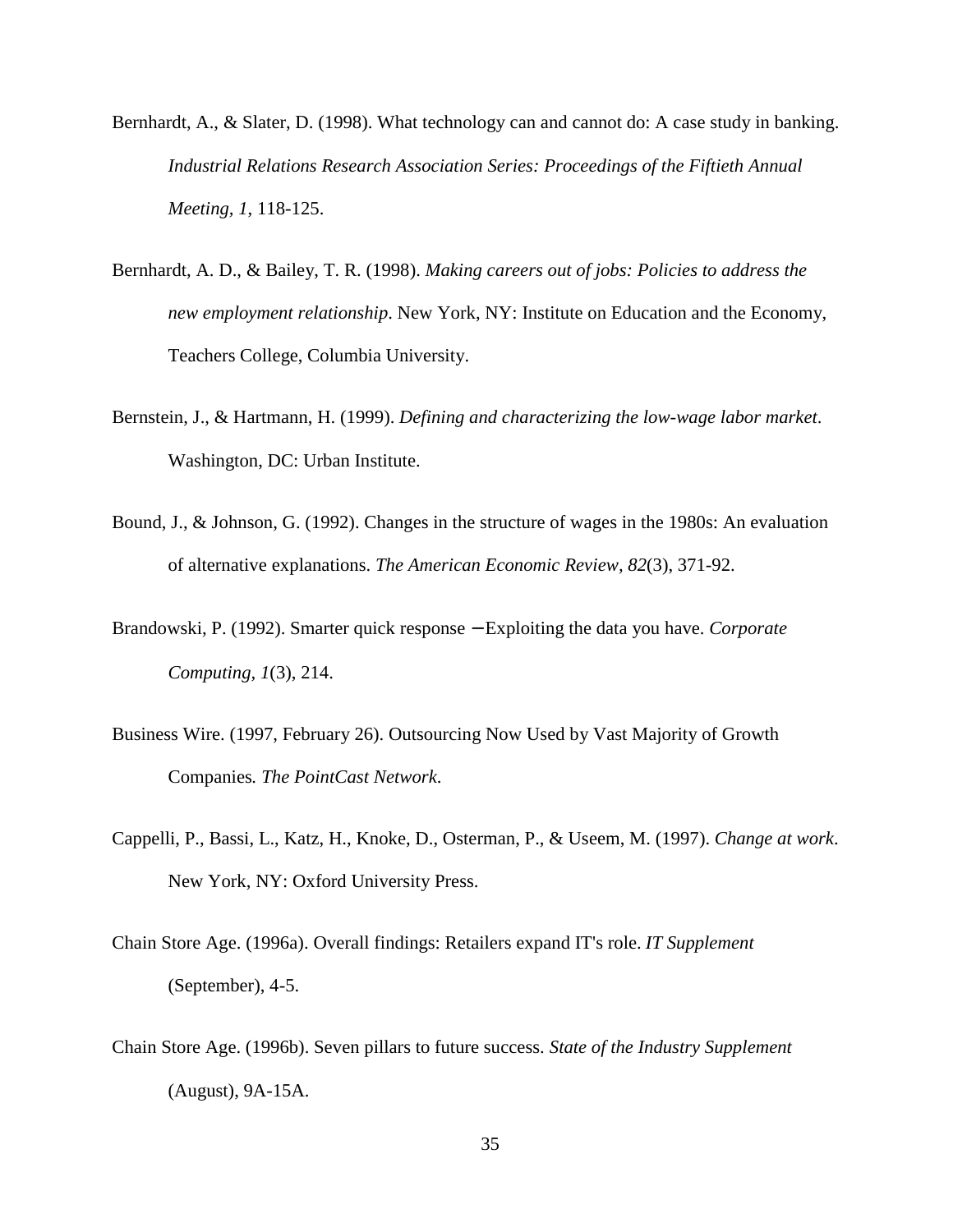- Danziger, S., & Gottschalk, P. (Eds.). (1993). *Uneven tides: Rising inequality in America*. New York, NY: Russell Sage Foundation.
- Dertouzos, M., Lester, R., & Solow, R. (1989). *Made in America: Regaining the productive edge*. Cambridge, MA: MIT Press.
- Duncan, G., Boisjoly, J., & Smeeding, T. (1996). Economic mobility of young workers in the 1970s and 1980s. *Demography, 33*(4), 497-509.
- Faludi, S. (1991). Sales job: At Nordstrom stores, service comes first but at a big price. In J. W. Earl Sasser, C. Hart, & J. Heskett (Eds.), *The service management course: Cases and readings* . New York, NY: Free Press.
- Frank, R. H., & Cook, P. J. (1995). *The winner-take-all society*. New York, NY: Free Press.

Freeman, R. B. (1997). Solving the new inequality. *Boston Review, 21*(6), 3-10.

- Gallo, F. (1994). *Profile of the retail trade sector* (Prepared for an assessment on *Technology, Jobs, and Productivity in the Service Sector*). Washington, DC: U.S. Congress, Office of Technology Assessment.
- Halverson, R. (1994). Logistical supremacy secures the base − But will it translate abroad? *Discount Store News, 33*(23), 107-8.

Hartnett, M. (1994). Managing change in retail logistics. *Stores* (September), 60-62.

Hays, R. H., & Abernathy, W. J. (1980). Managing our way to economic decline. *Harvard Business Review, 58*(4), 67-77.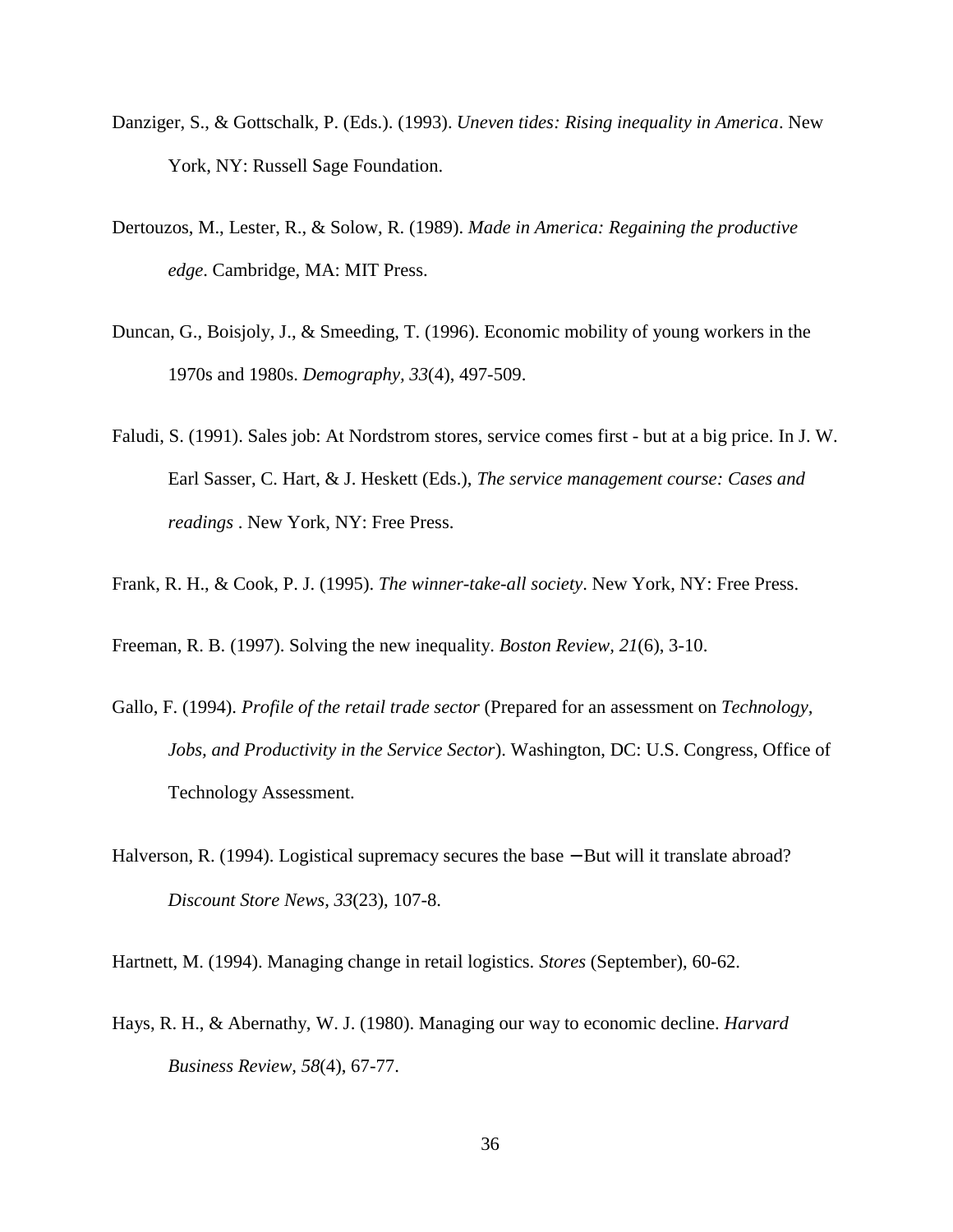- Herzenberg, S., Alic, J., & Wial, H. (1998). *New rules for a new economy*. Ithaca, NY: Cornell University Press.
- Hisey, P. (1996, February 19). Aging stores get fresh service message. *Discount Store News, 35*, p. 31.
- Hughes, K., & Bernhardt, A. (1999). *Market segmentation and the restructuring of banking jobs* (Working Paper No. W-9). New York, NY: Institute on Education and the Economy, Teachers College, Columbia University.
- Hunter, L. W. (1998). *Transforming retail banking: Inclusion and segmentation in service work* (Manuscript prepared for the National Planning Association). Philadelphia, PA: Wharton School, University of Pennsylvania.
- Ichniowski, C., Kochan, T. A., Levine, D., Olson, C., & Strauss, G. (1996). What works at work: Overview and assessment. *Industrial Relations, 35*(3), 299-333.
- Jacobs, E., & Shipp, S. (1990). *A history of the U.S. Consumer expenditure survey: 1935 to 1988* (Presented at the Annual Meeting of the American Statistical Association ). Washington, DC: U.S. Bureau of Labor Statistics.
- Keltner, B., & Finegold, D. (1998). Market challenges and changing employment relations in the U.S. banking industry. In M. Regini, M. Baethge, & J. Kitay (Eds.), *Changing employment relations in the banking industry* (forthcoming). Cambridge, MA: MIT Press.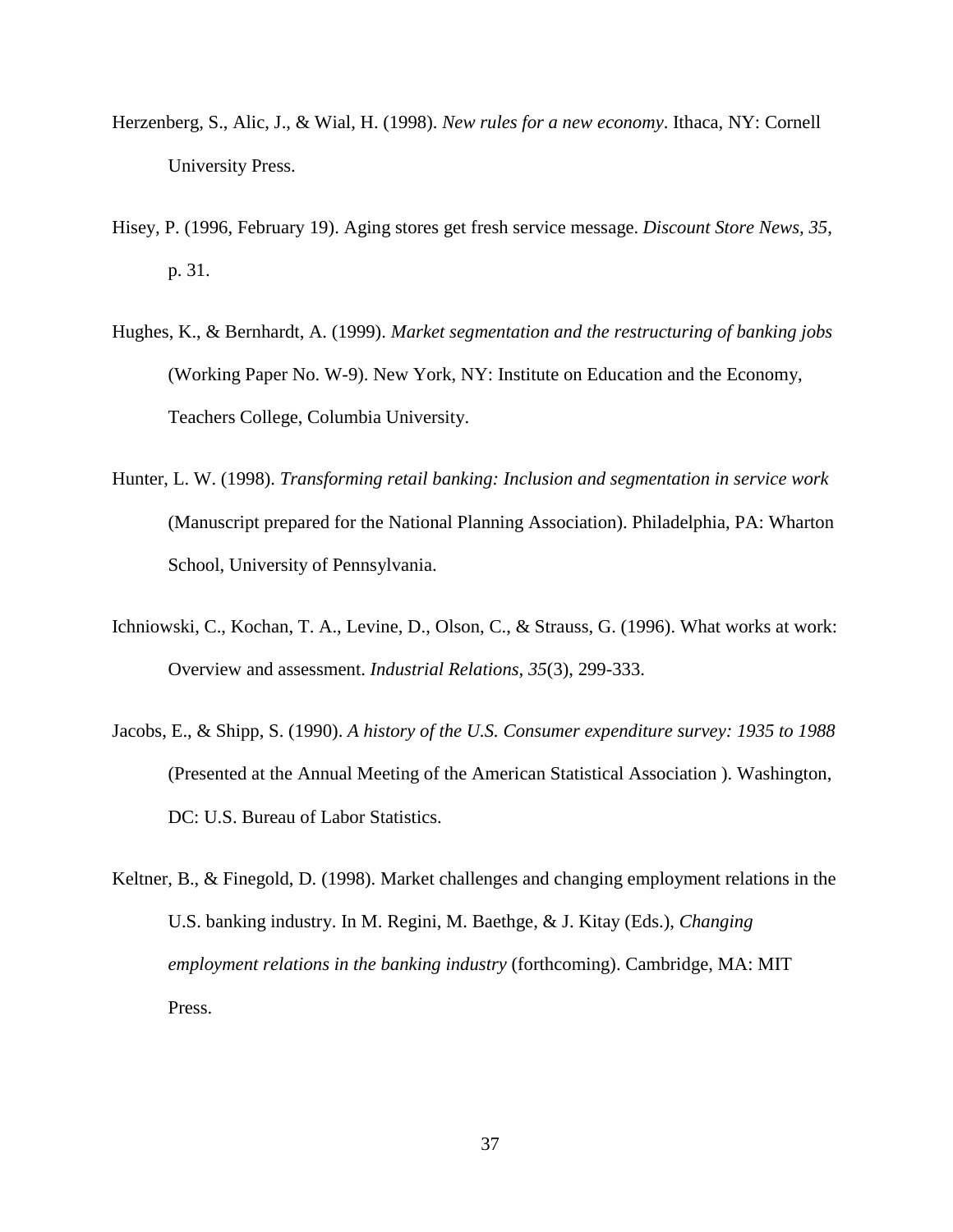- Krueger, A. B. (1993). How computers have changed the wage structure: Evidence from Microdata, 1984-1989. *Quarterly Journal of Economics, 108*, 33-60.
- Levy, F., & Murnane, R. (1992). U.S. earnings levels and earnings inequality: A review of recent trends and proposed explanations. *Journal of Economic Literature, 30*(3), 1333-81.
- McGinn, D., & McCormick, J. (1999, February 1). Your Next job*. Newsweek*.
- McMurrer, D. P., & Sawhill, I. (1998). *Getting ahead: Economic and social mobility in America*. Washington, DC: Urban Institute Press.
- Mishel, L., Bernstein, J., & Schmitt, J. (1997). *The state of working America, 1996-1997*. Armonk, NY: M.E. Sharpe.
- Morrison, D. J. (1996, October 21). Retail's shrinking middle*. The Wall Street Journal*, p. A22.
- Moss, P., Salzman, H., & Tilly, C. (1998). *Corporate restructuring, job structure, and inequality: Implications for human resource strategies, skill development, and training* (Manuscript). Lowell, MA: University of Massachusetts.
- National Retail Institute. (1997). *Retail industry indicators*. Washington, DC: National Retail Federation.
- Nelson, E. (1998, October 6). Why Wal-Mart sings, 'Yes, We have Bananas!'*. The Wall Street Journal*, p. B1.
- Noyelle, T. (1990). Toward a new labor market segmentation. In T. Noyelle (Ed.), *Skills, wages, and productivity in the service economy* (pp. 212-224). San Francisco, CA: Westview.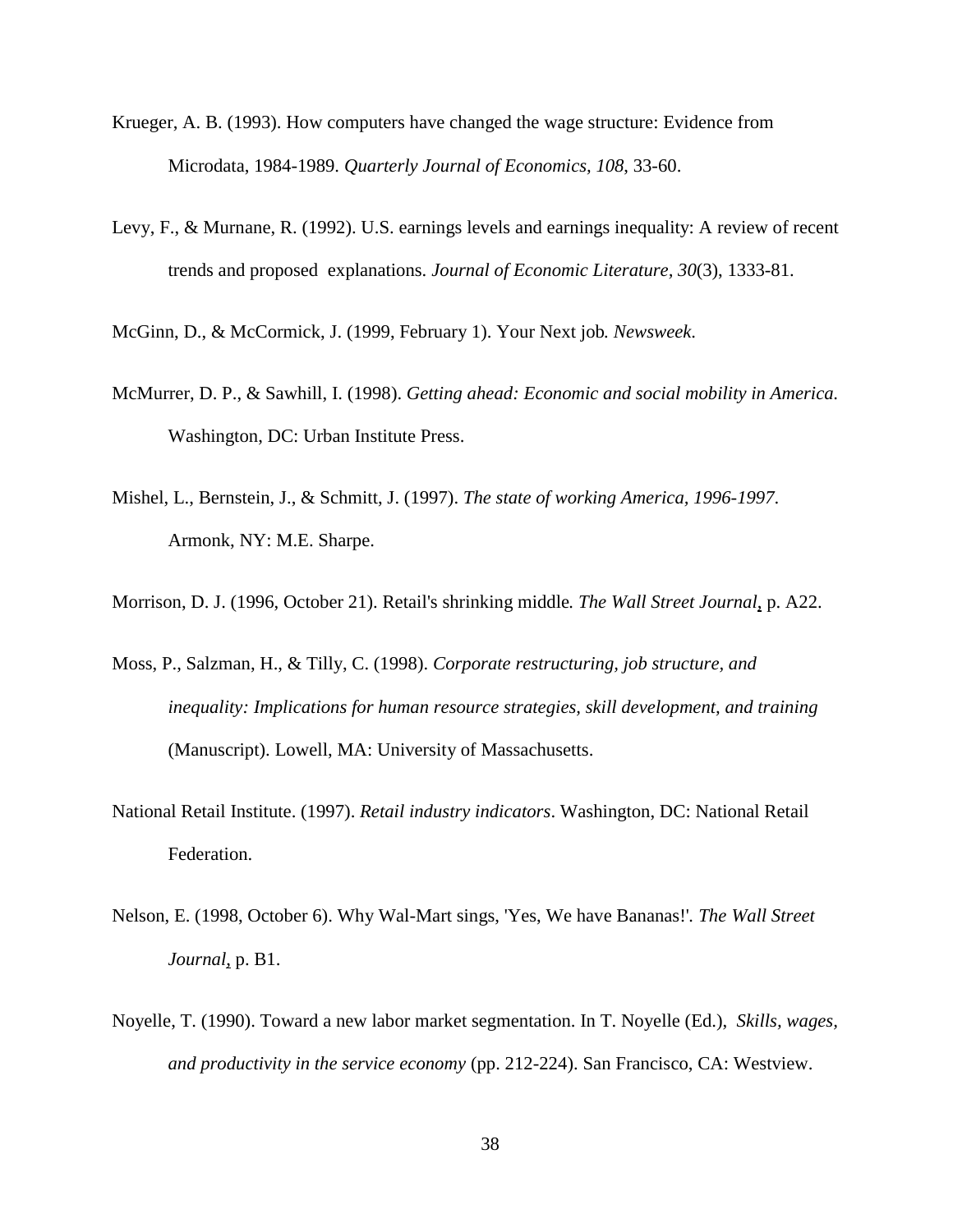- Ortega, B. (1995, January 4). Life without Sam: What does Wal-Mart do if stock drop cuts into workers' morale? *The Wall Street Journal*, pp. A3-A4.
- Ortega, B. (1998). *In Sam we trust: The untold story of Sam Walton and how Wal-Mart is devouring America*. New York, NY: Random House.

Petras, K., & Petras, R. (1994). *Job '94*. New York, NY: Simon and Schuster.

Prahalad, C. K., & Hamel, G. (1990). The core competence of the corporation. *Harvard Business Review, 68*(3), 79-92.

Robins, G. (1992). Productivity: A look at technology ROI. *Stores,* (October), 48-52.

Ross, J. R. (1996). Are partnerships for real? *Stores,* (September), 24-30.

Saporito, B. (1989, December 18). Retailing's winners and losers. *Fortune,* pp.69-75.

- Schlesinger, L. A., & Heskett, J. L. (1991). Breaking the cycle of failure in services. *Sloan Management Review* (Spring), 17-28.
- Seskin, J. (1992). *Production and reproduction of Wal-Mart workers: A study of spatial, social and economic relations*. Unpublished doctoral dissertation: University of Arizona.

Shulman, B. (1996). Yes, Union. *The American prospect* 29(November−December), 77-81.

Stalk, G., Evans, P., & Shulman, L. E. (1992). Competing on capabilities: The new rules of corporate strategy. *Harvard Business Review* (March−April), pp. 57-70.

Steinhauer, J. (1997, March 4). Whatever happened to service? *The New York Times*, p. D1.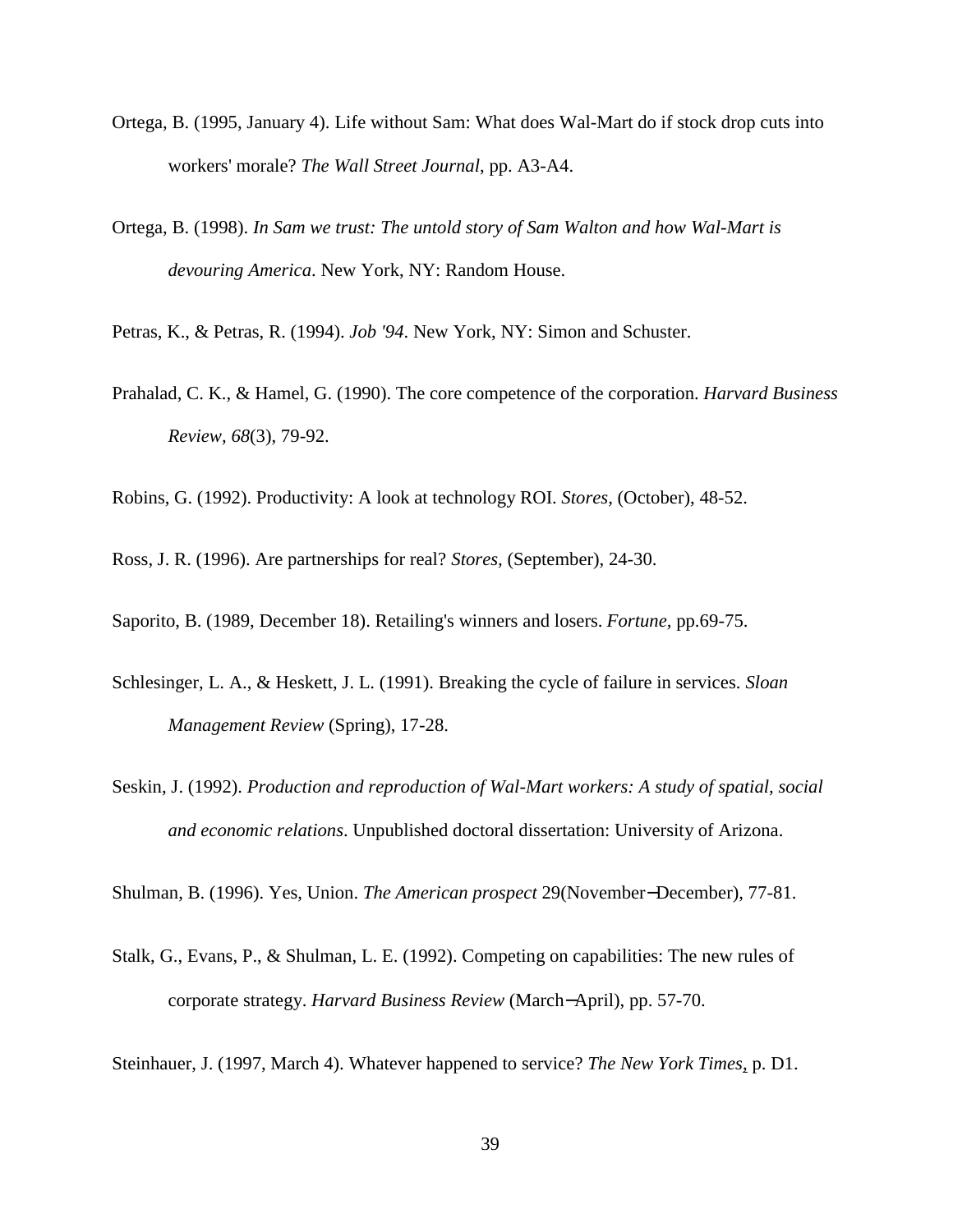- Styles, D. (1992, September 3). The Wal-Mart Way*. Arkansas Times*, pp. 15-19.
- Tedlow, R. (1990). *New and improved: The story of mass marketing in America*. New York, NY: Basic Books.
- U.S. Department of Commerce, Bureau of the Census. (1992). Unpublished tabulations from the 1992 Census of Retail Trade.
- U.S. Department of Labor, Bureau of Labor Statistics. (1993). Unpublished tabulations from the October Current Population Survey.
- U.S. Department of Labor, Bureau of Labor Statistics. (1995). *Pension and health benefits of American workers, new findings from the 1995 CPS* .
- U.S. Department of Labor, Bureau of Labor Statistics (1997). Unpublished tabulations from the National Current Employment Statistics.
- U.S. Department of Labor, Bureau of Labor Statistics (1998). *The 1998-99 occupational outlook handbook*. Washington, DC: U.S. Government Printing Office.
- U.S. Department of Labor, Bureau of the Census. (1996a). Unpublished tabulations from the 1996-2006 National Industry-Occupation Employment Matrix. [On-line]. Available: http://stats.bls.gov/asp/oep/nioem/empiohm.asp
- U.S. Department of Labor, Bureau of the Census. (1996b). Unpublished tabulations from the Current Population Survey, Employment and Earnings.

Uchitelle, L. (1993, October 3). 'Good' jobs in hard times*. The New York Times*, p. III1.